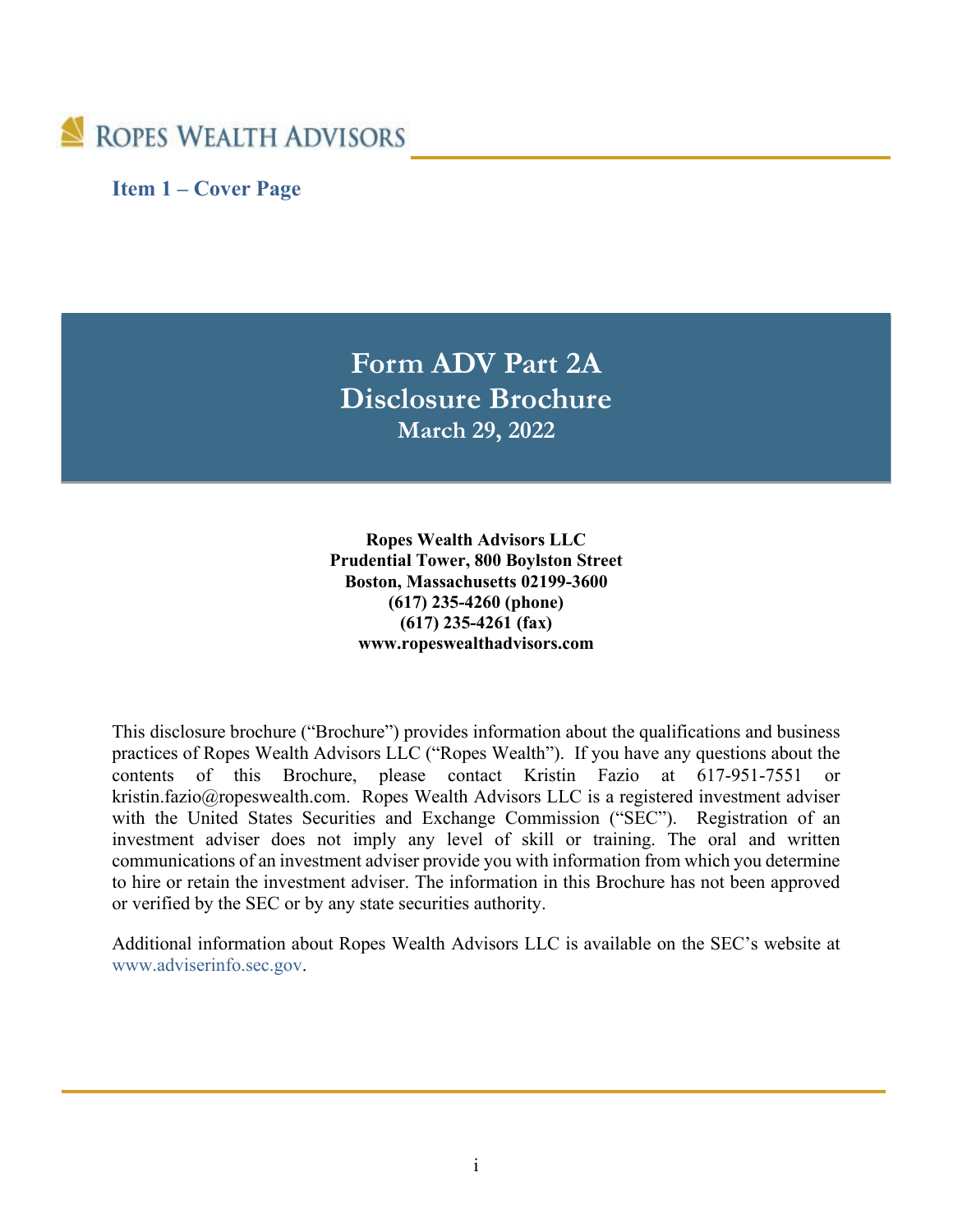### **Item 2 – Material Changes**

This Brochure replaces the previous Brochure dated March 29, 2021. This section summarizes only the material changes to the Brochure and does not describe all the changes made in this Brochure. In addition, Ropes Wealth Advisors LLC routinely makes updates throughout this Brochure to improve and clarify the description of its business practices, compliance policies, and procedures, as well as to respond to evolving industry best practices.

Items 5 and 11: Custodial Relationship with Fidelity Institutional

Ropes Wealth commenced a preferred custodial relationship with Fidelity Institutional<sup>SM[1](#page-1-0)</sup> ("Fidelity Institutional") whereby Ropes Wealth pays Fidelity Institutional directly for various brokerage and custodial costs that would otherwise be paid by clients. These brokerage and custodial costs paid by Ropes Wealth are included in the Ropes Wealth investment management fee and for Ropes & Gray trust accounts, these brokerage and custodial costs are included in the Ropes & Gray trustee fee. Ropes Wealth's relationship with Fidelity Institutional creates certain conflicts of interest discussed under Item 11.

Item 7: Types of Clients

In response to changes in regulations governing retirement accounts, additional disclosure has been added regarding Ropes Wealth's obligations as a fiduciary and its conflicts of interest.

Item 16: Investment Discretion

Ropes Wealth has recently engaged Broadridge Financial Solutions, Inc. to provide class action litigation monitoring and claim filing services for the securities maintained in client accounts. As of November 2021, Ropes Wealth provided Broadridge with trading history information for current clients. Clients opening new accounts can elect in their investment management agreement whether or not they authorize Ropes Wealth to include their account in the class action litigation monitoring and securities claim filing service.

<span id="page-1-0"></span><sup>&</sup>lt;sup>1</sup>Fidelity Institutional<sup>SM</sup> provides a comprehensive clearing and custody platform, brokerage services, trading capabilities, and practice management and consulting to registered investment advisers (RIAs), including strategic acquirers and professional asset managers, as well as retirement recordkeepers, broker-dealer firms, banks, and insurance companies through National Financial Services LLC (NFS) or Fidelity Brokerage Services LLC, Members NYSE, SIPC. In addition to providing services to third-party institutions, the NFS brokerage platform supports all the clearing and custody businesses at Fidelity, including Fidelity's retail and capital markets businesses, bringing NFS assets under administration to more than \$4 trillion as of 06/30/2021.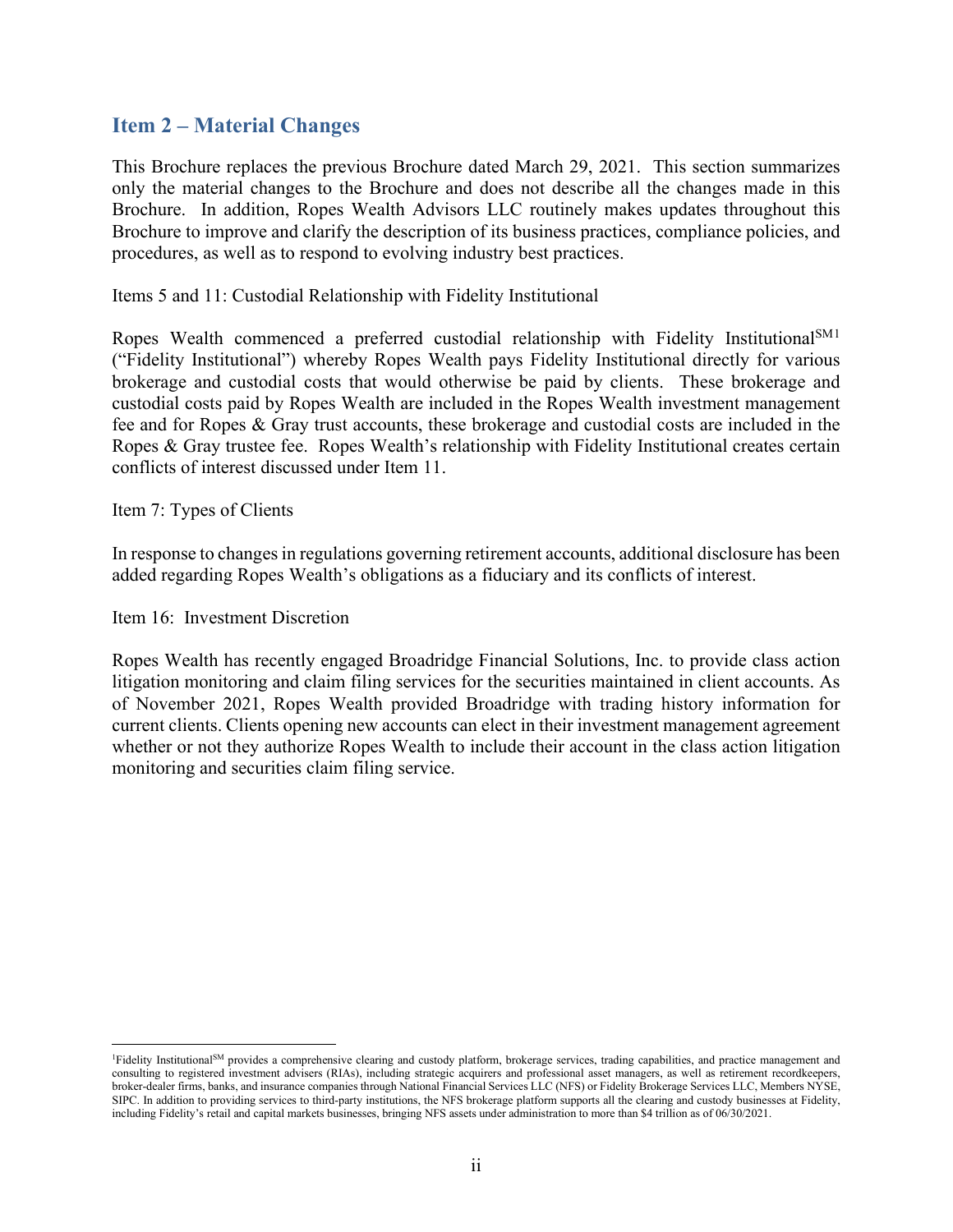## **Item 3 - Table of Contents**

| Item 11 – Code of Ethics, Participation or Interest in Client Transactions  14 |  |
|--------------------------------------------------------------------------------|--|
|                                                                                |  |
|                                                                                |  |
|                                                                                |  |
|                                                                                |  |
|                                                                                |  |
|                                                                                |  |
|                                                                                |  |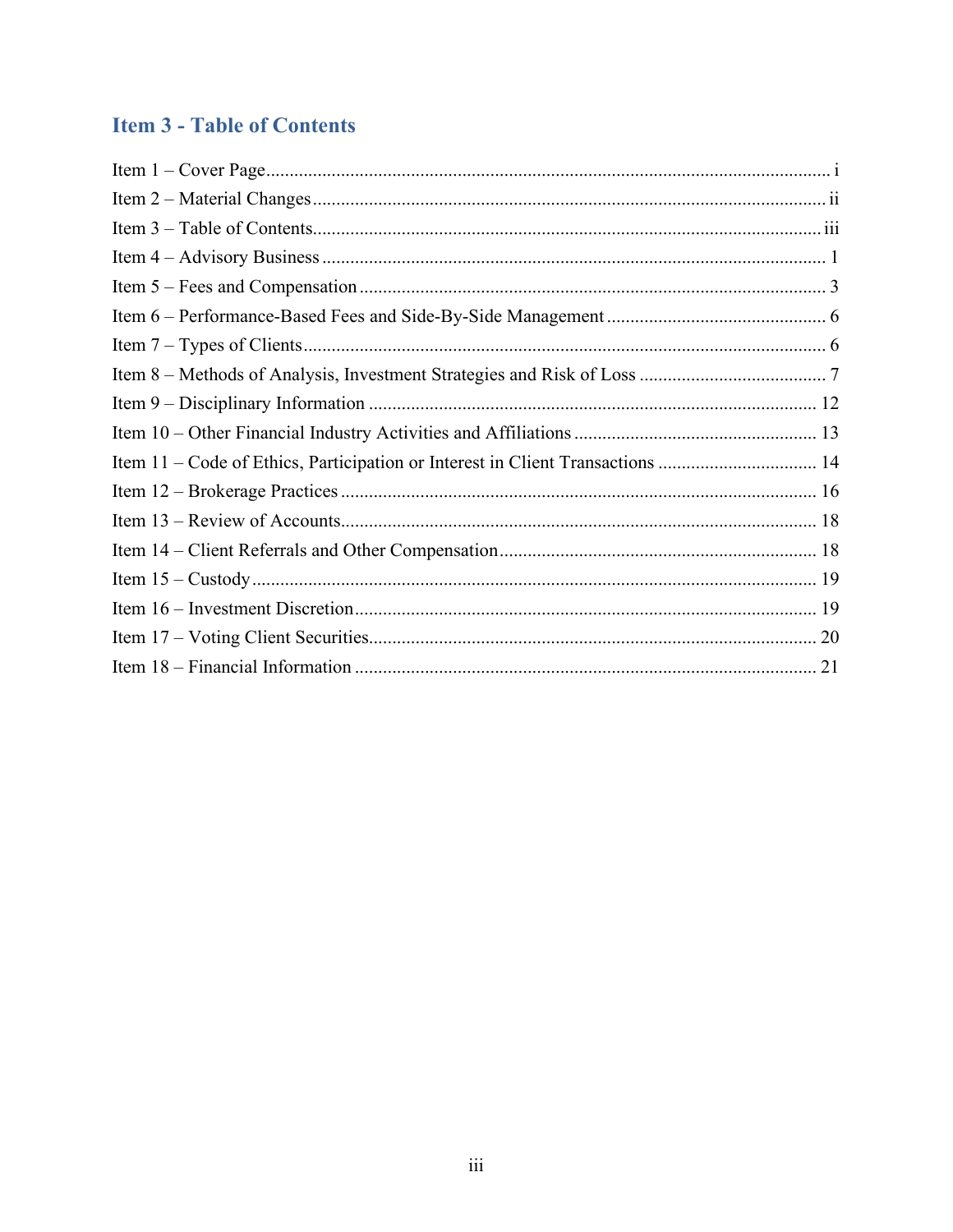#### **Item 4 – Advisory Business**

Ropes Wealth Advisors LLC, a wholly owned subsidiary of Ropes & Gray LLP ("Ropes & Gray"), was formed in 2013 and became registered as an investment adviser with the SEC on September 15, 2014. Ropes Wealth commenced providing investment advisory services to client accounts on January 1, 2015.

Ropes & Gray's long history of fiduciary advising imbues the culture and operating environment of Ropes Wealth. Since 1865, Ropes & Gray has advised individuals and families on legal strategies and issues relating to estate and income tax planning. For many generations, Ropes & Gray attorneys have served as independent fiduciaries to many of their clients' trusts and other related entities. Today, Ropes Wealth, as an affiliate of Ropes & Gray, works with clients as a fiduciary to provide investment solutions that bridge time-tested principles with a contemporary approach to investing and planning.

*Client Relationships.* Ropes Wealth provides discretionary and nondiscretionary investment advisory services to individuals, families and their related entities, including trusts and estates, as well as charitable organizations, business entities, and ERISA plans. Many of Ropes Wealth's client relationships include one or more attorneys or former attorneys of Ropes & Gray, who serve as trustee, executor or LLC manager to the client relationship. Ropes Wealth offers clients a seamless combination of an open architecture investment platform, financial planning, and custodial coordination with Ropes & Gray's trust and estate planning legal services for a truly integrated wealth management offering.

*Investment Philosophy.* Ropes Wealth's investment approach is based on the belief that asset allocation is the single largest driver of long-term investment returns. Ropes Wealth provides investment advice to help clients increase their chances of meeting their investment goals by allocating among asset classes in an attempt to improve the overall return of a client's portfolio and to mitigate risk. Ropes Wealth's goal is to smooth out return streams over time and create a long-term investment strategy that is revised only with a change in client circumstances. Shorterterm tactical asset allocation decisions in response to market movements or outlook are made by Ropes Wealth to refine a portfolio's long-term strategy.

*Investment Platform***.** Ropes Wealth employs an open architecture investment platform, which provides investment exposure to a full range of asset classes via mutual funds, exchange traded funds ("ETFs") and separate accounts managed by unaffiliated third parties. Ropes Wealth also recommends investments in privately offered pooled investment vehicles, such as hedge funds, private equity funds or other similar vehicles (collectively and together with mutual funds and ETFs, "Investment Funds") for clients who are qualified to invest in those funds and for whom these investments are otherwise deemed to be appropriate. Ropes Wealth utilizes both active and index-oriented investment vehicles, depending on its judgment of the efficiency of an asset class. From time to time, Ropes Wealth trades individual stocks or fixed income securities for client portfolios in fulfillment of their investment objectives. Ropes Wealth does not sell any proprietary investment products and does not enter into fee sharing arrangements with outside providers. Instead, Ropes Wealth's open architecture approach seeks to mitigate conflicts of interest relating to the selection of managers and asset classes.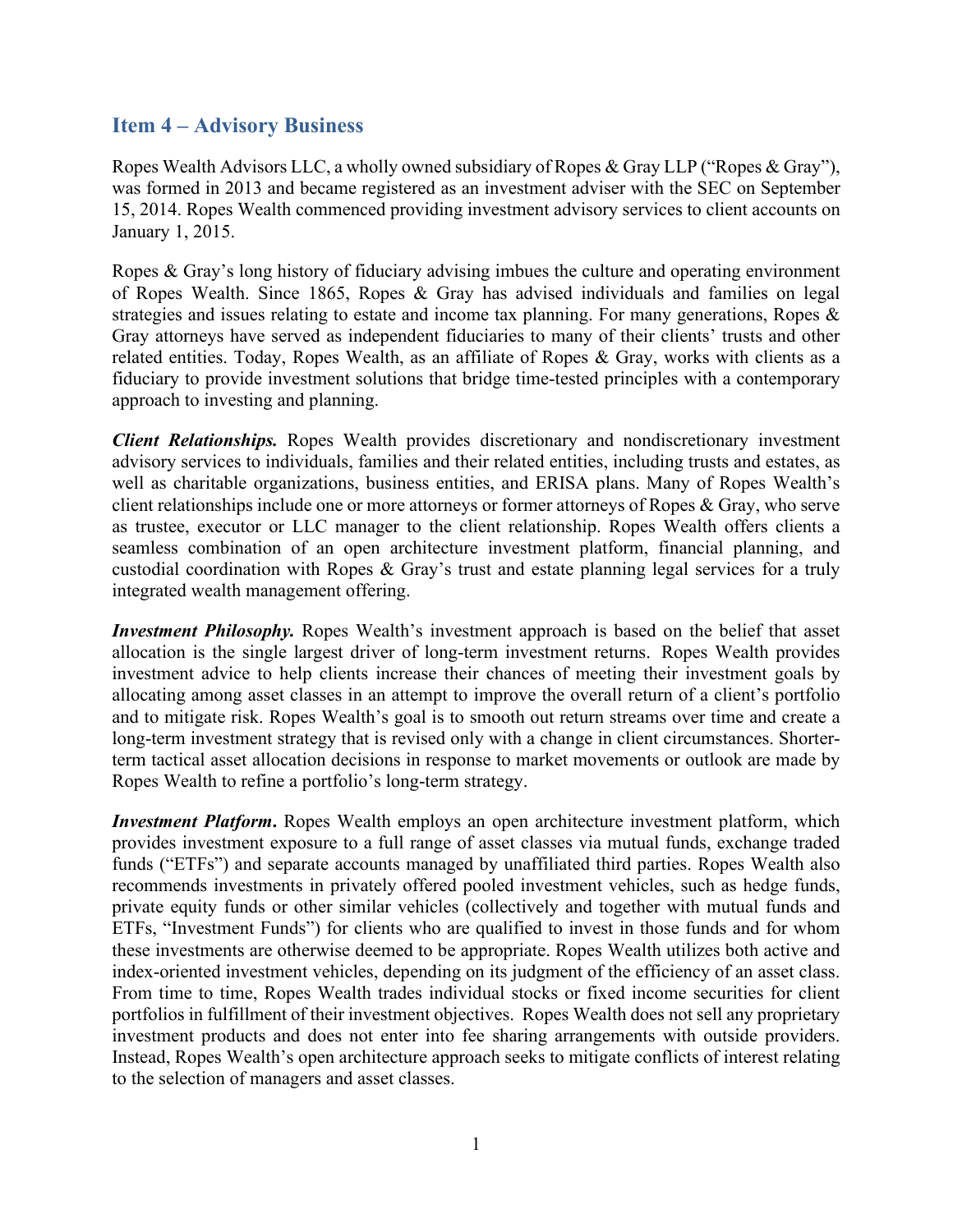*Investment Services.* Ropes Wealth works with each client to develop and execute an appropriate investment strategy for each portfolio. This includes establishing an investment objective and an appropriate asset allocation that is aligned with the client's investment goals and constraints. For instance, certain clients request to exclude certain asset classes, or individual securities, while other clients choose to customize their portfolio for impact investing. Ropes Wealth also provides security research, monitoring, and diversification strategies to clients with concentrated equity holdings.

A client with a discretionary account can direct Ropes Wealth to purchase or hold a security that Ropes Wealth does not recommend as appropriate for the client, given the client's investment objective, and other suitability factors. Prior to doing so, the client must acknowledge:

- The security was a directed trade and Ropes Wealth has no investment discretion with respect to that security.
- The value of the security will be included in the client account's market value calculation and will be subject to the same fee as the other investment assets in the client's account.
- Ropes Wealth will consider the security when making asset allocation decisions on the client's behalf but is not obligated to provide the client with investment advice pertaining to the specific security.
- Ropes Wealth will provide administrative services for the security, which include purchasing and selling the security at the client's direction.
- Unless and until the client notifies Ropes Wealth in writing, Ropes Wealth will continue to hold the security in the client account.

*Custom Fixed Income and Cash Management.* Ropes Wealth offers high quality fixed income and cash management portfolios customized to each client's tax status, state of residence, and cash flow needs. Ropes Wealth seeks to design each portfolio to deliver preservation of capital, reliable income stream and competitive total return. Ropes Wealth focuses on disciplined, expert yield curve management and individual security selection, while targeting short-and intermediate-term maturity bonds, with a premium placed on high liquidity and low volatility. Ropes Wealth employs extensive internal credit analysis to identify attractive sectors and individual bonds and has a network of over 100 fixed income dealers to execute trades. This approach seeks to provide the opportunity to capitalize on market inefficiencies to maximize total return potential, and to avoid taking on elevated credit or interest rate risk.

*Custody Services*. All client funds and securities are held with independent qualified custodians. Clients can choose the independent qualified custodian where their assets are held; however, in many instances, Ropes Wealth recommends a qualified custodian to provide custody services that include arranging for the safekeeping of assets. Ropes Wealth typically recommends Fidelity Institutional as the qualified custodian for client accounts and facilitates the arrangement for the safekeeping of client assets with Fidelity Institutional. Ropes Wealth also acts as liaison with SEI Private Trust Company ("SEI"), which maintains possession of cash and securities for certain Ropes Wealth's clients. From time to time, Ropes Wealth facilitates custodial arrangements with Fidelity Institutional and SEI for client accounts that do not receive investment advisory services from Ropes Wealth.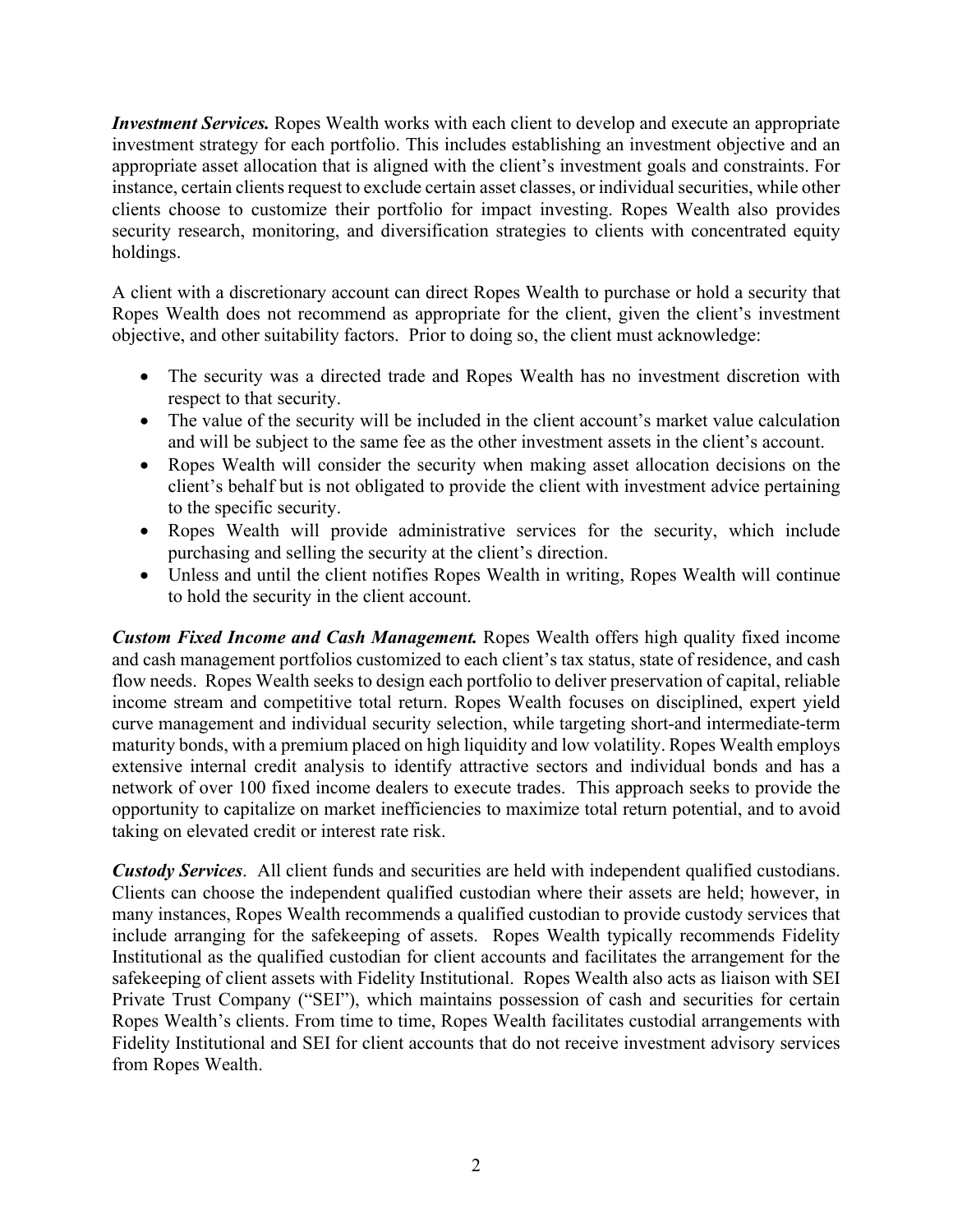*Financial Planning Services.* Ropes Wealth provides financial planning services for certain clients. Financial planning can be described as helping individuals determine and set their longterm financial goals. The role of a financial planner is to find ways to help the client understand their overall financial situation and help the client set and map out a course to meet financial objectives. A typical financial plan includes any or all of the following: cash flow analysis and budgeting; mortgage and debt management; retirement planning; disability, long-term care, life and other insurance needs; lifetime family giving, including gifts to meet educational expenses; and charitable gift planning. Ropes Wealth relies on each client to promptly notify us in writing of any material changes to the client's financial condition including, but not limited to, investment objective, risk tolerance, net worth, annual income, and investment time horizon.

*Consulting Services.* Ropes Wealth has consulting or other arrangements with certain clients. These arrangements, to the extent applicable, are made on a case-by-case basis.

*Assets Under Management.* As of December 31, 2021, the total amount of client assets under management by Ropes Wealth was \$7,502,868,640. The amount of client assets managed on a discretionary basis was \$7,321,643,288 and the amount of client assets managed on a nondiscretionary basis was \$181,225,352.

## **Item 5 – Fees and Compensation**

*Fees for Investment Management Clients.* As compensation for investment management services provided by Ropes Wealth to accounts in which attorneys or former attorneys of Ropes & Gray do not serve as trustee, Ropes Wealth typically assesses a separate investment management fee based on the market value of managed assets in each client account.

Ropes Wealth's standard investment management fee is the following:

#### **Annual Fee Based on Market Value of Assets:**

| $1.25\%$ of the first        | \$1,000,000  |
|------------------------------|--------------|
| $0.95\%$ of the next         | \$4,000,000  |
| $0.60\%$ of the next         | \$5,000,000  |
| $0.40\%$ of the balance over | \$10,000,000 |

Ropes Wealth's standard custom fixed income and cash management fee is the following:

#### **Annual Fee Based on Market Value of Assets:** 0.20%

Investment management fees charged by Ropes Wealth are negotiable and can be different than those set forth in the standard fee schedule noted above. In certain circumstances, Ropes Wealth charges a flat or fixed fee, discounts fees or waives fees. Further, partners and employees of Ropes & Gray and officers and employees of Ropes Wealth (collectively, "Affiliated Persons") typically receive services from Ropes Wealth at a discount from the standard fee schedule or at no charge.

Ropes Wealth deducts the fee automatically from most client accounts each calendar month in arrears based on the market value of the managed assets as of the last day of the preceding calendar month. For certain client relationships, Ropes Wealth aggregates accounts within the same client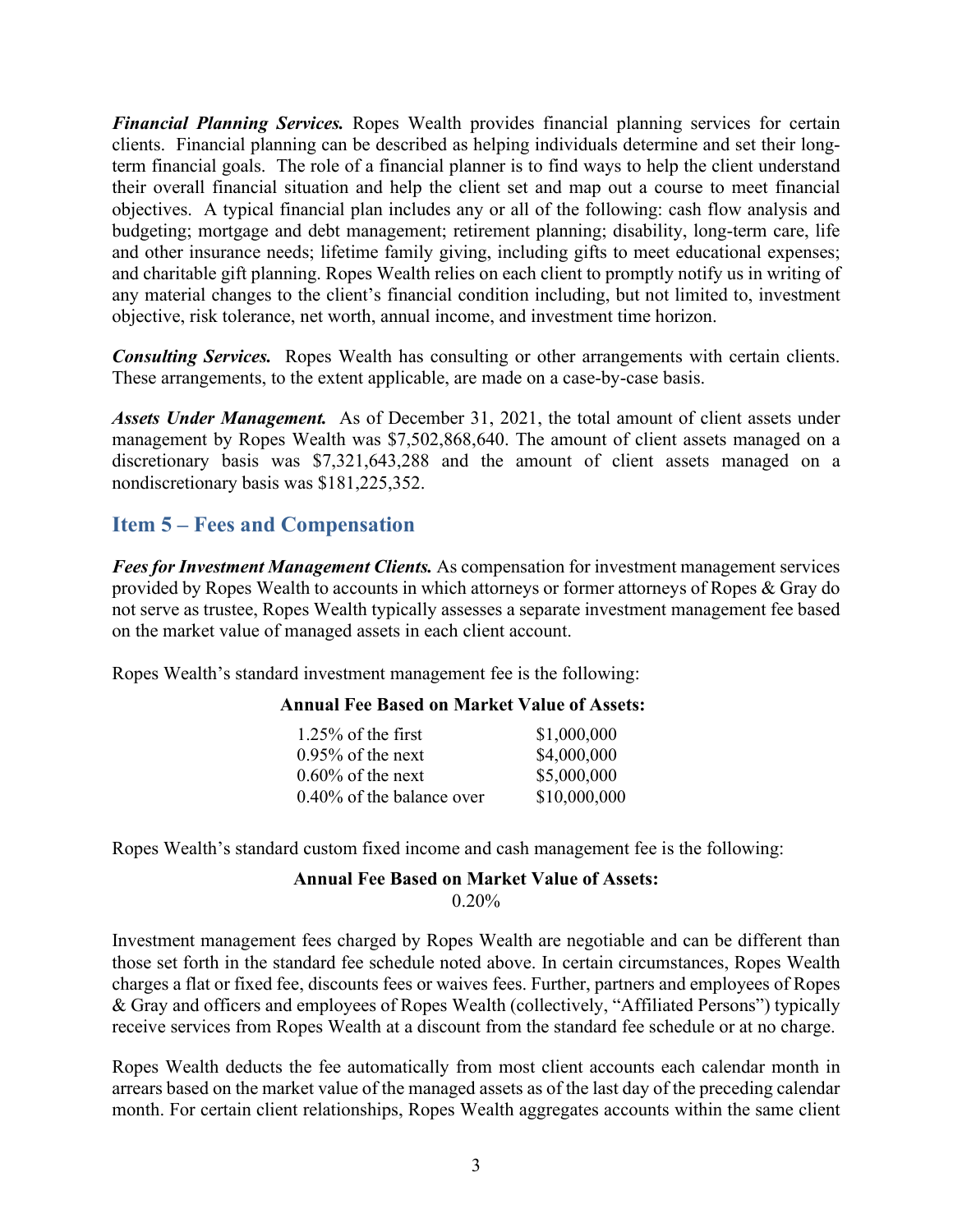relationship and with the same fee schedules for fee calculation purposes; therefore, the actual fee rate assessed on each account each month may be less than 1/12 of the agreed upon annual fee rate. For certain client accounts, Ropes Wealth deducts fees quarterly in arrears. In certain circumstances (i.e., retirement accounts), Ropes Wealth sends the client an invoice for its investment management fee. The fee commences on the date the client's investment management agreement is effective or on the date the client account is funded thereafter. The initial fee is prorated if the fee does not commence on the first business day of the month.

If Ropes Wealth's services terminate other than on the last day of a calendar month, the fee will be pro-rated to cover the period from the beginning of the calendar month through the date of termination. If the client is charged fees quarterly and Ropes Wealth's services terminate other than on the last day of the calendar quarter, the fee will be pro-rated to cover the period from the beginning of the calendar quarter through the date of termination. Ropes Wealth is entitled to retain as part of its fee any de minimis cash balance of \$5 or less remaining in or added to each account after each account has closed and its assets have been distributed.

*Fees for Ropes & Gray Trust Clients.* Trusts for which attorneys or former attorneys of Ropes & Gray serve as trustees and that are assessed a unitary trustee fee by Ropes & Gray for trust-related services are not billed separately by Ropes Wealth for investment management services, because Ropes Wealth's investment management services are included in the trustee fee. Ropes Wealth provides individual investment advice to these trusts for which Ropes & Gray pays Ropes Wealth a fee, the amount of which is calculated periodically. Ropes Wealth is authorized by these trusts to deduct the Ropes & Gray trustee fee automatically each calendar month or each calendar quarter in arrears based on the market value of the managed assets as of the last day of the preceding calendar month.

*Fees for Financial Planning Clients.* Fees for financial planning services are determined on a case-by-case basis and are assessed on an hourly basis or as a fixed fee. Affiliated Persons typically receive financial planning services from Ropes Wealth at a discounted fee. Financial planning fees are waived for investment management clients of Ropes Wealth.

*Valuation of Assets.* The valuations of marketable securities are made by the qualified custodian holding the assets and the qualified custodian follows its standard valuation procedures. Valuations of private funds and partnerships are based upon the valuations made by the manager or general partners of the private funds or partnerships, or by third party independent accountant or auditors of the private funds or partnerships. Ropes Wealth takes the valuation of assets and the calculation of its asset-based fees seriously; however, Ropes Wealth clients should verify whether the correct fees are being applied to a client's account. A client's statement from the qualified custodian reflects all amounts disbursed from the client's account, including the amount of any investment management fee paid to Ropes Wealth, any investment management fee paid to any separate account manager, or any applicable trustee fee paid to Ropes & Gray.

#### **Additional Fees and Costs**

Certain fees or charges are imposed by third parties in connection with investments made on behalf of a client's account, as described below. These fees will differ depending on the client's custodian as well as the types of investments and other transactions in the client's account. Ropes Wealth's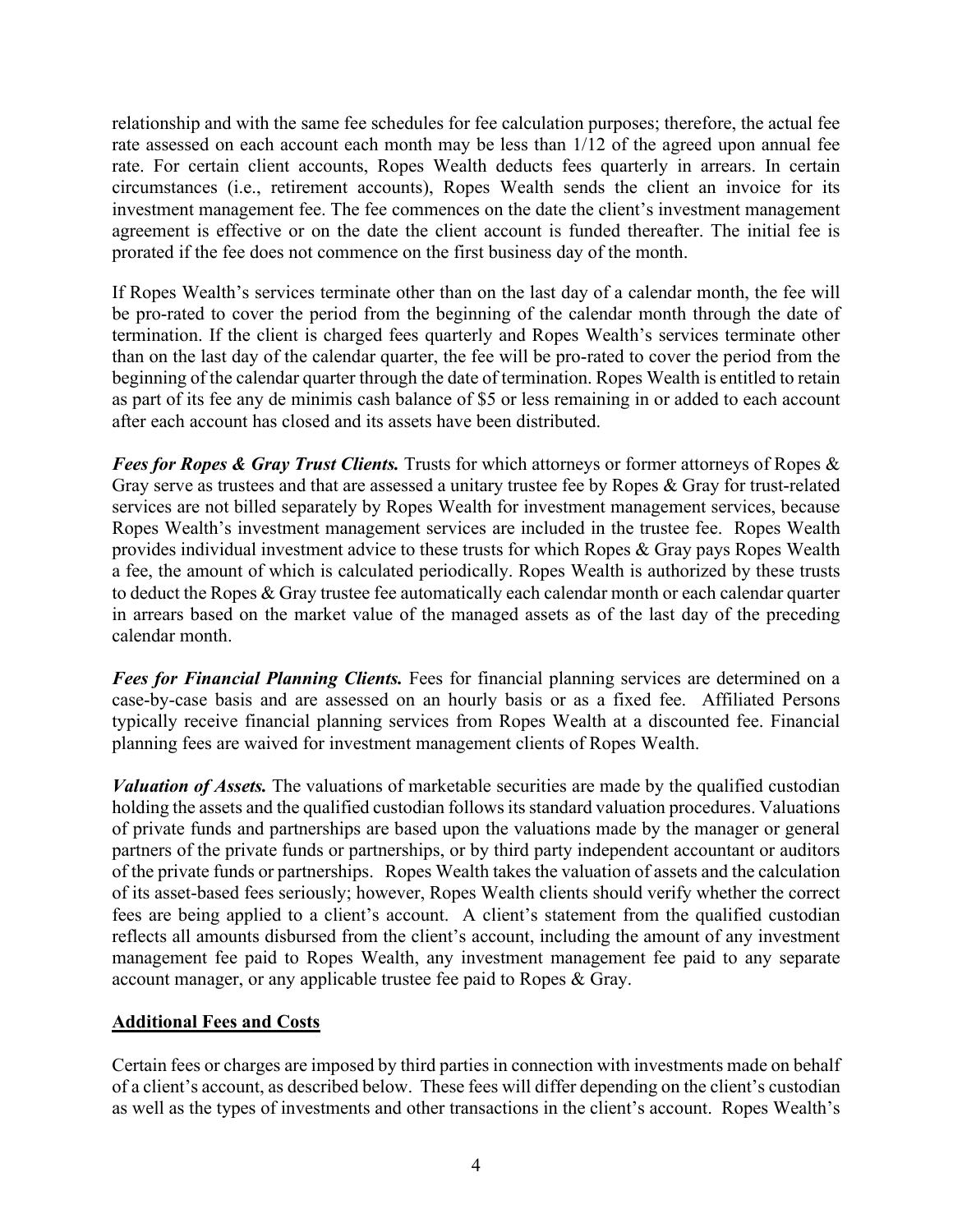fees are exclusive of, and in addition to, any such applicable commissions, fees or costs, and Ropes Wealth does not receive any portion of these fees.

*Investment Fund Fees and Expenses.* Investment Funds generally include an embedded expense ratio composed of a management fee and/or carried interest, and other administrative and operating expenses. Therefore, client investments in Investment Funds are subject to these fees. Additionally, some Investment Funds impose fees directly at the time of a transaction, including sales charges, redemption, exchange, and account fees ("Shareholder Fees"). Payment of Shareholder Fees varies depending upon a client's custodial arrangement, as described below in *Brokerage and Custodial Fees*. An explanation of the fees and expenses paid by each Investment Fund is contained in that fund's offering document. It is important to note that in recommending these investments, Ropes Wealth examines the performance and attributes of the Investment Funds on a net-of-fee basis.

*Brokerage and Custodial Fees.* Brokerage and custodial fees vary depending on the client's custodian. These fees typically include brokerage commissions, Shareholder Fees for Investment Funds, and custodial fees (e.g., wire transfer and electronic fund processing fees). Certain qualified custodians have specific terms or fees when trading with an affiliated broker-dealer and different brokerage fees charged by a non-affiliated broker-dealer. Certain qualified custodians also impose additional fees ("trade-away fees") for trading with alternative broker-dealers. Other qualified custodians have specific Shareholder Fees for certain types or series of Investment Funds. These fees are charged by and paid to the qualified custodian, broker-dealer or Investment Fund company, as applicable. Ropes Wealth does not charge any brokerage fee or custodial fee and does not receive any portion of these fees paid to custodians, broker-dealers or Investment Funds.

Ropes Wealth has established preferred custodial relationships with Fidelity Intuitional and SEI, whereby Ropes Wealth pays Fidelity Institutional and SEI asset-based fees. Included in the fees that Ropes Wealth pays Fidelity Institutional and SEI are certain benefits including, among others, access to an elite client service team and to various technological tools that assist Ropes Wealth in managing and servicing client accounts. The asset-based fees that Ropes Wealth pays directly to Fidelity Institutional and SEI also include various brokerage and custodial costs that would otherwise be paid by clients. The brokerage and custodial costs paid by Ropes Wealth are included in the Ropes Wealth investment management fee and, for Ropes & Gray trust accounts, these brokerage and custodial costs are included in the unitary Ropes & Gray trustee fee. It is important to note that for all other custodial relationships, the client is solely responsible for paying for all brokerage and custodial costs for their accounts. Ropes Wealth does not reimburse or pay the custodial costs or fees for clients that engage a custodian other than Fidelity Institutional or SEI.

For each client account, the trading desk takes into consideration any applicable terms, fees, and commission schedule imposed by the qualified custodian and executes trades through the most cost-effective broker-dealer consistent with execution quality. Please see Item 12 below for a more detailed discussion of brokerage practices.

*Donor Advised Fund Fees.* If client assets are allocated to a donor advised fund, the client will be responsible for paying all fees charged by the fund on those assets in addition to the Ropes Wealth investment management fee. The fund will arrange for the payment of its own fees, typically from the liquidity portion of a client's allocation.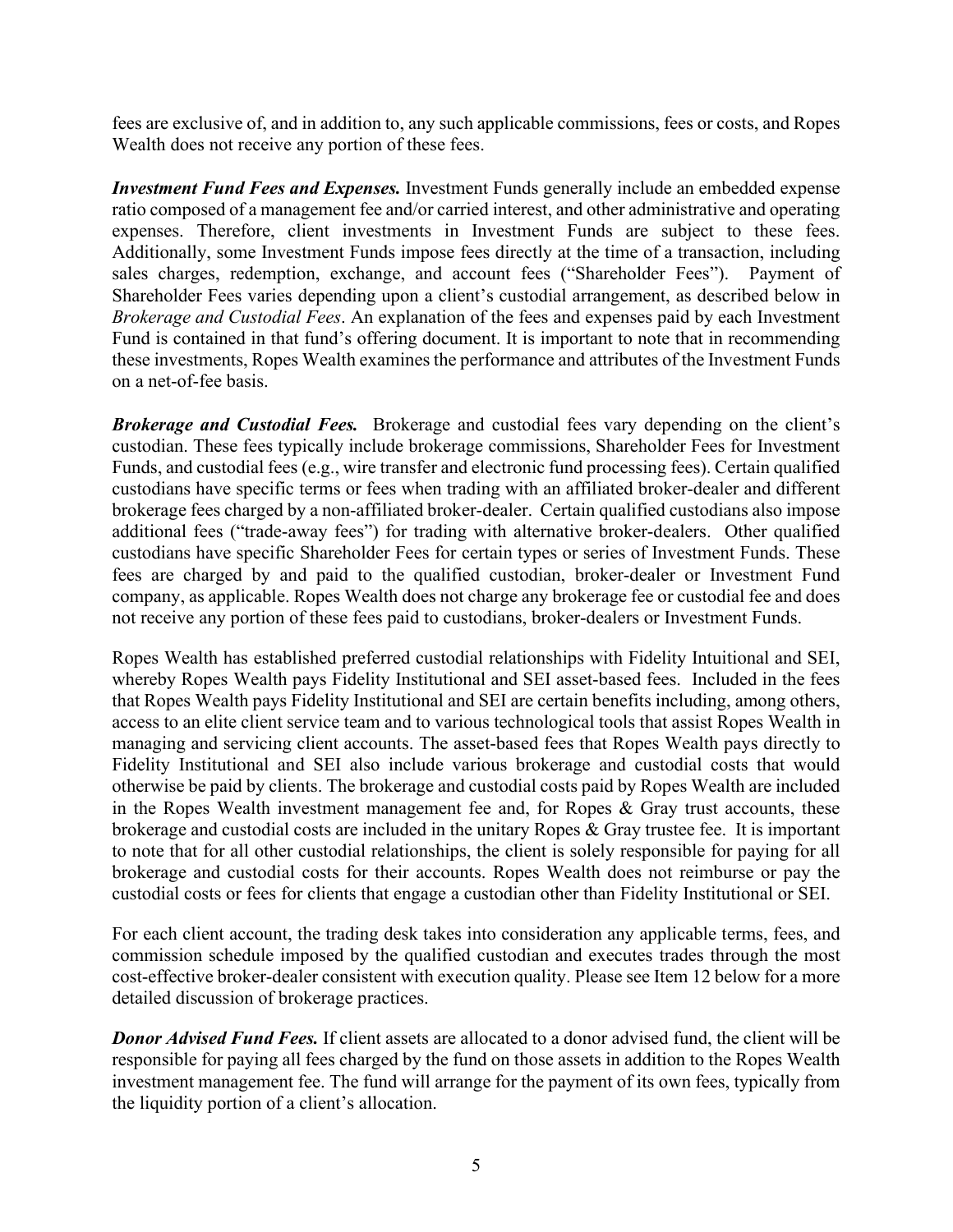*External Separate Account Manager Fees*. For certain qualified clients, Ropes Wealth engages external third-party investment managers to manage a portion or all of the client's assets, instead of buying shares of an Investment Fund. This can be a cost-effective approach for clients who can meet the minimum investment requirements of the external investment managers. If Ropes Wealth engages an external third-party manager to manage a client's assets, the client is responsible for paying all fees charged by the third-party manager on those assets, in addition to Ropes Wealth's investment management fee or Ropes & Gray's trustee fee.

## **Item 6 – Performance-Based Fees and Side-By-Side Management**

"Performance-Based Fees" are fees that include a percentage of the capital gains or capital appreciation of client investments. Ropes Wealth does not charge performance-based fees.

"Side-by-Side Management" refers to the management of multiple accounts with similar investment strategies and different fee structures. An adviser with side-by-side management has an incentive to allocate better performing assets to the performance-based fee accounts rather than fixed or asset-based fee accounts because the adviser stands to earn a larger fee.

Because Ropes Wealth does not charge performance-based fees, side-by-side management conflicts do not apply to Ropes Wealth. Ropes Wealth takes into consideration performance-based fees and side-by-side management when evaluating managers.

#### **Item 7 – Types of Clients**

Ropes Wealth provides continuous and regular investment advisory services to individuals, families and their related entities, including trusts and estates, charitable organizations, and business entities. Ropes Wealth also provides continuous and regular investment advisory services to retirement and profit-sharing plans. Ropes Wealth does not apply specific criteria for the acceptance of a client; rather, Ropes Wealth evaluates each prospective client on a case-by-case basis.

*Retirement Account Clients.* Ropes Wealth owes a fiduciary duty to its clients under the Investment Advisers Act of 1940, as amended (the "Advisers Act"), and when we provide investment advice to clients regarding retirement plan accounts or individual retirement accounts (IRAs), Ropes Wealth is a fiduciary within the meaning of Title I of the Employee Retirement Income Security Act ("ERISA") and/or the Internal Revenue Code ("IRC"), as applicable, which are laws governing retirement accounts. The way Ropes Wealth makes money creates some conflicts with client interests, so Ropes Wealth operates under a rule that requires Ropes Wealth to act in the best interest of our clients and not put our own interest ahead of our clients. As a fiduciary, Ropes Wealth must:

- Meet a professional standard of care when making investment recommendations (give prudent advice);
- Never put its financial interests ahead of client interests when making recommendations (give loyal advice);
- Avoid misleading statements about conflicts of interest, fees, and investments;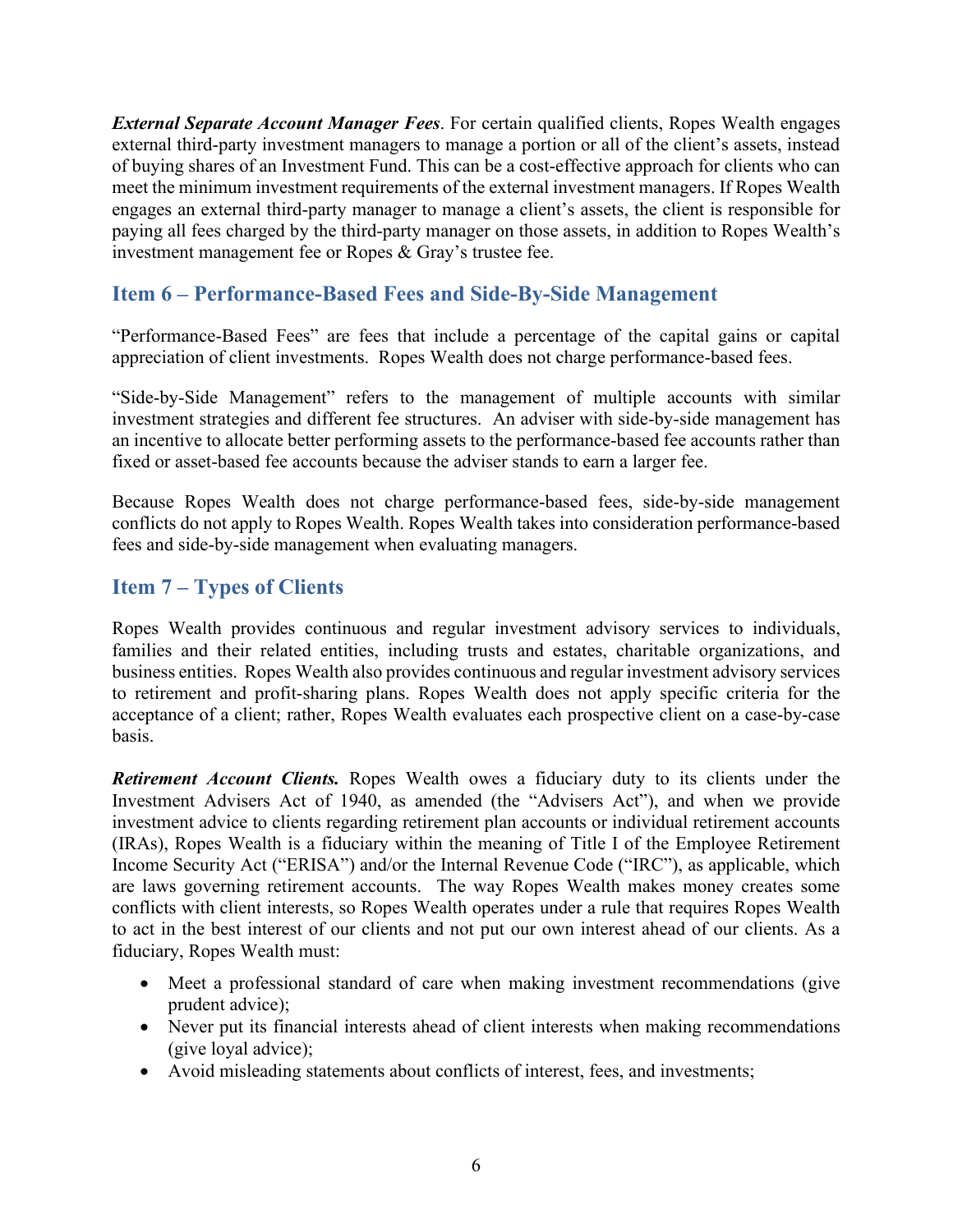- Follow policies and procedures designed to ensure that Ropes Wealth gives advice that is in the client's best interest;
- Charge no more than is reasonable for Ropes Wealth's services; and
- Give clients basic information about conflicts of interest.

A recommendation to roll over retirement plan assets into an account to be managed by Ropes Wealth creates a conflict of interest, as we will earn additional advisory fees as a result of the roll over. There is no obligation to roll over retirement plan assets to an account managed by Ropes Wealth.

## **Item 8 – Methods of Analysis, Investment Strategies and Risk of Loss**

Ropes Wealth's investment advisory services take a client-centered approach that begins with the identification of each client's individual goals and objectives, risk tolerance, tax situation, holding structures and other individual factors in order to establish an appropriate investment objective and long-term asset allocation investment strategy.

Ropes Wealth has seven traditional asset allocation model strategies that serve as a guidepost for the construction of a client portfolio that are then customized for the client's specific risk and return requirements and take into consideration a client's unique circumstances, tax situation, and other assets. Implementation of the recommended investment strategy is tailored to each client's individual needs. The seven traditional asset allocation model strategies are:

*Fixed Income Only* – seeks capital preservation. This approach is typically appropriate for investors focused on principal stability and the generation of current income and where the investor does not have the ability to assume equity market risk.

*Conservative* – seeks a modest level of long-term capital appreciation with a focus on income production. This approach is typically appropriate for investors where income requirements are above-average and where the investor wishes to assume a below-average level of risk.

*Moderately Conservative* – seeks a modest level of long-term capital appreciation. This approach is typically appropriate for investors where income requirements are moderate and where the investor wishes to assume a below-average level of risk.

*Balanced* – seeks long-term capital appreciation. This approach is typically appropriate for investors where income requirements are moderate and where the investor wishes to assume an average level of risk.

*Growth* – seeks long-term capital appreciation. This approach is typically appropriate for investors where income requirements are low and where the investor has the ability to assume an aboveaverage level of risk.

*Aggressive Growth* – seeks long-term capital appreciation. This approach is typically appropriate for investors where income requirements are minimal and where the investor has the ability to assume a substantial level of risk.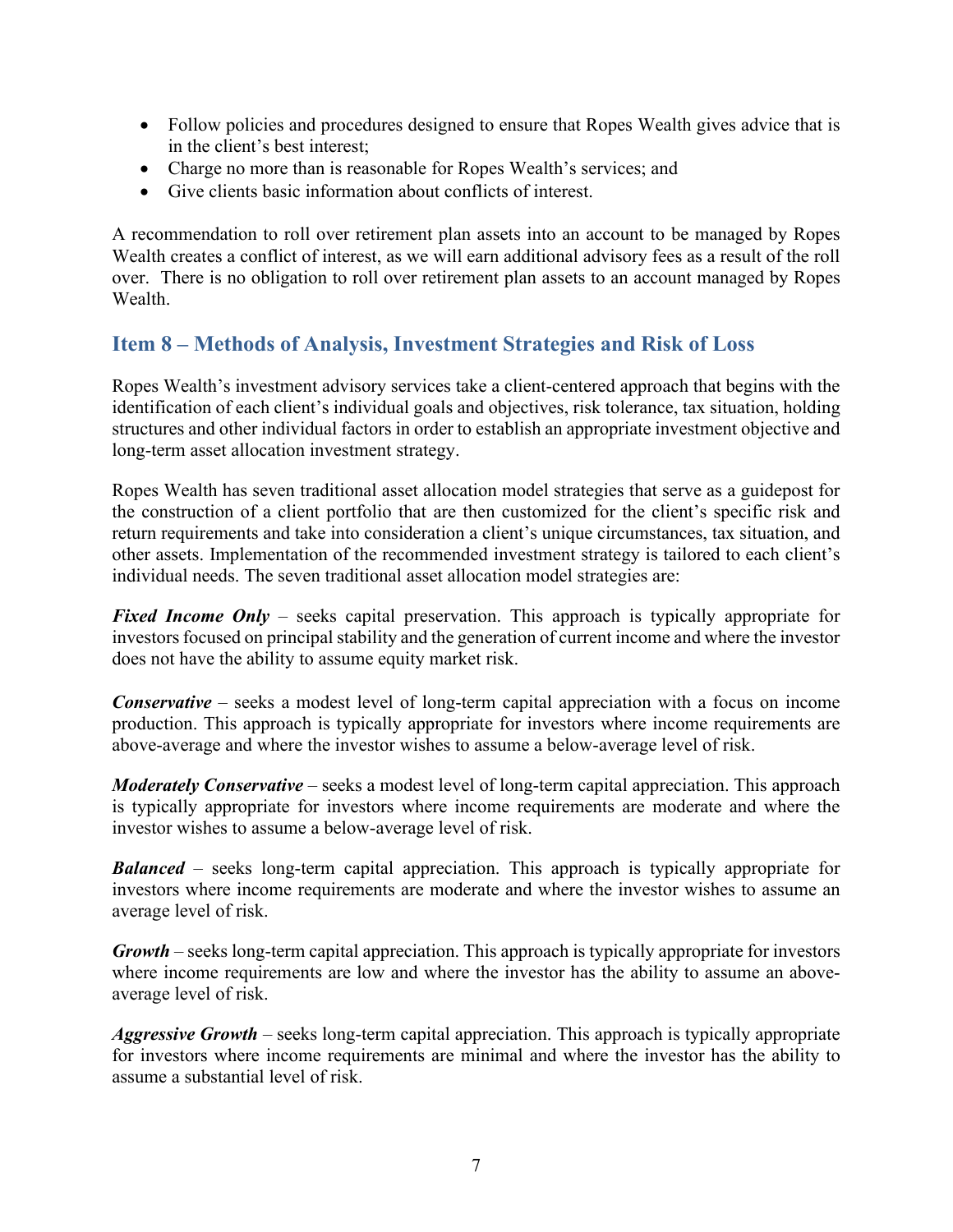*Equity Only* – seeks long-term capital appreciation. This approach is typically appropriate for investors with no income requirements and who seek to take only equity market risk.

Ropes Wealth also provides security diversification strategies to clients with concentrated equity holdings.

As noted in Item 4, Ropes Wealth employs an open architecture approach to fulfill each client's investment strategy, providing a full range of asset classes. Ropes Wealth's open architecture investment platform provides investment exposure to a full range of asset classes through mutual funds, ETFs, and separate accounts managed by unaffiliated third parties. Ropes Wealth also recommends investments in privately offered pooled investment vehicles, such as hedge funds, private equity funds or other similar vehicles for clients who are qualified to invest in those funds and for whom these investments are otherwise deemed to be appropriate. Ropes Wealth utilizes both active and index-oriented investment vehicles, depending on its judgment of the efficiency of an asset class. From time to time, Ropes Wealth also trades individual stocks and fixed income securities for client portfolios in fulfillment of their investment strategies.

Ropes Wealth uses a rigorous quantitative screening process to identify investment managers and appropriate investment vehicles from a vast array of choices for its seven traditional asset allocation strategies. These quantitative factors include screening prospective managers based on information ratio trends, consistency of strategy, holdings and returns-based stylistic analysis, and after-tax returns. Ropes Wealth then evaluates the managers that pass the quantitative screen on a qualitative basis. Qualitative measures include management tenure, firm ownership, and a personal interview with the manager to confirm process and commitment. Various compliance standards related to the appropriate registration or exemption of funds and managers must be met by each manager. Managers are evaluated on an ongoing basis and replaced as necessary.

For each of the seven traditional asset allocation strategies noted above, Ropes Wealth also offers asset allocation model strategies using external investment managers who invest across a broad variety of environmental, social and governance ("ESG") methodologies. Ropes Wealth generally applies the same quantitative factors, qualitative measures, and compliance standards to the manager due diligence process that is used in implementing the traditional investment strategies, but also evaluates and considers each manager's ESG methodology as a key factor in the manager due diligence and selection process.

#### **Key Risks of Ropes Wealth's Investment Strategies**

Below is a summary of potentially material risks for the most common Ropes Wealth investment strategies used, the methods of analysis used and/or the particular types of investments typically held in client accounts. The risks noted below are applicable to Investment Funds purchased for client accounts, separate accounts managed by third parties and any investment holdings overseen directly by Ropes Wealth portfolio management personnel. The following risk factors do not purport to be a complete list or explanation of the risks involved in an investment.

All investing involves a risk of loss that clients should be prepared to bear, including the risk that the entire amount invested can be lost. The investment strategies offered by Ropes Wealth could lose money over short or long periods of time. There are no assurances that Ropes Wealth's investment strategies will succeed, and Ropes Wealth cannot give any guarantee that it will achieve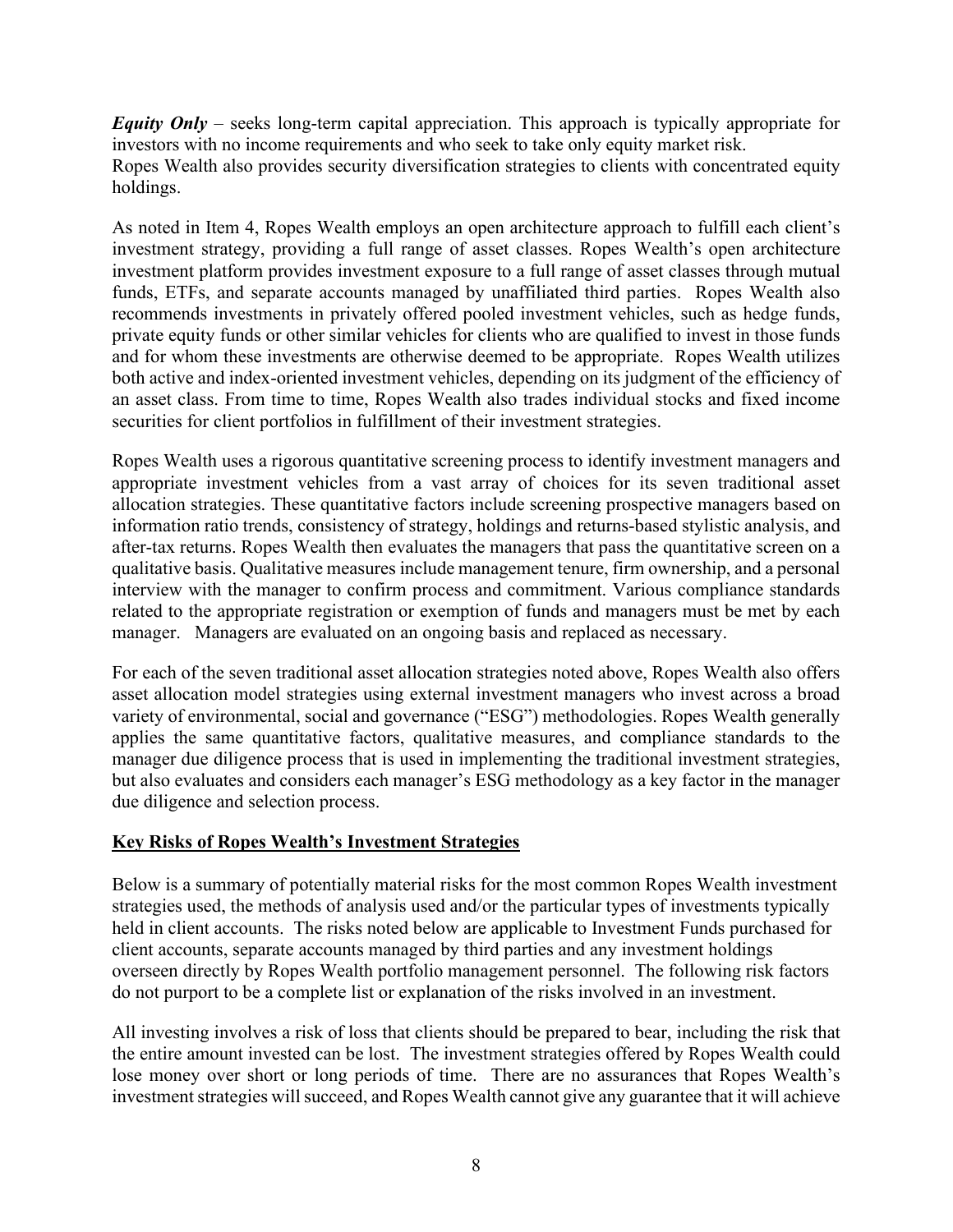the investment objectives it establishes for a client or that any client will receive a return of its original investment.

*Market and Economic Risk.* An account's investment value can decline due to changes in general economic and market conditions. A security's value held in an account can change in response to developments affecting entire economies, markets or industries, including changes in interest rates, political and legal developments, general market volatility, natural disasters or public health issues such as epidemics or pandemics, and geopolitical events such as war and terrorism.

*Inadvertent Concentration.* There can be no assurance that the selection of the multiple managers and/or Investment Funds will result in an effective diversification of investment approaches. In addition, different Investment Funds and separate account managers can each acquire significant positions in the same investment, resulting in an inadvertent concentration by Ropes Wealth in such investment, which can subject the investments of clients to more extreme changes in value than would be the case if the client assets were more widely diversified.

*Investment and Trading Risks.* All securities investments risk the loss of capital and no guarantee or representation is made that Ropes Wealth's program will be successful. Certain Investment Funds and separate account managers recommended by Ropes Wealth utilize such investment techniques as trading in put and call options and other derivatives, limited diversification, the use of leverage and short sales. These practices can, in certain circumstances, increase the risk of loss of capital.

*Equity Investments.* Clients can participate in equity securities investments. Stock market prices of securities can be adversely affected by many factors, such as an issuer's having experienced losses, the lack of earnings or the issuer's failure to meet the market's expectations with respect to new products or services. Stock prices can also be affected by factors wholly unrelated to the value or condition of the issuer. If the stock market declines in value, client portfolios are likely to decline in value. Furthermore, a focus on certain types of stocks (such as small or large capitalization) and styles of investing (such as value or growth) subjects client portfolios to the risk that their performance can be lower than the performance of portfolios that focus on other types of stocks or that have a broader investment style (such as the general market).

*Short Sales.* Some of the Investment Funds and separate accounts Ropes Wealth recommends participate in short sales. A short sale involves the sale of a security that is not held in an account in the expectation of purchasing the same security (or a security exchangeable therefor) at a later date at a lower price. To make delivery to the buyer, the seller must borrow the security and the seller is obligated to return the security to the lender, which is accomplished by a later purchase of the security by the seller. A short sale involves the risk of a theoretically unlimited increase in the market price of the security sold short, which could result in an inability to cover the short position and a theoretically unlimited loss to the seller. In addition, there is the risk that the securities borrowed in connection with a short sale must be returned to the securities lender on short notice. If a request for return of borrowed securities occurs at a time when other short sellers of the security are receiving similar requests, a "short squeeze" can occur. The seller may be compelled to replace borrowed securities previously sold short with purchases on the open market at a disadvantageous time, possibly at prices significantly in excess of the proceeds received in originally selling the securities short.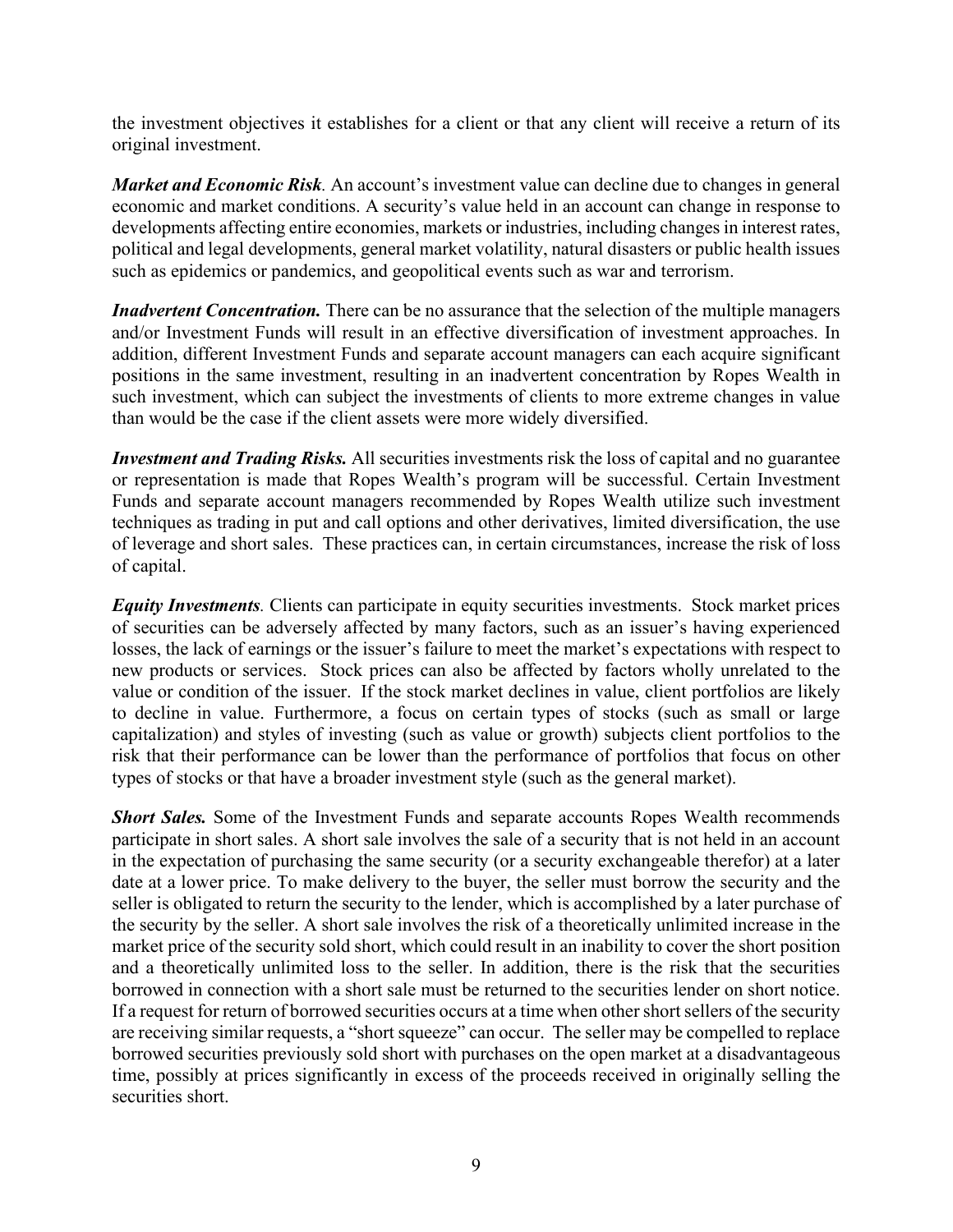*Foreign Investments.* Some of the Investment Funds and separate accounts Ropes Wealth recommends invest in non-U.S. securities and other instruments denominated in non-U.S. currencies and/or securities traded outside of the United States. These investments present certain risks not typically associated with investing in United States securities or property. These risks include unfavorable currency exchange rate developments, restrictions on repatriation of investment income and capital, imposition of exchange control regulation by the United States or foreign governments, confiscatory taxation, diplomatic developments, such as the imposition of economic sanctions against a particular country or countries, organizations, entities and/or individuals, and economic or political instability in foreign nations. In addition, there is typically less publicly available information about certain non-U.S. companies than would be the case for comparable companies in the United States, and certain non-U.S. companies are not be subject to accounting, auditing and financial reporting standards and requirements comparable to or as uniform as those of U.S. companies. These risks are accentuated in emerging markets, where financial markets are generally less developed and transparent and where political and economic instabilities are often more pronounced.

*Debt Securities.* Clients can participate in the purchase and/or sale of unrated or below investmentgrade debt securities, which are subject to greater risk of loss of principal and interest than higherrated debt securities. These investments can include debt securities that rank junior to other outstanding securities and obligations of the issuer, which can have a superior claim for repayment from that issuer's assets. Further, some debt securities are not protected by financial covenants or limitations on additional indebtedness. In addition, evaluating credit risk for foreign debt securities involves greater uncertainty because credit rating agencies throughout the world have different standards, making comparison across countries difficult. Fixed-income securities are also subject to the risk that the securities could lose value because of interest rate changes. For example, bonds tend to decrease in value if interest rates rise. Fixed income securities with longer maturities sometimes offer higher yields but are subject to greater price shifts as a result of interest rate changes than fixed-income securities with shorter maturities.

*Environmental, Social and Governance Matters.* Ropes Wealth offers asset allocation model strategies using external investment managers who invest across a broad variety of ESG methodologies. While ESG is only one of the many factors such a manager will consider in making an investment, there is no guarantee that the manager will invest in companies that create positive ESG impact while enhancing long-term shareholder value and achieving financial returns. Considering ESG qualities when evaluating an investment may result in the selection or exclusion of certain investments based on the manager's view of certain ESG-related and other factors, and carries the risk that the manager may underperform funds that do not take ESG-related factors into account. Consideration of ESG factors may affect the manager's exposure to certain companies, sectors, regions, countries or types of investments, which could negatively impact the manager's performance depending on whether such investments are in or out of favor. Applying impact investing goals to investment decisions is qualitative and subjective by nature, and there is no guarantee that the criteria utilized by the manager or any judgment exercised by the manager will reflect the beliefs or values of any particular investor. ESG-related practices differ by region, industry and issue and are evolving; therefore, ESG-related practices or the manager's assessment of such practices may change over time.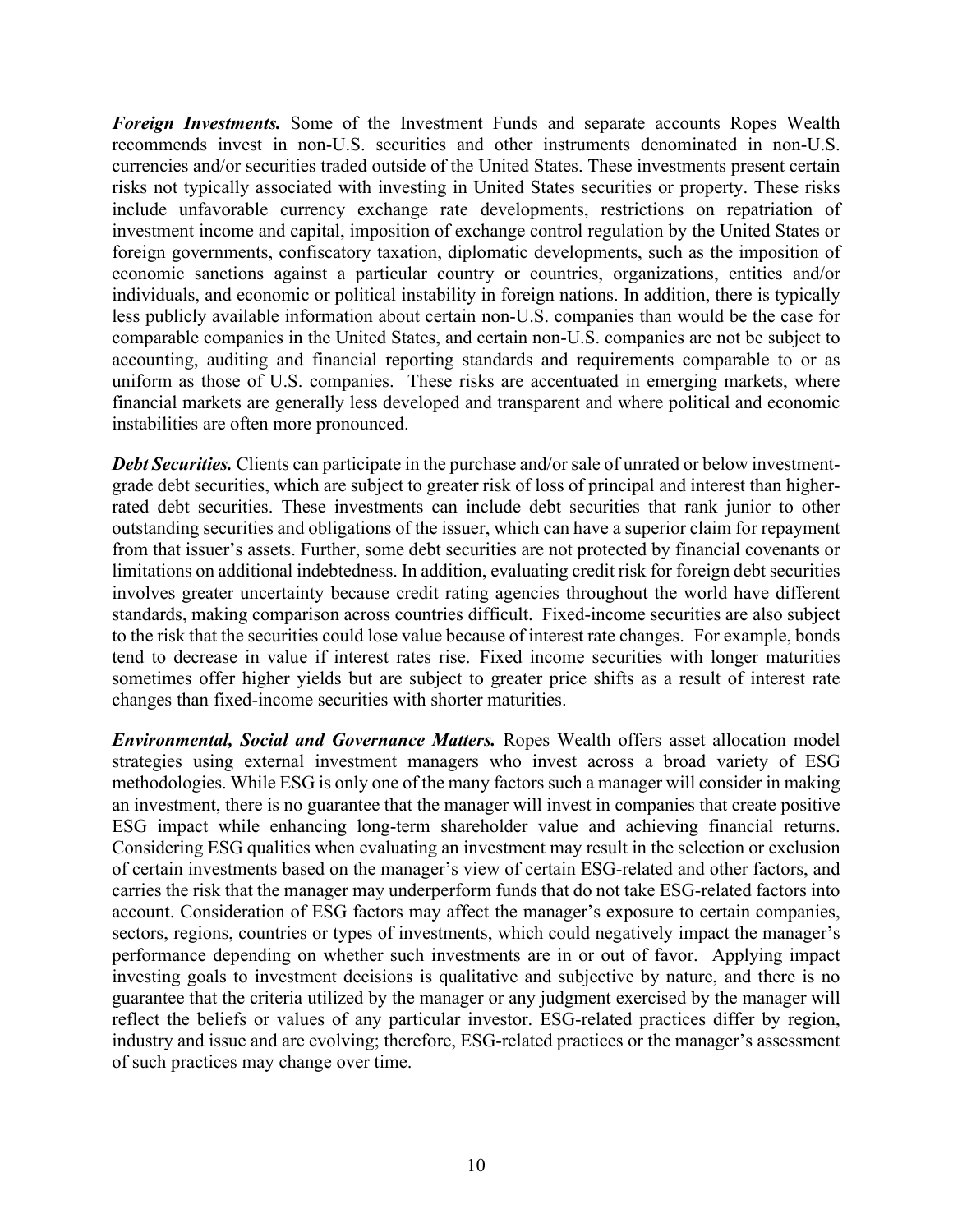*Leverage.* Some of the Investment Funds and separate accounts Ropes Wealth recommends employ leverage in their management of assets. Leverage tends to magnify both the positive impact of successful investment decisions and the negative impact of unsuccessful investment decisions on an investment strategy's performance.

*Derivatives.* Clients can participate in investments in derivatives. These are financial instruments that derive their performance from the performance of an underlying index or asset. Derivatives can be volatile and involve various types and degrees of risks, depending upon the characteristics of a particular derivative. Derivatives typically entail investment exposures that are greater than their initial cost would suggest, meaning that a small investment in a derivative could have a large potential impact on the performance of a portfolio. Portfolios could experience losses if derivatives do not perform as anticipated or are not correlated with the performance of other investments being hedged by the derivatives, or if they cannot be liquidated because of an illiquid secondary market. Derivatives also typically make a portfolio less liquid and difficult to value, especially in declining markets. The benefit of a derivatives transaction can be lost if the counterparty fails to honor contract terms.

*Counterparty Risk.* To the extent that clients participate in investments in swaps, "synthetic" or derivative instruments, repurchase agreements, certain types of options or other customized financial instruments, or, in certain circumstances, non-U.S. securities, client accounts are indirectly subjected to the risk of non-performance by the other party to the contract. This risk includes credit risk of the counterparty and the risk of settlement default. This risk differs materially from the risks involved in exchange-traded transactions, which generally are supported by guarantees of clearing organizations, daily mark-to-market and settlement and segregation and minimum capital requirements applicable to intermediaries. Transactions entered directly between two counterparties generally do not benefit from these protections and expose the parties to the risk of counterparty default.

*Commodity Trading.* Some of the Investment Funds and separate accounts Ropes Wealth recommends participate in commodities trading. The prices of commodities and all derivative instruments, including futures and options contract prices, are highly volatile. Price movements of commodities, futures and options contracts are influenced by, among other things, changing supply and demand relationships, domestic and foreign governmental programs and policies, national and international political and economic events, interest rates and governmental monetary and exchange control programs and policies. Moreover, certain commodity exchanges limit fluctuations in commodity futures contract prices during a single day by regulations referred to as "daily price fluctuation limits" or "daily limits." During a single trading day, no trades can be executed on these exchanges at prices beyond the daily limit. Commodity futures contract prices have occasionally moved the daily limit for several consecutive days with little trading. Similar occurrences could prevent an account from promptly liquidating unfavorable positions and subject the client account to substantial losses.

*Cybersecurity Risk*. Ropes Wealth, service providers to the Investment Funds and separate accounts Ropes Wealth recommends, and other market participants increasingly depend on complex information technology and communications systems to conduct business functions. These systems are subject to a number of different threats or risks that could adversely affect clients and their portfolios, despite the efforts of Ropes Wealth and the service providers to adopt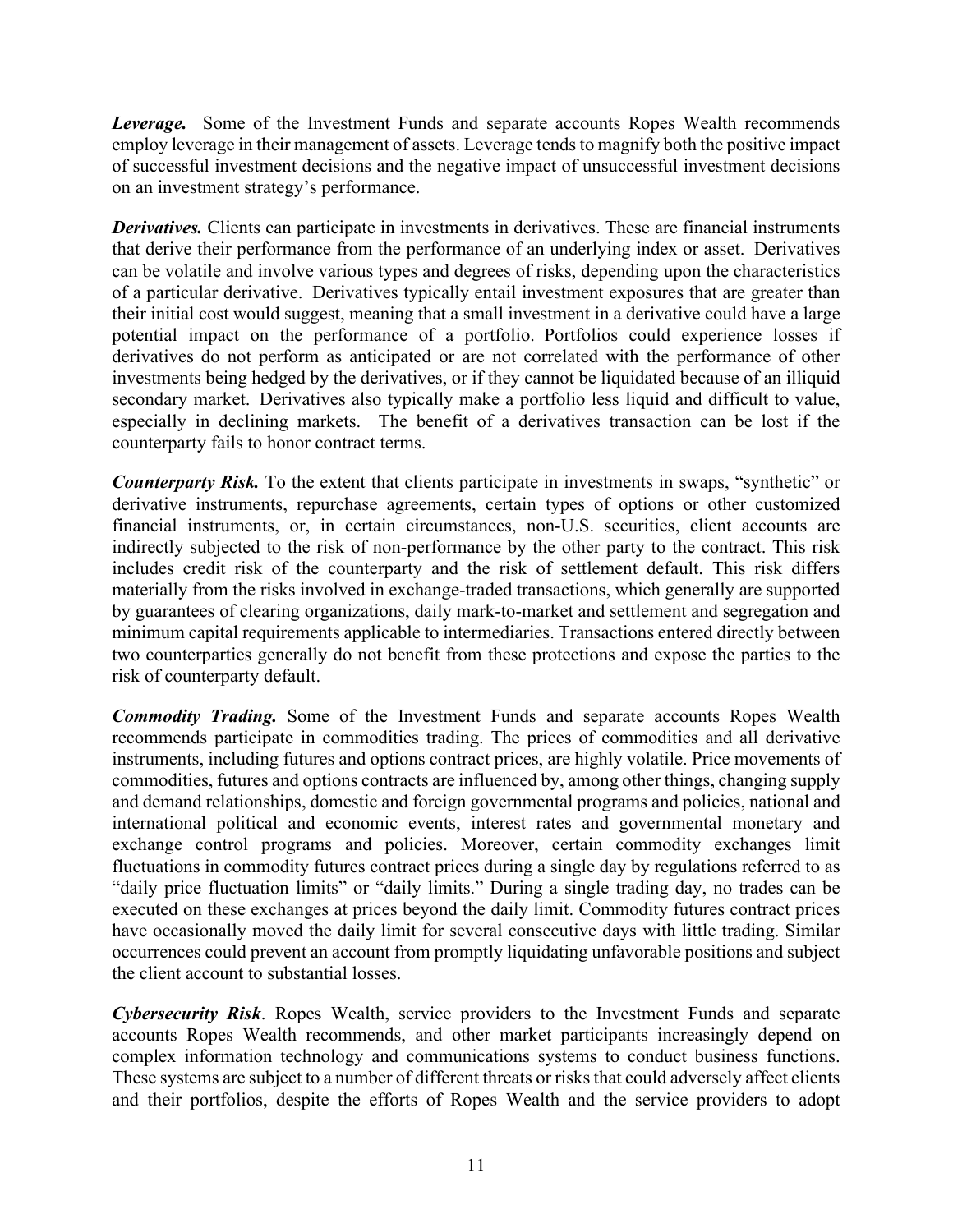technologies, processes and practices intended to mitigate these risks and protect the security of their computer systems, software, networks and other technology assets, as well as the security, confidentiality, integrity and availability of information belonging to clients and their portfolios. Similar types of operational and technology risks are also present for the companies in which the portfolios invest, which could have material adverse consequences for such companies, and may cause the portfolios' investments to lose value.

*Private Fund Investments.* As previously noted, client investments can include hedge funds, private equity funds, and other private pooled investment vehicles. In addition to the other risks noted in this section, all of which apply to any private fund investment, these vehicles also carry additional potential risks, including the following:

- *Liquidity Risk.* Ropes Wealth cannot guarantee its ability to redeem client assets from a private fund in a timely manner. Private fund vehicles often retain the ability to delay part or all of a client's redemption under a variety of circumstances.
- *Transparency Risk.* Ropes Wealth is limited in its ability to monitor the investment activities of private funds. Private fund managers often limit the information that they disseminate regarding individual fund investments and are not subject to the same reporting standards applicable to funds that are registered with the applicable regulatory authorities.
- *Valuation Risk.* Ropes Wealth relies upon the managers and/or administrators to private funds to provide accurate valuation information pertaining to clients' capital balances. As noted above, Ropes Wealth generally has limited information regarding the holdings of the private funds in which client accounts are invested and is normally unable to independently verify or scrutinize valuations provided by the administrators or managers to these private funds.
- *Lack of Regulatory Oversight.* Private funds typically operate under one or more exemptions from registration with the applicable regulatory authorities. Additionally, some investment managers to private funds are exempted from registration with the applicable regulatory authorities. Accordingly, private funds and their managers are often subject to little, if any, direct scrutiny from any regulatory authority.
- *Return of Balances Previously Redeemed.* Under extraordinary circumstances, following a redemption from a private fund, the client could be required to return all or a portion of the redemption proceeds it received from the private fund to such private fund. For instance, if the private fund later determines that its net asset value was previously misstated, a client could be required to return the applicable portion of the redemption proceeds to the extent required by applicable law or the private fund's organizational or offering documents. Other circumstances, such as indemnification obligations, could also require a client to return the proceeds to a private fund.

#### **Other risks may be applicable. Please speak with your Ropes Wealth portfolio manager to learn more about the particular risk characteristics of your specific investment account(s).**

## **Item 9 – Disciplinary Information**

Ropes Wealth does not have any disciplinary information to disclose.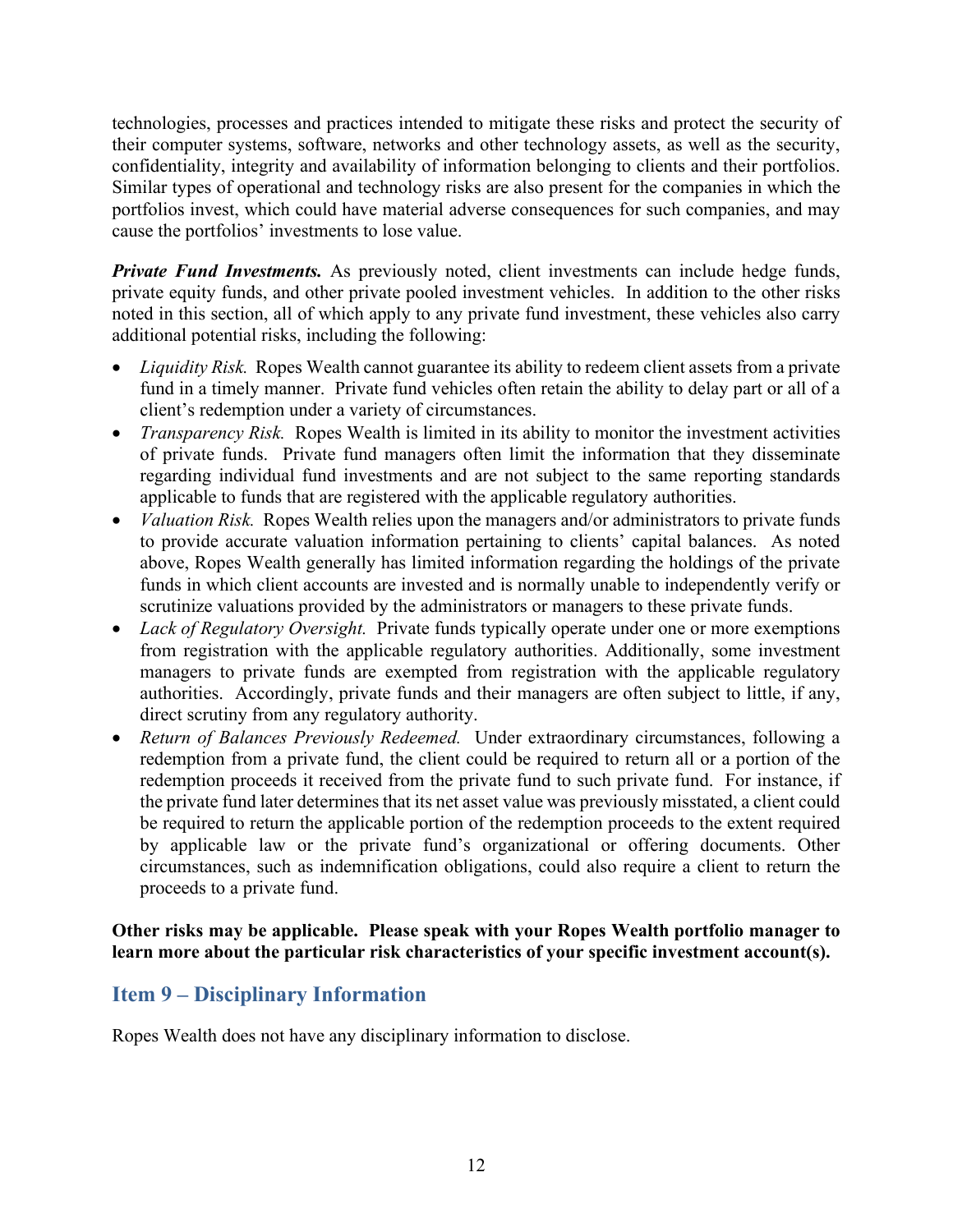## **Item 10 – Other Financial Industry Activities and Affiliations**

#### **Affiliations**

Ropes Wealth is a wholly-owned subsidiary of Ropes & Gray. Ropes & Gray provides significant legal support to investment management firms that offer mutual funds, hedge funds and other investment vehicles. Ropes Wealth from time to time has in the past and likely will in the future engage a vendor or select for client accounts an external separate account manager, a mutual fund, hedge fund or other investments offered by a firm that is or may become a client of Ropes & Gray. It is Ropes Wealth's policy to select vendors, separate account managers, mutual funds, hedge funds and other investments for clients without regard to any client relationship the vendor or investment management firm may have with Ropes & Gray and solely on the basis of the clients' best interests.

Attorneys of Ropes & Gray, who serve as trustees of trusts advised by Ropes & Gray, ordinarily recommend the services of Ropes Wealth over those of other investment advisers. Ropes Wealth also provides investment advisory services to many attorneys of Ropes & Gray for their personal accounts. Attorneys of Ropes & Gray also often refer prospective clients to Ropes Wealth. There is an inherent incentive for partners of Ropes & Gray to refer business to Ropes Wealth, as it is assumed that partners of Ropes & Gray benefit from the growth of Ropes Wealth, a subsidiary of Ropes & Gray.

Ropes Wealth recommends Ropes & Gray to advisory clients who need legal counsel; however, other law firms provide similar services, and some may do so at a lower cost. Whenever Ropes Wealth or Ropes & Gray recommends the other, clients are encouraged to evaluate other investment advisers or law firms, as the case may be, and make an independent judgment.

Although Ropes Wealth is wholly-owned by Ropes & Gray, the services provided by Ropes Wealth are not legal services. The protections of the client-lawyer relationship, including the attorney-client privilege and Ropes & Gray's obligation to avoid conflicts, do not apply to the relationships between Ropes Wealth and its clients. Clients of Ropes Wealth are not clients of Ropes & Gray unless those clients have separately engaged Ropes & Gray.

Pursuant to a services agreement between Ropes Wealth and Ropes & Gray, Ropes & Gray provides services to Ropes Wealth that include human resources, finance, corporate affairs, including legal and marketing, information services, and operations and facilities. Ropes & Gray is a service provider to Ropes Wealth and is bound by a Confidentiality Agreement to protect the confidentiality of information regarding all clients of Ropes Wealth.

Ropes Wealth has clients with interests directly adverse to those of other Ropes Wealth clients. Clients will not be informed of the identity of other clients with adverse interests. In addition, Ropes Wealth may accept clients in the future whose interests are directly adverse to then-current Ropes Wealth clients. Ropes & Gray may have clients with whom a Ropes Wealth client has a legal dispute or who otherwise have interests directly adverse to those of certain Ropes Wealth clients. Ropes & Gray may also accept these clients in the future, without notice to any Ropes Wealth client.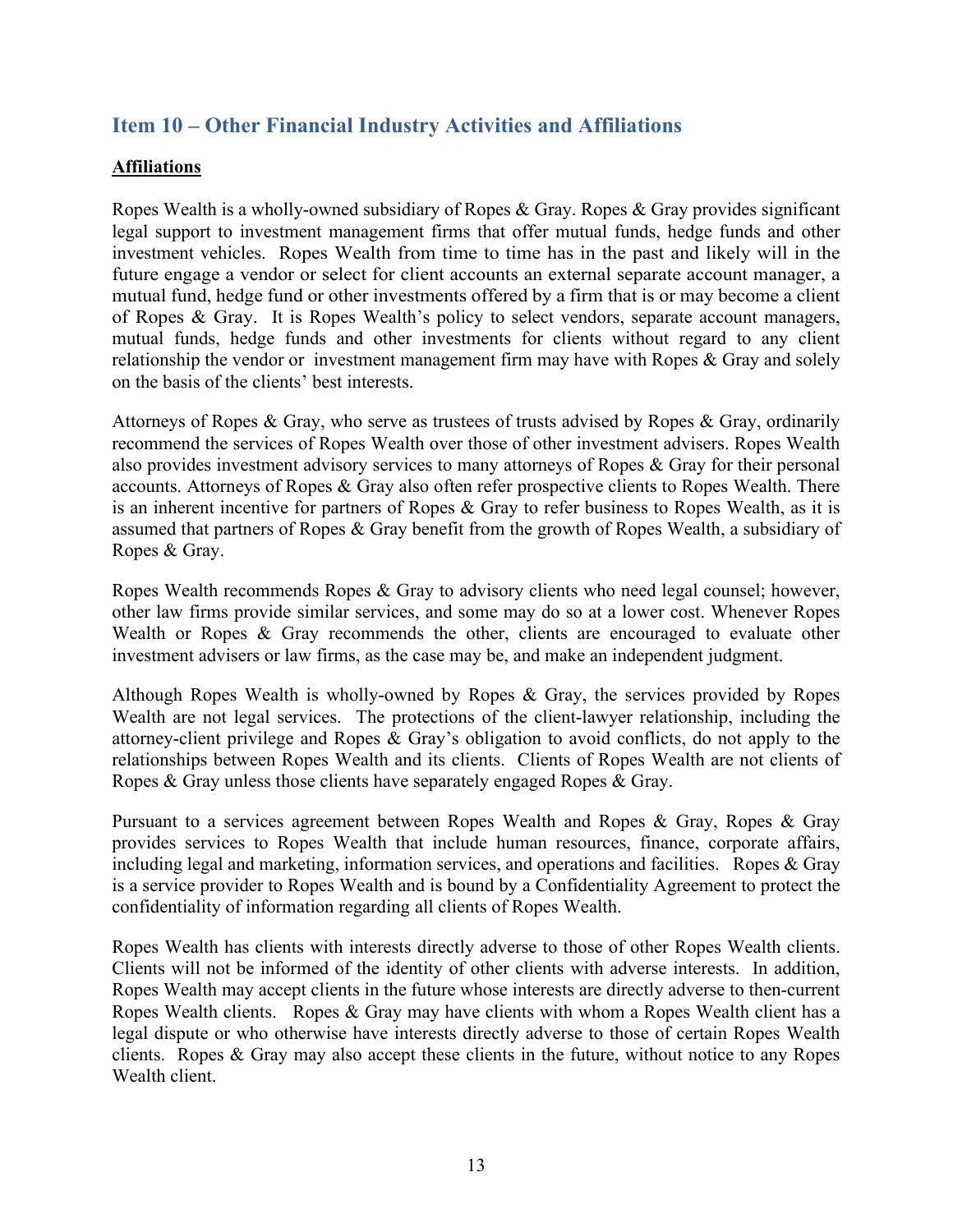## **Item 11 – Code of Ethics, Participation or Interest in Client Transactions and Personal Trading**

Ropes Wealth and its personnel are allowed to purchase, sell and/or hold the same investments that are purchased, sold, held or otherwise recommended by Ropes Wealth for client accounts. This presents a potential conflict of interest between the personal trading activities of any officer, member or employee of Ropes Wealth and the trading and investment activities conducted by Ropes Wealth on behalf of its clients.

In order to manage the conflict of interest noted above, and for other control purposes, Ropes Wealth has adopted a Code of Ethics ("Code") designed to establish principles of conduct and to detect and address conflicts of interests that could arise between Ropes Wealth and/or persons covered by the Ropes Wealth Code, on the one hand, and Ropes Wealth's clients, on the other. The requirements of the Code apply to "Access Persons." "Access Person" means any Supervised Person of Ropes Wealth who:

- Has access to nonpublic information regarding any client's purchase or sale of securities, or nonpublic information regarding the portfolio holdings of any fund managed by Ropes Wealth or one of its control affiliates, or
- Is involved in making securities recommendations to clients that are nonpublic.

Because Ropes Wealth's primary business is providing investment advice, all of Ropes Wealth's officers, directors and employees are presumed to be Access Persons absent a determination by the Chief Compliance Officer that one of these persons does not have the characteristics of an Access Person.

The Code is designed to ensure, among other things, that Access Persons conduct their investing activities in accordance with applicable law and in a manner consistent with Ropes Wealth's fiduciary duties to its clients.

Generally, the Code requires, among other things, that all Access Persons pre-clear their personal securities transactions in certain securities, including transactions in private placements. The Code also requires Access Persons to report certain accounts and securities holdings covered by the Code at the commencement of their employment and annually thereafter. In addition, on a quarterly basis, all Access Persons are required to report certain specified securities transactions executed during the quarter. Ropes Wealth's Chief Compliance Officer or designee reviews these reports to monitor each Access Person's personal trading activity and to verify whether or not it meets the requirements of the Code.

Certain securities are exempt from some of the requirements of the Code. For example, Access Persons need not pre-clear transactions in shares of open-end mutual funds (other than shares of exchange-traded funds), shares of registered money market funds, shares of unit investment trusts that are invested exclusively in registered open-end mutual funds and direct obligations of the U.S. government.

Ropes Wealth provides training to Access Persons on the requirements of the Code. The Chief Compliance Officer periodically conducts a review of the Code to evaluate its effectiveness. A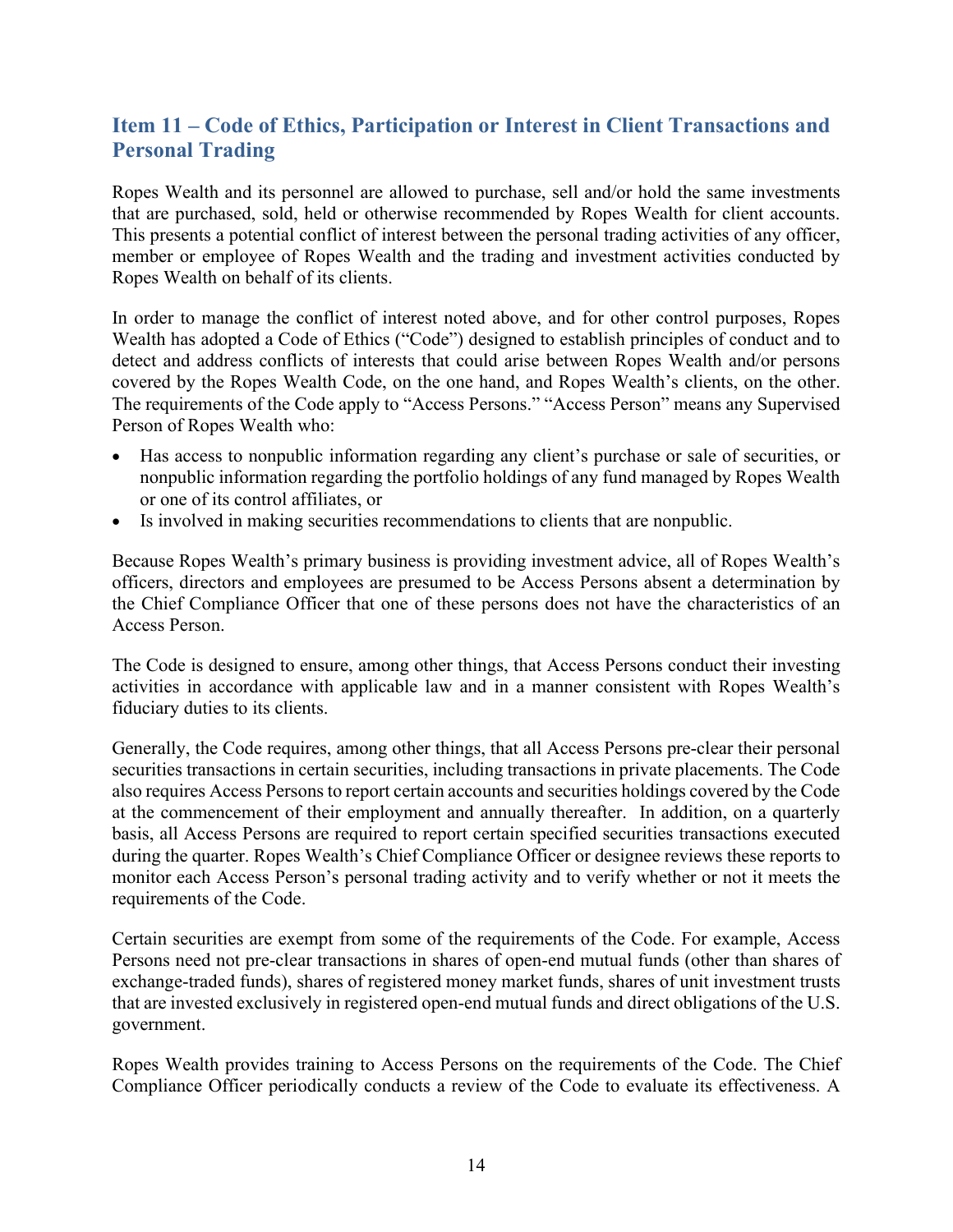copy of Ropes Wealth's Code of Ethics will be provided to any client or prospective client upon request.

#### **Other Conflicts of Interest**

In the case of all conflicts of interest, Ropes Wealth's determination as to which factors are relevant and the resolution of these conflicts are made using Ropes Wealth's best judgment, in its sole discretion. In resolving conflicts, Ropes Wealth considers various factors, including the interests of the applicable clients with respect to the immediate issue and/or with respect to their longerterm courses of dealing. Below is a discussion of certain conflicts of interest that could arise in the course of Ropes Wealth's investment advisory business.

*Custodial and Brokerage Recommendations*. Ropes Wealth pays asset-based fees in connection with its preferred custodial relationships with Fidelity Institutional and SEI. The fees that Ropes Wealth pays to access the Fidelity Institutional platform are lower than the fees Ropes Wealth pays to access the SEI custodial platform. Included in the fee that Ropes Wealth pays Fidelity Institutional are certain benefits including, among others, access to an elite client service team and to various technological tools that assist Ropes Wealth in managing and servicing client accounts. Also included in the fee that Ropes Wealth pays Fidelity Institutional are certain benefits to the client including no brokerage fees for security transactions made with Fidelity Institutional's affiliated broker-dealer. The fees that Ropes Wealth pays to SEI do not include brokerage fees; therefore, clients with assets custodied at SEI are responsible for all brokerage fees for security transactions made in their accounts. Ropes Wealth is incentivized to recommend the Fidelity Institutional platform over the SEI custodial platform for the benefit of itself and its clients. There are no revenue share payments or reciprocal referral arrangements between Ropes Wealth and any qualified custodian. It is important to note that when recommending a qualified custodian, Ropes Wealth takes into consideration the individual needs of each client.

*Fidelity Investment Fund Recommendations*. Ropes Wealth has a financial incentive to recommend the purchase of certain Fidelity Investment Funds for client accounts custodied on the Fidelity Institutional platform because assets invested in these Investment Funds are not subject to the asset-based fee Ropes Wealth pays to Fidelity Institutional. Regardless of this conflict of interest, Ropes Wealth only recommends investments it believes to be in its clients' best interests.

*Advising Affiliated Persons.* As noted in Item 5 above, Ropes Wealth provides investment management services to the accounts of Affiliated Persons. As noted in Item 12 below, Ropes Wealth maintains policies and procedures designed to manage potential conflicts of interest associated with trading the accounts of Affiliated Persons alongside the accounts of other clients.

*Allocation Decision***s.** Please see the discussion under Item 12 below regarding aggregation, allocation and the conflicts associated with aggregation and allocation.

*Management of Client Accounts.* Ropes Wealth manages multiple client accounts, some of which have investment objectives similar to one another's. Conflicts of interest can arise between or among two or more client accounts with similar objectives. (See, for example, the aggregation and allocation discussion in Item 12 below.) In addition, conflicts of interest can arise in allocating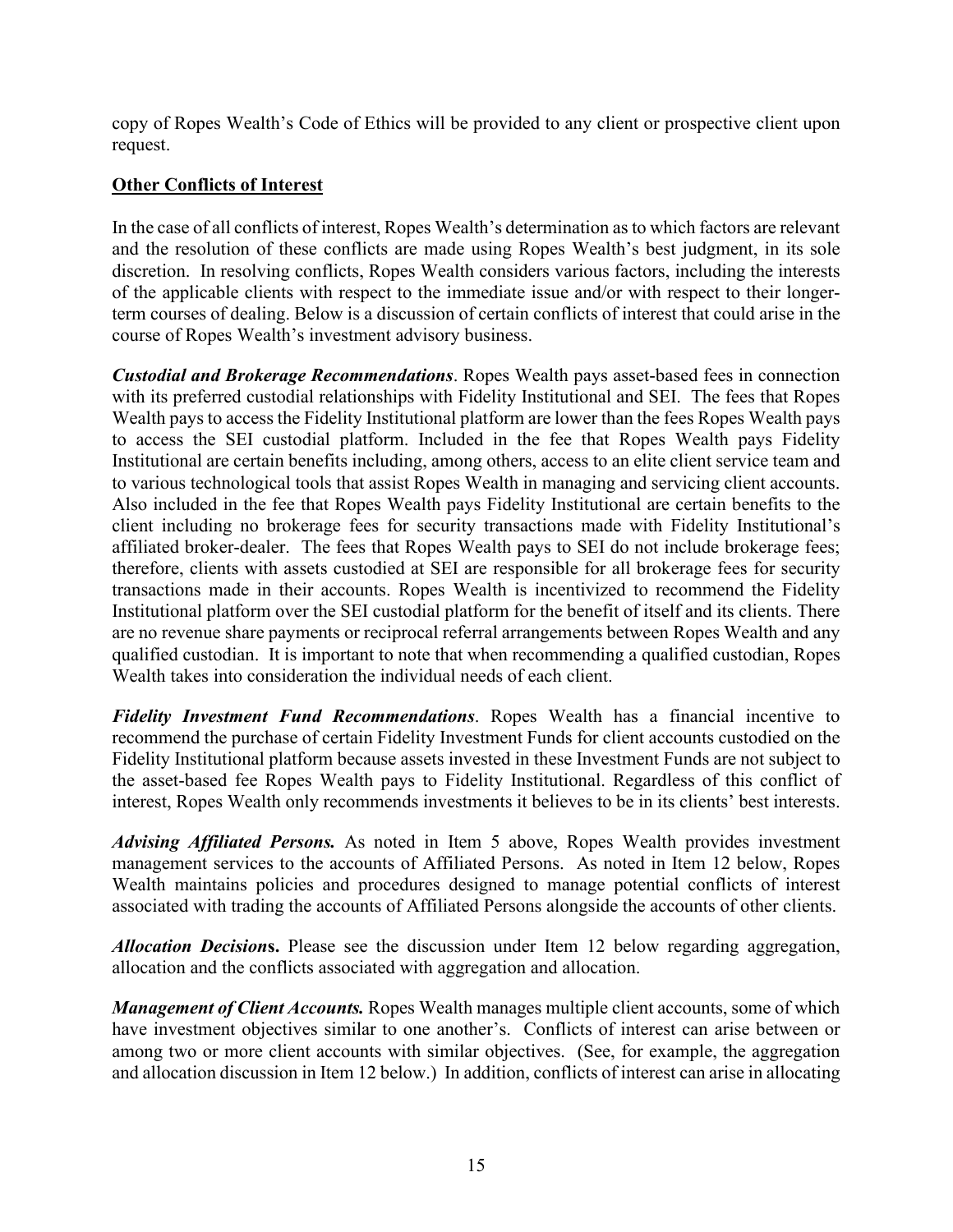time, services or functions of the officers and employees responsible for managing the client accounts.

*Affiliations.* Please see the discussion under Item 10 above regarding conflicts of interest that can arise due to the fact that Ropes Wealth is a wholly-owned subsidiary of Ropes & Gray.

## **Item 12 – Brokerage Practices**

Ropes Wealth is not a broker-dealer and is not affiliated with any broker-dealers.

Most client assets are invested in Investment Funds, whereby the Investment Fund manager has brokerage discretion over the securities held in the Investment Fund. When Ropes Wealth engages a third-party separate account manager, the separate account manager is responsible for executing transactions in the separate account. When selecting third-party separate account managers to recommend to clients, Ropes Wealth evaluates the brokerage practices of each separate account manager.

When Ropes Wealth buys or sells securities not held by an Investment Fund or a separate account manager, Ropes Wealth selects the broker-dealers to effect these transactions. In selecting brokerdealers, Ropes Wealth tries to obtain for clients (1) the prompt execution of client transactions while market conditions still favor the transaction and (2) the most favorable net prices reasonably obtainable. This is called "best execution." Ropes Wealth does not consider client referrals in its selection of broker-dealers.

Brokerage fees typically vary depending on the qualified custodian where the client account is custodied. Certain qualified custodians have specific terms, fees or commission schedules associated with trading with the qualified custodian's affiliated broker-dealer. These terms, fees or commissions applicable to client accounts are typically based on the scope and nature of the business that Ropes Wealth transacts with the qualified custodian. For each client account, the trading desk takes into consideration any applicable terms, fees, and commission schedules imposed by the qualified custodian for each client account and executes trades through the most cost-effective broker-dealer without sacrificing execution quality. As a result, the price at which trades are executed will likely vary by qualified custodian.

*Equity Transactions.* Ropes Wealth selects equity broker-dealers on the basis of their execution capabilities and trading expertise. In determining which broker-dealer generally provides the most favorable execution, Ropes Wealth considers not only the price of the security and the broker's commissions, but also the quality of the services that the broker-dealer can provide, including, but not limited to, the ability to execute difficult trades (possible market impact, size of the order and market liquidity), commitment of capital, speed of execution, clearance and settlement efficiency, financial stability and responsibility, reputation, access to markets, confidentiality, ability to provide cost transaction analysis, and responsiveness to Ropes Wealth.

*Fixed Income Transactions.* Fixed income securities (i.e., bonds) are generally traded in an overthe-counter market. In this market, bond dealers place bids and make offers to buy and sell bonds on a net basis with no stated commission plus accrued interest. Any commission or net mark-up is implied by the difference or "spread" between the price the dealer purchases the bond for and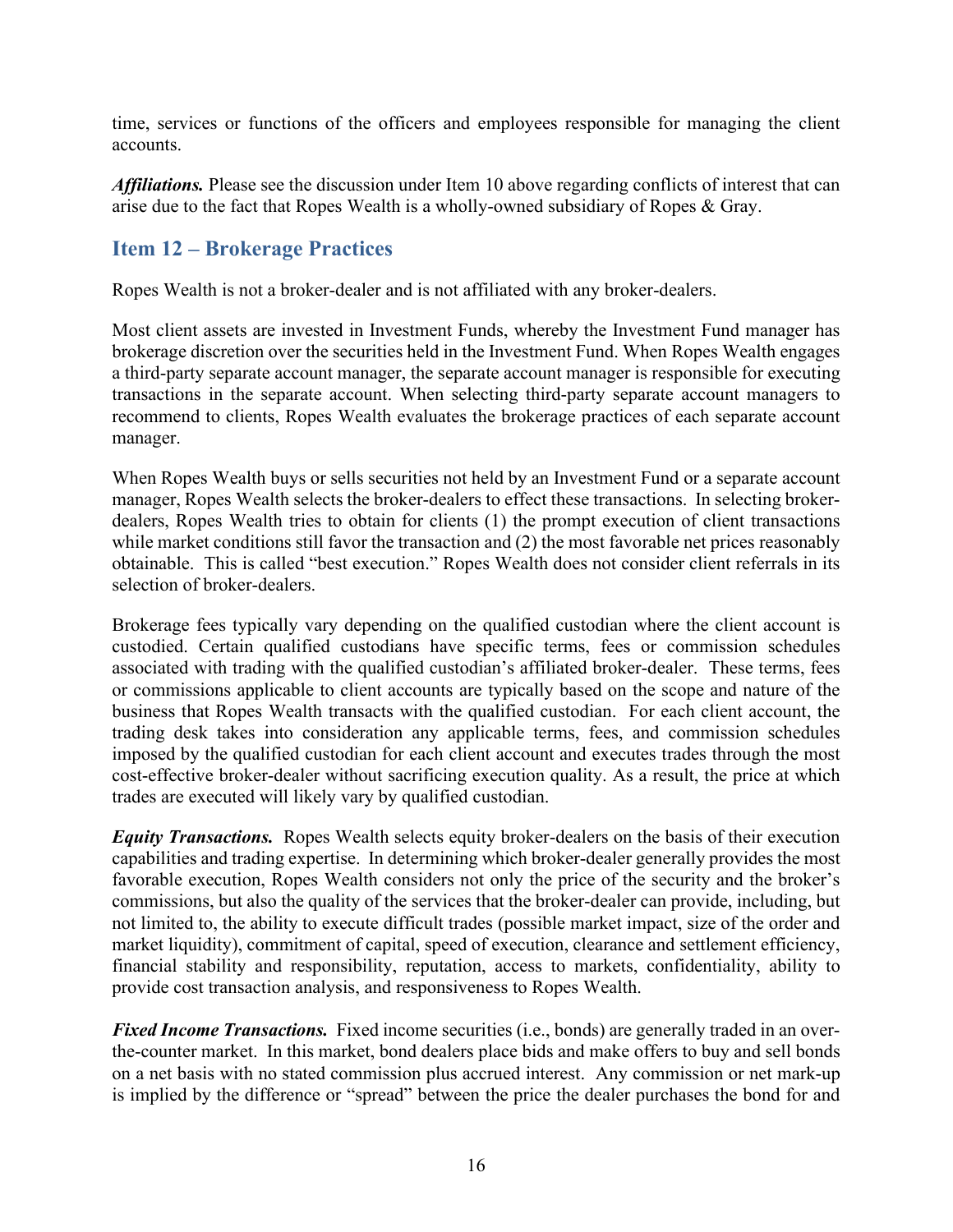the price the dealer sells the bond at. A new issue bond is sold to purchasers at a net price with a fixed sales credit paid to the underwriter by the issuers of the bond. Prior to approving fixed income dealers as trading partners, a member of the investment team conducts due diligence on each individual fixed income dealer.

**Soft Dollars.** The term "soft dollars" generally refers to arrangements whereby a discretionary investment adviser is allowed to pay for and receive research, research-related or execution services from a broker-dealer or third-party provider, in addition to the execution of transactions, in exchange for the brokerage commissions from transactions for client accounts. Use of client commissions to pay for research and brokerage services presents investment advisers with significant conflicts of interest, and gives incentives for investment advisers to disregard their best execution obligations when directing orders in order to obtain client commission services as well as to trade client securities inappropriately in order to earn credits for client commission services. Ropes Wealth does not receive so-called "soft dollar" services from broker-dealers; however, broker-dealers utilized by Ropes Wealth provide research reports to Ropes Wealth that assist in the portfolio management process.

**Directed Brokerage.** Ropes Wealth does not have any directed brokerage arrangements and does not encourage such arrangements. However, should a client direct Ropes Wealth to use a particular broker to execute such client's transactions ("directed brokerage"), it is important for the client to understand the following limitations of such arrangement:

- Ropes Wealth will not have the ability to negotiate best price and best execution for that client's trades; therefore, directed brokerage could cost clients more money. Directed brokerage clients could pay higher commission rates than those paid by other clients, could receive less favorable trade executions and may not obtain best execution on their transactions.
- Directed brokerage accounts will not be able to participate in aggregated or block transactions with other clients. This will preclude directed brokerage accounts from obtaining the volume discounts or more favorable terms that might be available from aggregated transactions.
- If Ropes Wealth is placing orders in the same security for both directed brokerage clients and clients that use the broker approved by Ropes Wealth, Ropes Wealth will usually place orders for directed brokerage clients after it has placed orders for other clients.

*Trade Aggregation Practices.* The aggregation or blocking of client transactions allows Ropes Wealth to execute transactions in a more timely, equitable, and efficient manner and seeks to reduce overall commission charges to clients. It is Ropes Wealth's policy to aggregate client transactions where possible and when advantageous to clients. Typically, tactical investment decisions are implemented immediately for all discretionary accounts, with the exception of individual account constraints or tax considerations. If the decision involves a mutual fund, all discretionary accounts holding that mutual fund are traded on the same day. If the decision involves an individual equity security or ETF, to the extent possible, the order will be aggregated for all client accounts and executed at the same time. Client orders partially filled will, as a general matter, be allocated pro rata in proportion to each client's original order. Tactical investment decisions for non-discretionary accounts are implemented as soon as practically possible, after Ropes Wealth receives confirmation from the client.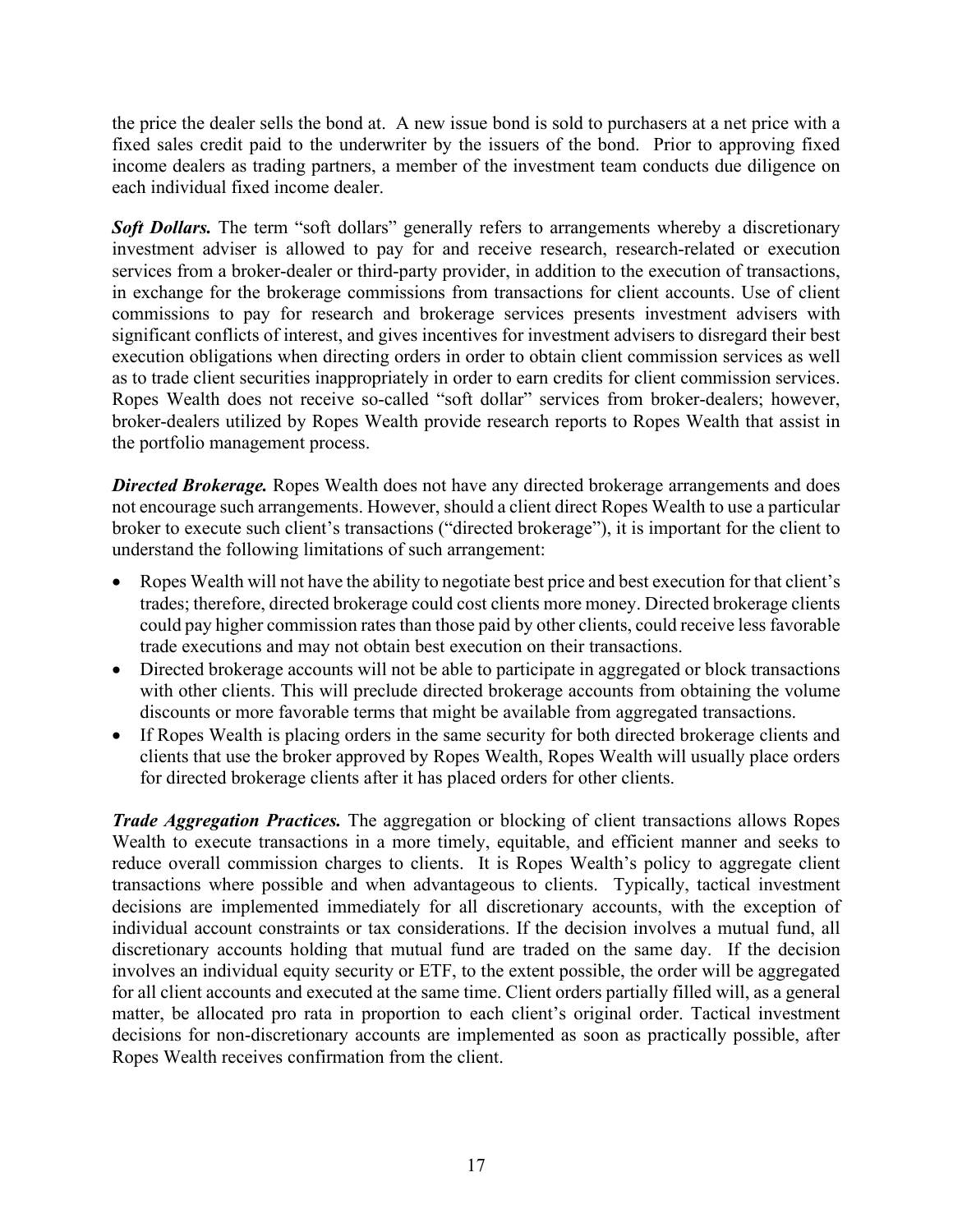For trading purposes, the accounts of Affiliated Persons are not treated more favorably than any other account managed by Ropes Wealth. To the extent that accounts of Affiliated Persons are included with other accounts in aggregated orders, allocations of those orders will occur as described above.

A number of factors are taken into consideration when allocating investment opportunities among Ropes Wealth's clients, including investment objectives and strategies, risk tolerances, tax status, size of client accounts, size of available positions, current market conditions, total portfolio invested positions and the nature of the security to be allocated. When it is not meaningful to allocate a small number of securities among the accounts participating in the transaction on a prorata basis, Ropes Wealth will allocate these securities to less than all of the participating accounts in a manner determined in good faith to be a fair and equitable allocation over time.

## **Item 13 – Review of Accounts**

Ropes Wealth monitors client accounts on an ongoing basis for allocation drift based on market conditions, cash flows and specific fund/manager issues. Additionally, no less than annually, the portfolio manager conducts an account review. This review process is designed to determine if the portfolio allocations are in line with the investment objective established for each client portfolio and if the portfolio is being managed in accordance with firm strategies and applicable policies and procedures. Any changes in the financial or other circumstances of a client would also necessitate a review of the portfolio for a confirmation the allocation remains appropriate and to determine any recommended changes.

Clients receive, at a minimum, quarterly account statements in writing from their qualified custodian which, depending on the arrangements made between the clients and the qualified custodians of their respective accounts, include capital valuations and other information as required by applicable laws or as provided for informational purposes. In addition, clients receive specific reports regarding their accounts upon request or as deemed necessary by Ropes Wealth.

Ropes Wealth schedules client meetings on a periodic basis to review performance, market conditions, financial circumstances, and investment objectives, among other things, and to confirm the firm's investment decisions and services are being consistent with the client's current investment objectives and goals.

## **Item 14 – Client Referrals and Other Compensation**

Ropes Wealth does not pay cash referral fees to any party. Should Ropes Wealth enter into a cash referral arrangement with any party, Ropes Wealth will abide by all applicable requirements under federal securities laws.

It is important to note that Ropes & Gray, including individual partners thereof, refers clients to Ropes Wealth. As mentioned under Item 10, there is an inherent incentive for partners of Ropes & Gray to refer business to Ropes Wealth, as it is assumed that partners of Ropes & Gray benefit from the growth of Ropes Wealth, a subsidiary of Ropes & Gray.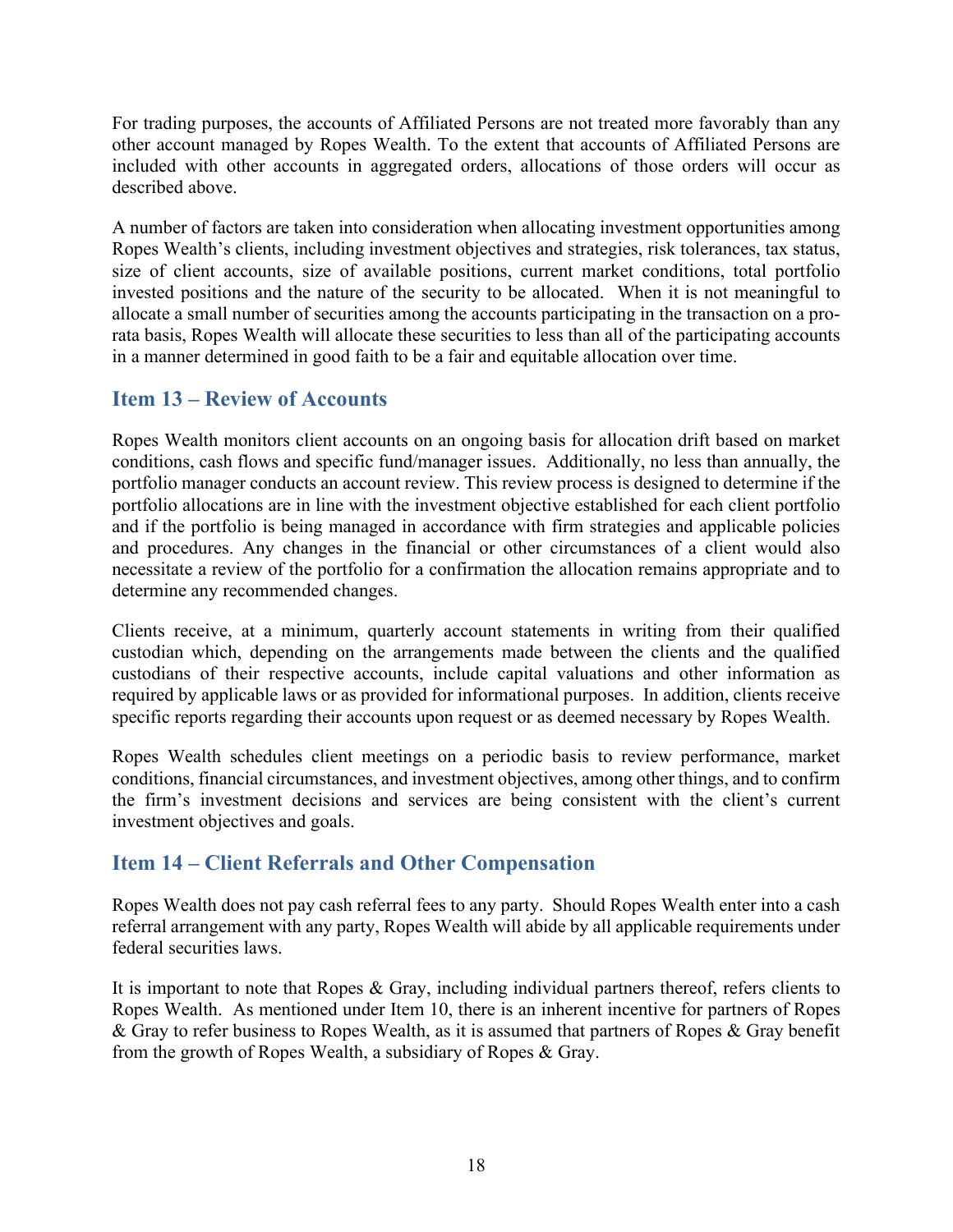As noted under Item 5, all investment management fees are negotiable. There are cases where clients who were not referred to Ropes Wealth by a partner of Ropes & Gray have negotiated more favorable fees than clients who were referred to Ropes Wealth by partners of Ropes & Gray. Regardless, no client pays more than the standard investment advisory fees disclosed under Item 5.

## **Item 15 – Custody**

Ropes Wealth is deemed to have custody of certain client assets (a) when it has actual possession of client assets, (b) under arrangements authorizing Ropes Wealth to withdraw assets of a client maintained with the client's qualified custodian upon Ropes Wealth's instructions, (c) when Ropes Wealth acts in any legal capacity affording it or its supervised persons with ownership of or access to client assets (e.g. trustee, power of attorney) or (d) when a "related person," such as Ropes & Gray, holds, directly or indirectly, client assets or has any authority to obtain possession of them in connection with Ropes Wealth's advisory services to these clients. Accordingly, funds and securities owned by clients for whom Ropes Wealth (directly or as a result of its affiliation with Ropes & Gray) has custody must be held by "qualified custodians" and Ropes Wealth must comply with other requirements of the Advisers Act.

For those accounts for which Ropes Wealth has custody, clients receive, at a minimum, quarterly account statements directly from the qualified custodian. Clients should carefully review those account statements. As noted above, clients receive specific reports regarding their accounts upon request or as deemed necessary by Ropes Wealth. To the extent that any such reports contain information comparable to that contained in the qualified custodian's quarterly account statement, Ropes Wealth urges clients to compare the qualified custodian's account statements with those they receive from Ropes Wealth.

## **Item 16 – Investment Discretion**

Ropes Wealth provides continuous and regular investment advisory services to both discretionary and non-discretionary accounts. The extent to which Ropes Wealth exercises discretion over the investment selection in a client account, as well as any limitations on Ropes Wealth's discretionary authority (if any) is as agreed with each client and/or as stated in each client's investment management agreement. Any investment management agreement is executed at the commencement of each account opening, prior to Ropes Wealth's assumption of discretionary (or non-discretionary) authority. Ropes Wealth's authority can be limited by client-imposed investment objectives and strategies. Additionally, managers of Investment Funds and other separate accounts generally hold discretionary authority over these Investment Funds and separate accounts.

Ropes Wealth's investment management agreement contains a provision limiting the extent to which Ropes Wealth may be liable for conduct arising out of the management of the client's account. Such provision, however, does not relieve Ropes Wealth from liability for conduct as to which a client has a non-waivable cause of action against Ropes Wealth under state or federal law. As such, any client who is considering bringing a claim against Ropes Wealth for conduct arising out of the management of the client's account is strongly urged to consult with its own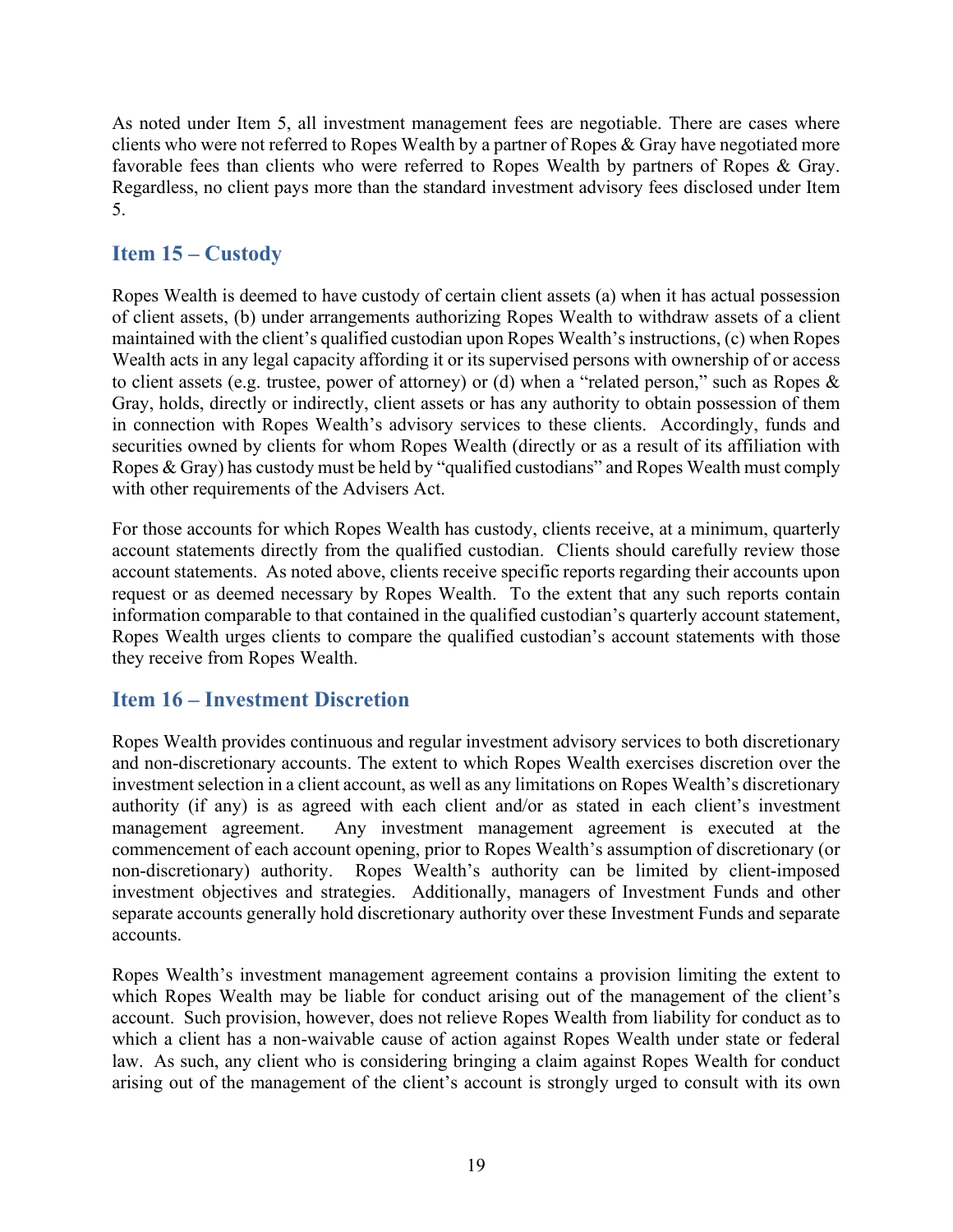counsel regarding its rights under federal and state law, notwithstanding the inclusion of a contractual limitation of liability in the client's investment management agreement.

*Legal Proceedings.* Ropes Wealth is not obligated to advise or act on behalf of its clients for any legal proceedings relating to bankruptcies or shareholder class action litigations involving securities held or previously held in client accounts. Accordingly, Ropes Wealth will not be responsible for responding to or forwarding class action settlement offers relating to securities currently or previously held in client accounts to clients, except as noted below.

Ropes Wealth has engaged Broadridge Financial Solutions, Inc. ("Broadridge") to provide class action litigation monitoring and claim filing services for the securities maintained in client accounts. Broadridge offers a complete research, filing, and claim payment distribution process. Broadridge charges a contingency fee of 20%, which is subtracted from any award when it is paid. As of November 2021, Ropes Wealth provided Broadridge with trading history information for current clients. Clients opening new accounts can elect in their investment management agreement whether or not to authorize Ropes Wealth to include their account in the class action litigation monitoring and securities claim filing service.

## **Item 17 – Voting Client Securities**

Ropes Wealth typically, although not required, authorizes external separate account managers to vote any proxies relating to the sub-advised securities in accordance with the external separate account manager's proxy voting policy.

Clients typically direct Ropes Wealth to exercise voting authority related to investments held in their account, which are not otherwise voted by separate account managers.

For clients who have directed Ropes Wealth to exercise voting proxy voting authority, Ropes Wealth uses a third-party proxy voting service to vote client proxies in accordance with predetermined instructions. Clients cannot direct their votes for particular solicitations. Conflicts can arise when Ropes Wealth, its affiliate Ropes & Gray, or any of its employees has any financial, business or personal relationship with the issuer of a proxy proposal for a security held in a client's account. Ropes Wealth's current predetermined instructions are to vote proxies for client securities with management unless a material conflict is identified. If a material conflict arises, Ropes Wealth will determine whether voting with management is in the best interest of the client. A client can obtain additional information regarding how the client's proxies were voted or request a copy of Ropes Wealth's proxy voting policies and procedures by contacting the Chief Compliance Officer of Ropes Wealth.

> Kristin D. Fazio Chief Compliance Officer Ropes Wealth Advisors LLC Prudential Tower, 800 Boylston Street Boston, MA 02199 617-951-7551 [kristin.fazio@ropeswealth.com](mailto:kristin.fazio@ropeswealth.com)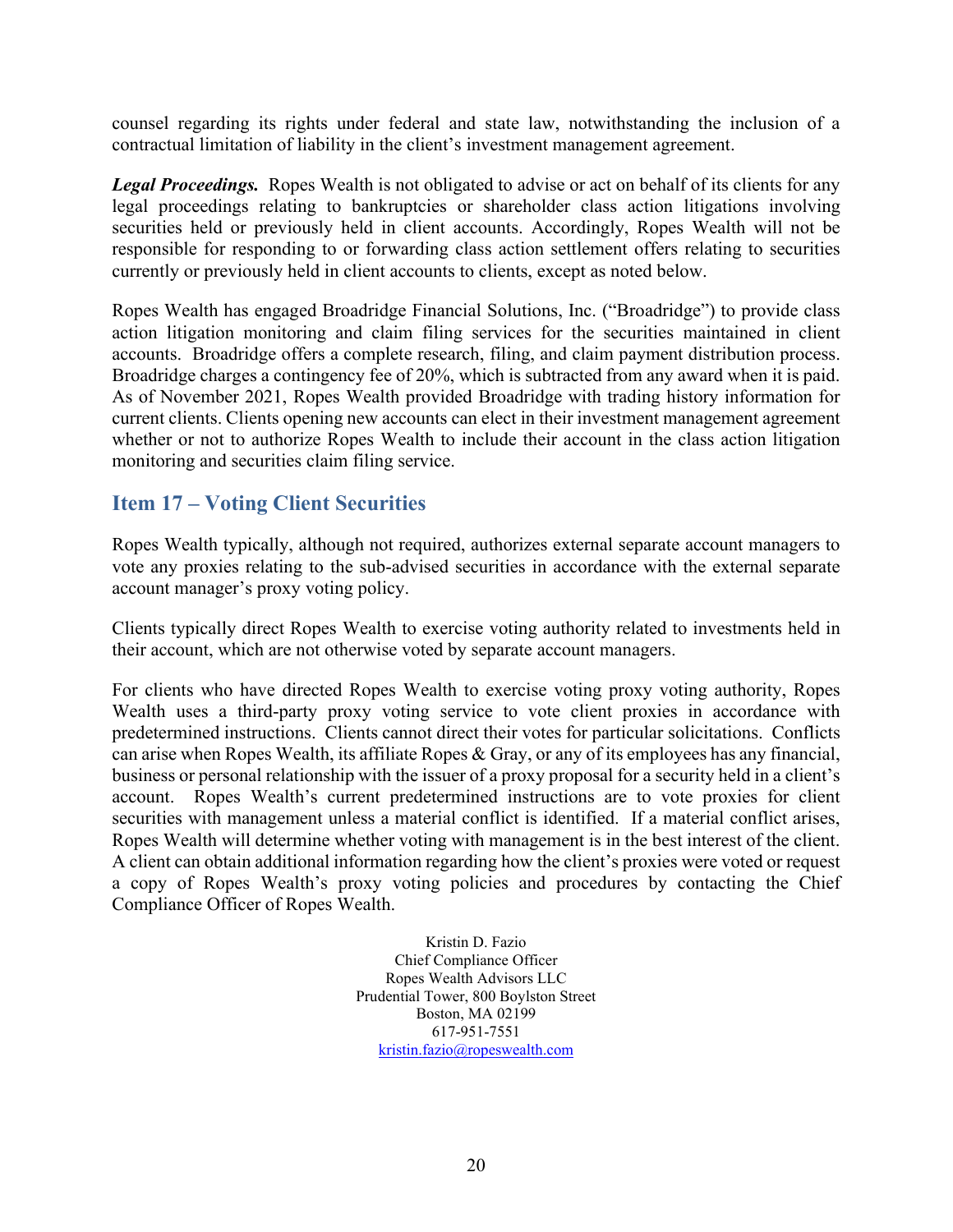Clients can choose to retain the right to vote proxies for investments held in their accounts. If a client has retained the right to vote proxies for investments held in their account, they should receive their proxies from the qualified custodians that maintains their account. These clients should contact their qualified custodian with any questions about a particular proxy or action.

## **Item 18 – Financial Information**

Ropes Wealth does not require or solicit prepayment of any fees in advance. Ropes Wealth has never been the subject of a bankruptcy petition or proceeding and is not subject to any financial condition that would impair its ability to fulfill its contractual commitments to its clients.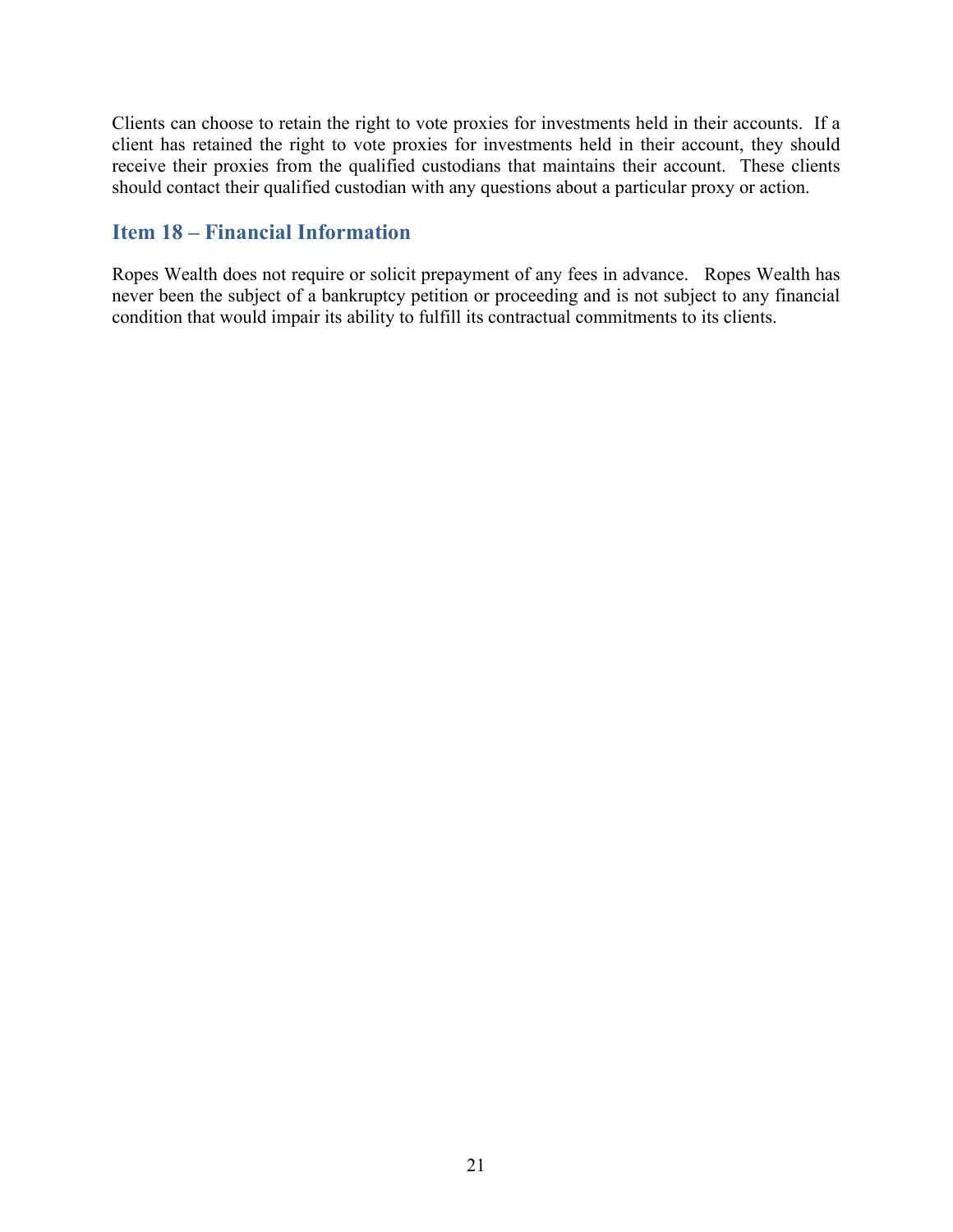# ROPES WEALTH ADVISORS-

## **Form ADV Part 2B Supplemental Information March 29, 2022**

#### **Ropes Wealth Advisors LLC Prudential Tower 800 Boylston Street Boston, Massachusetts 02199-3600**

This brochure supplement provides information about the below listed Supervised Persons that supplements the Ropes Wealth Advisors LLC ("Ropes Wealth") brochure (found in its Form ADV Part 2A). You should have received a copy of that brochure.

Please contact Kristin Fazio, Chief Compliance Officer of Ropes Wealth, at (617) 951-7551 or [kristin.fazio@ropeswealth.com](mailto:kristin.fazio@ropeswealth.com) if you did not receive Ropes Wealth's brochure or if you have any questions about the contents of this supplement.

Additional information about these individuals is available on the SEC's website at [www.adviserinfo.sec.gov.](http://www.adviserinfo.sec.gov/)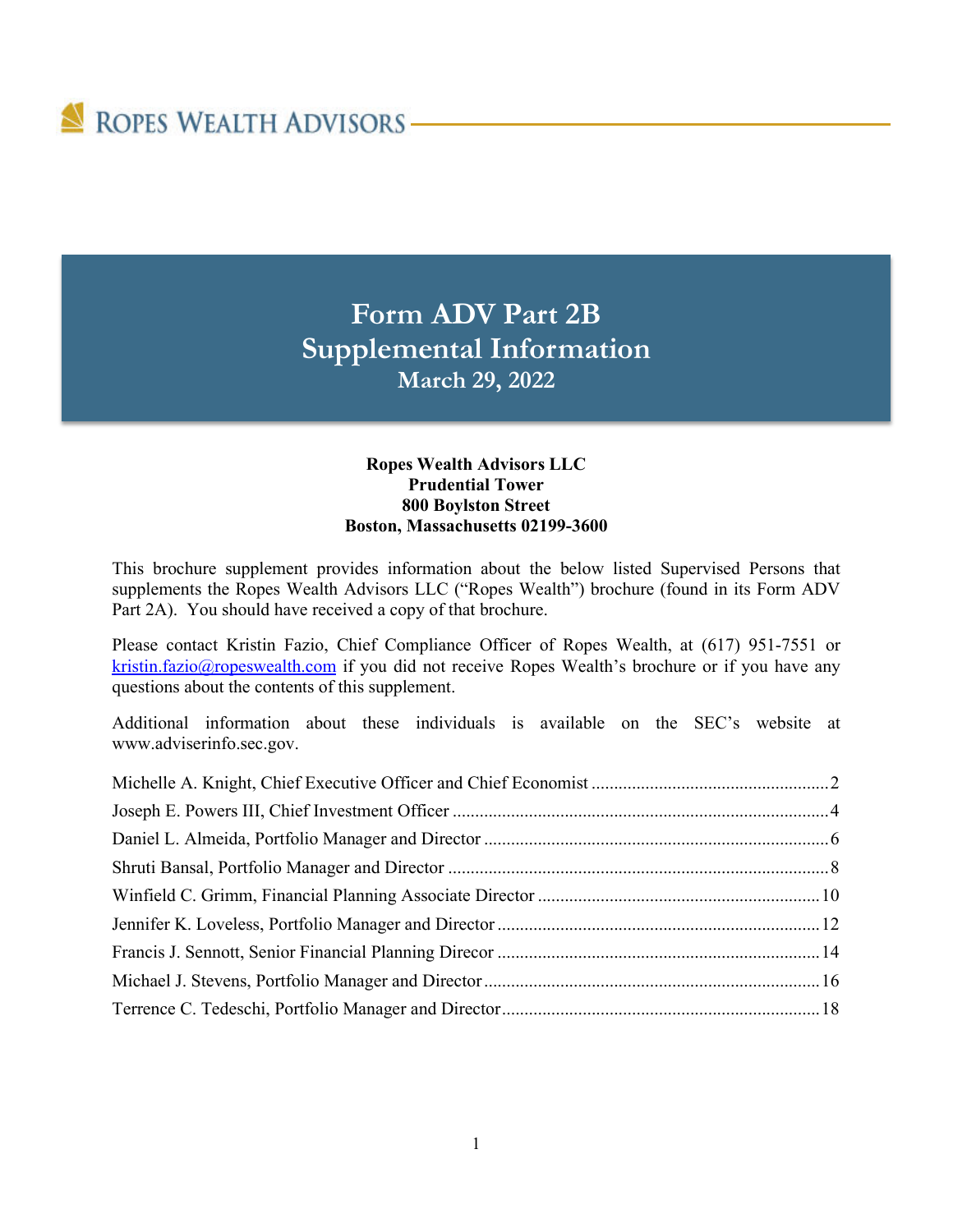#### **Michelle A. Knight Chief Executive Officer and Chief Economist** (617) 951-7531 [michelle.knight@ropeswealth.com](mailto:michelle.knight@ropeswealth.com)

#### **Educational Background and Business Experience**

| Year of Birth:           | 1976                                                                                                                                  |
|--------------------------|---------------------------------------------------------------------------------------------------------------------------------------|
| <b>Formal Education:</b> | Bachelor of Arts, Boston College<br>Master of Business Administration, Boston College<br>Master of Science in Finance, Boston College |

#### *Recent Employment History:*

Chief Executive Officer and Chief Economist, Ropes Wealth Advisors LLC, 1/2020-Present Chief Investment Officer and Chief Economist, Ropes Wealth Advisors LLC, 1/2015-12/2019 Chief Economist, Ropes & Gray LLP, 4/2014-12/2014 Chief Economist & Managing Director of Fixed Income, Banyan Partners LP, 8/2013-4/2014 Chief Economist & Managing Director of Fixed Income, Silver Bridge Capital Management LLC, 5/2007-7/2013 Managing Director & Head of Fixed Income, Atlantic Trust, 5/2001-5/2007 Analyst & Assistant Portfolio Manager, J.P. Morgan Investment Management, 5/1998-5/2001

#### *Biographical Information:*

Michelle Knight serves as Chief Executive Officer and Chief Economist for Ropes Wealth. As CEO, Michelle is responsible for day-to-day management of the firm and executing its long-term strategic plan. As Chief Economist for Ropes Wealth, she is responsible for apprising clients of the firm of global economic and market activity. Michelle is a frequent contributor to *Financial Advisors* magazine and *Private Asset Management* magazine, and has been quoted in *Bloomberg*, *Thomson Reuters*, the *Boston Business Journal*, *Forbes*, and *The Boston Globe*.

Previously, Michelle served as Chief Investment Officer for Ropes Wealth and Chief Economist for Ropes & Gray LLP. Michelle was Chief Economist and Managing Director of Fixed Income for Silver Bridge Advisors (now Boston Private Wealth), and was Head of the Fixed Income at Atlantic Trust (now CIBC Wealth). Before joining Atlantic Trust, she was an Analyst and Assistant Portfolio Manager at J.P. Morgan Investment Management in New York.

Michelle earned an MBA, an MSF, and a BA from Boston College, where she graduated *summa cum laude* and held the distinction of Presidential Scholar. She was named one of *Boston Business Journal*'s "40 under 40"<sup>[1](#page-25-0)</sup> in 2009, in recognition of her accomplishments as a corporate and civic leader.

<span id="page-25-0"></span><sup>&</sup>lt;sup>1</sup> The 40 Under 40 list is compiled by the Boston Business Journal. Annually, the Boston Business Journal seeks nominations to recognize 40 of Boston's best and brightest young professionals. Nominees are evaluated by their achievements, innovations and leadership skills in their fields as well as their civic involvement and accomplishments. It is not known how many nominees were considered in 2009. Winners in any particular year can not win the "40 Under 40" recognition again. No fees were paid by any individual or third party in order for an individual to be nominated or selected for this recognition. The results of the list should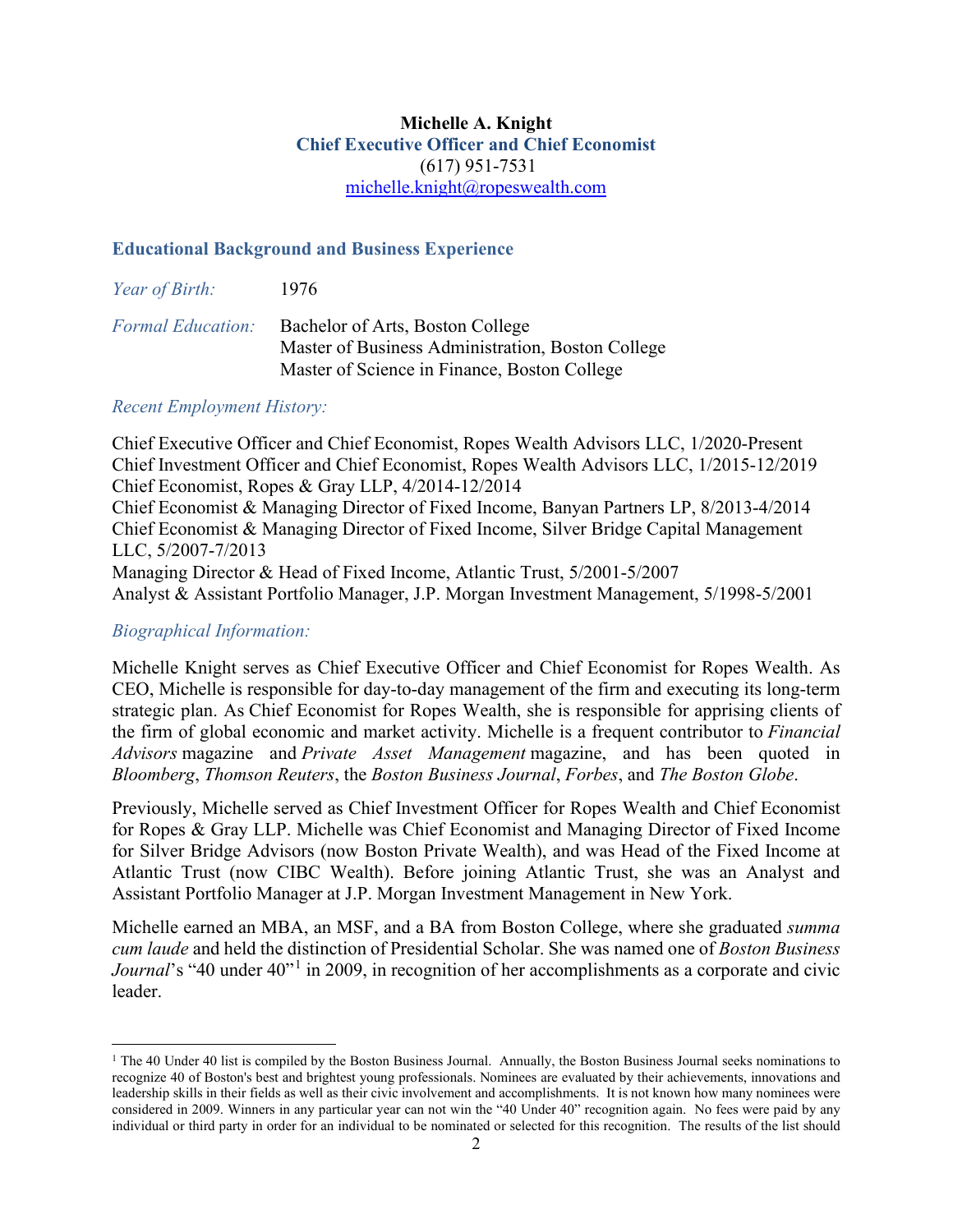Michelle is a Boston College Trustee & Investment Committee Member, Boston Latin School Vice Chair of the Board of Trustees & Investment Committee Member, Dedham Country Day School Trustee & Investment Committee Chair, Trustee of the Leventhal Map & Education Center of the Boston Public Library, and Investment Committee member for the endowments of the Archdiocese of Boston and Rosie's Place. She is a volunteer and member of the Boston Economic Club, the Boston College Alumni Association and Council for Women, the Boston Children's Hospital League, and the Catholic Schools Foundation Inner-City Scholarship Fund. Michelle also teaches second-grade religious education at Holy Name Church in West Roxbury, serves as the Treasurer of Holy Name Cub Scout Pack 3, and is a parent volunteer with the Guild of St. Irene at St. Sebastian's School in Needham and the Parent Association of Dedham Country Day School.

#### **Disciplinary Information**

Ropes Wealth is required to disclose all material facts regarding any legal or disciplinary events that would be material to your evaluation of Ms. Knight providing investment advice. There is no disciplinary information to disclose.

Clients and prospective clients can view the CRD records (registration records) for Ms. Knight through the SEC's Investment Adviser Public Disclosure (IAPD) website at [www.adviserinfo.sec.gov.](http://www.adviserinfo.sec.gov/) The CRD number for Ms. Knight is #2866359.

#### **Other Business Activities**

Ms. Knight is not actively engaged in any other outside business activities.

#### **Additional Compensation**

Ms. Knight does not receive any economic benefit, with the exception of regular employment compensation, for providing advisory services to Ropes Wealth's clients.

#### **Supervision**

Ropes Wealth has created an Investment Policy Committee to supervise investment advisory activities and assist Ropes Wealth in maintaining a strong compliance and risk assessment program.

#### Investment Policy Committee ("IPC")

- Oversees the development, review, and ratification of Ropes Wealth's investment strategy, and investment policies and procedures for all managed accounts.
- The goal of the IPC is to ensure Ropes Wealth is managing client assets in accordance with the investment policies, procedures and client investment guidelines.

Ms. Knight is supervised by the Policy Committee of Ropes & Gray LLP. Akhil Sethi, the Chief Operating Officer of Ropes & Gray LLP, may be reached at 212-596-9855.

not be interpreted as reflecting the approval or disapproval of the adviser's services by clients, and is not intended to be indicative of or a promise of future performance.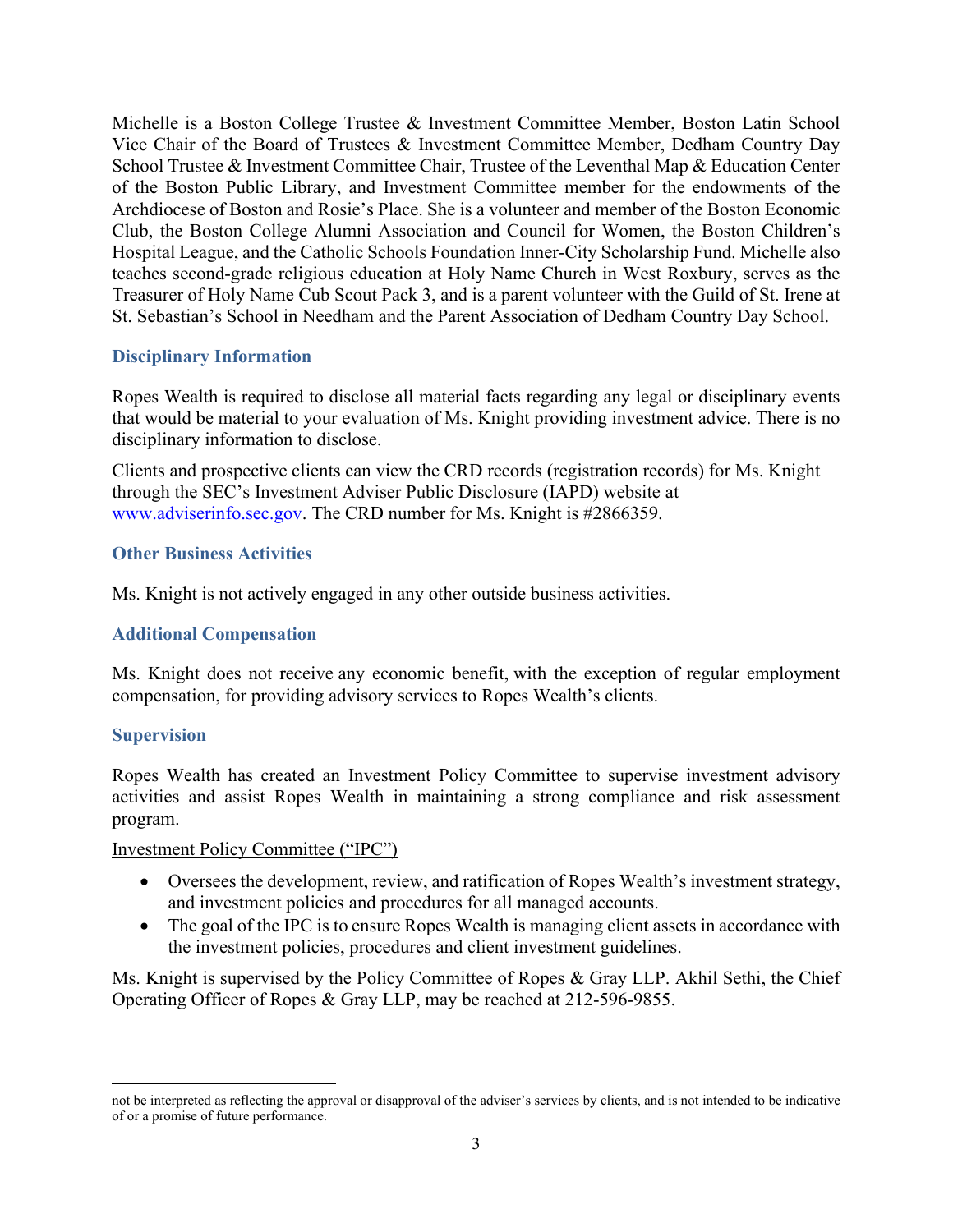## **Joseph E. Powers III**

**Chief Investment Officer** (617) 235-4264 [joseph.powers@ropeswealth.com](mailto:joseph.powers@ropeswealth.com)

#### **Educational Background and Business Experience**

| Year of Birth:           | 1981                                                                                                     |
|--------------------------|----------------------------------------------------------------------------------------------------------|
| <b>Formal Education:</b> | Bachelor of Science, University of New Hampshire<br>Master of Business Administration, Boston University |

#### *Recent Employment History:*

Chief Investment Officer, Ropes Wealth Advisors LLC, 1/2020-Present Portfolio Manager and Director, Ropes Wealth Advisors LLC, 1/2015-12/2019 Director of Fixed Income at Boston Private Wealth LLC, 10/2014-12/2014 Director of Fixed Income at Banyan Partners LP, 8/2013-9/2014 Director of Fixed Income at Silver Bridge Capital Management LLC, 8/2011-8/2013 Associate Director/Trader at Silver Bridge Capital Management LLC, 9/2007-8/2011 Operations Specialist at Silver Bridge Capital Management LLC, 3/2005-8/2007 Senior Fund Accountant at State Street Corporation, 3/2005-12/2006

#### *Biographical Information:*

Joseph ("JP") Powers serves as Chief Investment Officer for Ropes Wealth, where he is responsible for overseeing and implementing Ropes Wealth's overall investment strategy. In this role, he leads the Investment Team in making asset allocation decisions and directing investment and manager selection on behalf of all clients. JP also works directly with clients apprising them of global economic and market activity and its implications on their specific and customized investment strategies. JP leverages his analytical abilities to drive key elements of Ropes Wealth's investment technology platform, including researching and implementing new systems and software in an effort to continually improve the efficiency of the investment trading platform and enhance the client experience of Ropes Wealth's performance reporting. JP chairs the Investment Policy Committee of Ropes Wealth and is a member of the Business Oversight Committee.

Previously JP was Portfolio Manager and Director at Ropes Wealth. Prior to Ropes Wealth, JP was the Director of Fixed Income for Silver Bridge Advisors (now Boston Private Wealth). As Director of Fixed Income, JP focused on fixed income portfolio construction, research, and trading in both the taxable and tax-exempt fixed income sectors. Before joining the fixed income team, JP spent several years supporting the company's equity research efforts as an analyst for the technology, telecommunications and consumer staples sectors while overseeing the firm's equity trading desk. Prior to joining Silver Bridge Advisors, JP began his career with State Street Corporation.

JP earned an MBA from Boston University's Questrom School of Business, and a BS in Business Administration from the University of New Hampshire.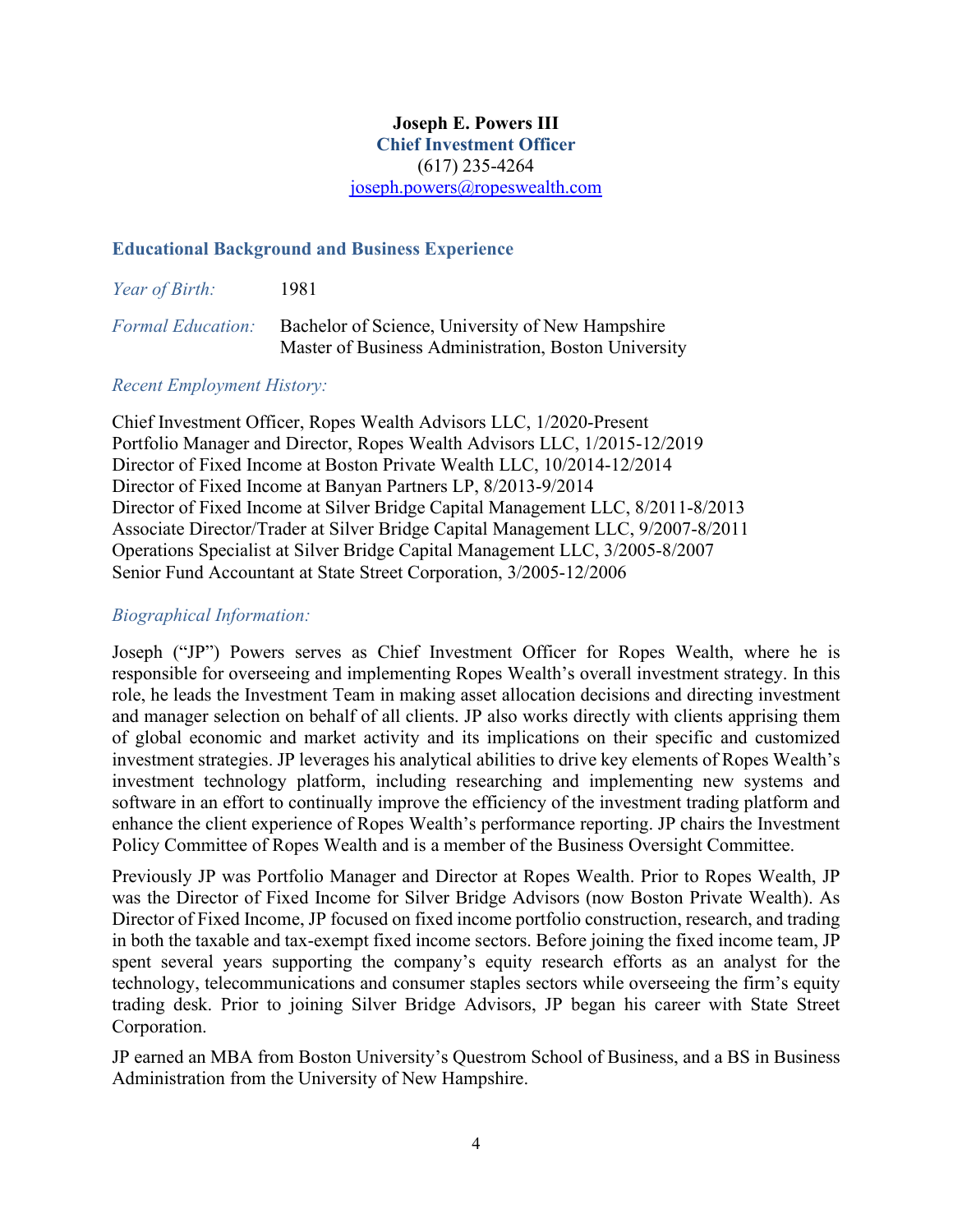#### **Disciplinary Information**

Ropes Wealth is required to disclose all material facts regarding any legal or disciplinary events that would be material to your evaluation of Mr. Powers providing investment advice. There is no disciplinary information to disclose.

Clients and prospective clients can view the CRD records (registration records) for Mr. Powers through the SEC's Investment Adviser Public Disclosure (IAPD) website at [www.adviserinfo.sec.gov.](http://www.adviserinfo.sec.gov/) The CRD number for Mr. Powers is #6040929.

#### **Other Business Activities**

Mr. Powers is not actively engaged in any other outside business activities.

### **Additional Compensation**

Mr. Powers does not receive any economic benefit, with the exception of regular employment compensation, for providing advisory services to Ropes Wealth's clients.

#### **Supervision**

Ropes Wealth has created an Investment Policy Committee to supervise investment advisory activities and assist Ropes Wealth in maintaining a strong compliance and risk assessment program.

#### Investment Policy Committee ("IPC")

- Oversees the development, review, and ratification of Ropes Wealth's investment strategy, and investment policies and procedures for all managed accounts.
- The goal of the IPC is to ensure Ropes Wealth is managing client assets in accordance with the investment policies, procedures and client investment guidelines.

Mr. Powers is supervised by the Chief Executive Officer, Michelle Knight, who may be reached at 617-951-7531.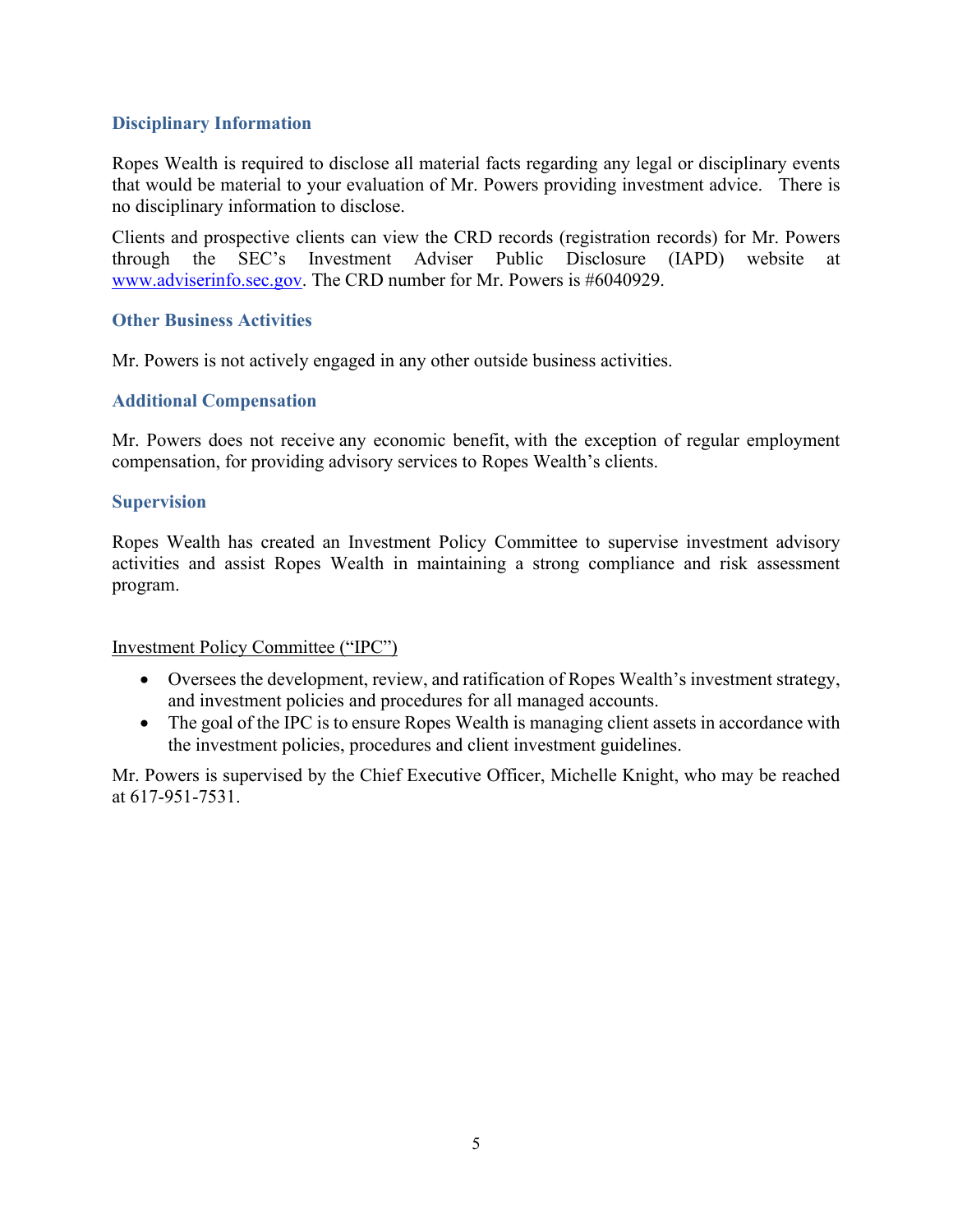#### **Daniel L. Almeida Portfolio Manager and Director** (617) 235-4269 [daniel.almeida@ropeswealth.com](mailto:daniel.almeida@ropeswealth.com)

#### **Educational Background and Business Experience**

*Year of Birth:* 1987

*Formal Education:* Bachelor of Science, Johnson & Wales University

#### *Recent Employment History:*

Portfolio Manager and Director, Ropes Wealth Advisors LLC, 3/2020-Present Portfolio Manager Associate Director, Ropes Wealth Advisors LLC, 11/2017-2/2020 Equity Trader, Boston Private Wealth Management LLC, 4/2015-11/2017 Wire Transfer Specialist, Boston Private Bank & Trust Company, 10/2013-4/2015 Client Service Administrator, Boston Private Bank & Trust Company, 10/2012-10/2013

#### *Biographical Information:*

Daniel Almeida serves as a Portfolio Manager and Director at Ropes Wealth and is a member of the firm's Investment Team and Investment Policy Committee. In this role, he meets with current and potential clients to discuss investment philosophy and process; develops and implements each of his clients' investment objectives; and establishes ongoing portfolio recommendations based on market environment, tax considerations, and individual client objectives. Daniel performs equity security analysis on behalf of clients especially as it relates to concentrated positions and is a key contributor to the individual fixed income management process from portfolio construction to execution. Daniel plays a key role in the development of internal and external market-related communications, as well as Ropes Wealth's asset allocation and manager search and selection efforts.

Prior to joining Ropes Wealth, Daniel was an equity trader for Boston Private Wealth and member of the firm's Best Execution Committee. In this role, he was responsible for trading all client accounts invested in the firm's proprietary equity strategies, while focusing on portfolio drift and specific client requirements. Daniel began his career at Boston Private Bank & Trust as a client service associate.

Daniel graduated magna cum laude from Johnson & Wales University with a BS in Business Management and Business Administration. Daniel is a CFA<sup>®[1](#page-29-0)</sup> Program participant, has completed CFA® Level I, and is a CFA® Level II Candidate.

<span id="page-29-0"></span><sup>&</sup>lt;sup>1</sup> Chartered Financial Analyst<sup>®</sup> or CFA<sup>®</sup> designation is a professional certification offered by the CFA Institute. To earn the CFA® designation, candidates must complete a series of three exams, possess a bachelor's degree from an accredited institution or have equivalent education or work experience as well as 4 years of qualified, professional work experience. CFA® charterholders are also obligated to adhere to a strict Code of Ethics and Standards governing their professional conduct. More information about the CFA® designation is available at [CFA Program \(cfainstitute.org\)](https://www.cfainstitute.org/en/programs/cfa)[.](http://www.cfp.net/)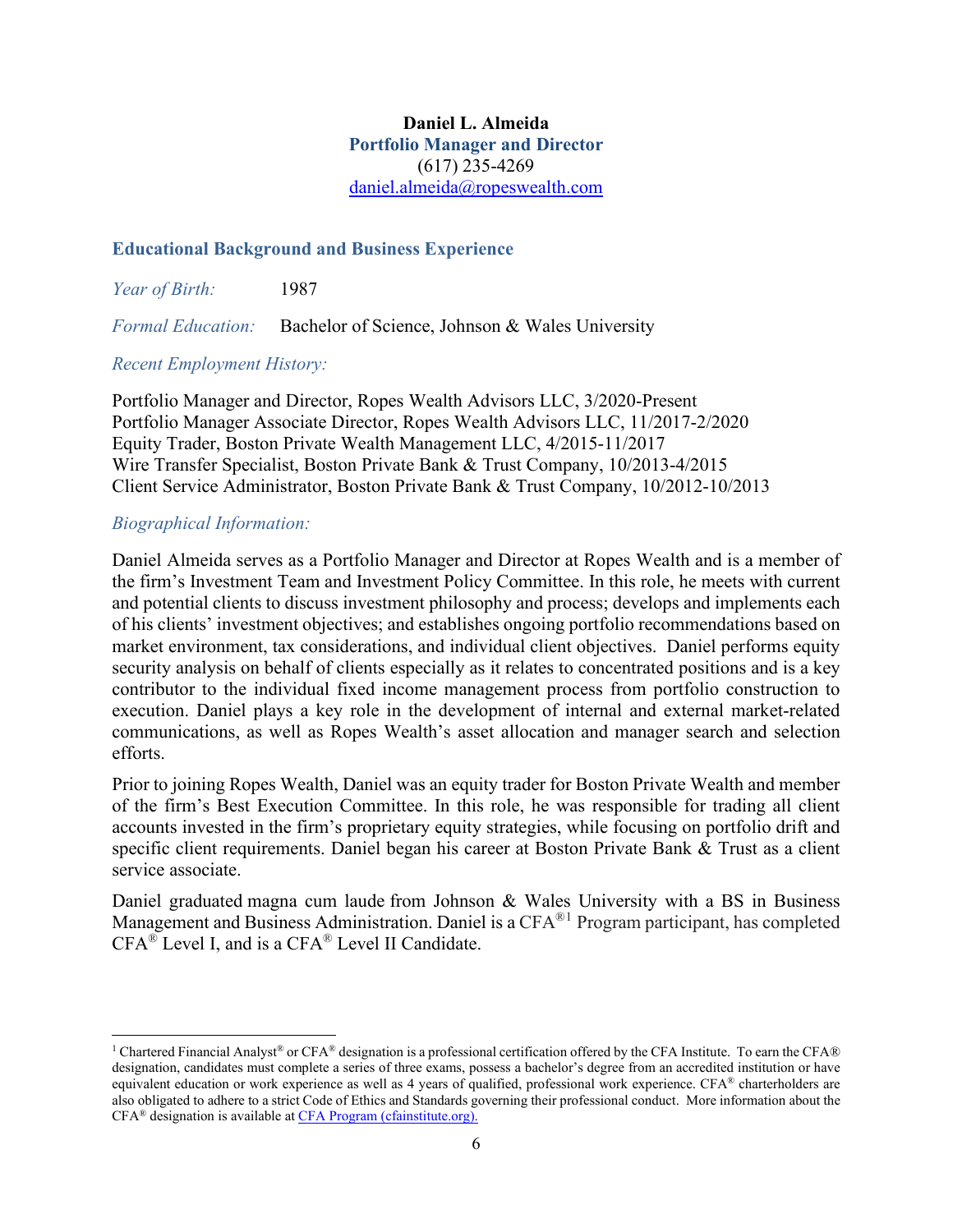#### **Disciplinary Information**

Ropes Wealth is required to disclose all material facts regarding any legal or disciplinary events that would be material to your evaluation of Mr. Almeida providing investment advice. There is no disciplinary information to disclose.

Clients and prospective clients can view the CRD records (registration records) for Mr. Almeida through the SEC's Investment Adviser Public Disclosure (IAPD) website at [www.adviserinfo.sec.gov.](http://www.adviserinfo.sec.gov/) The CRD number for Mr. Almeida is #7005527.

#### **Other Business Activities**

Mr. Almeida is not actively engaged in any other outside business activities.

### **Additional Compensation**

Mr. Almeida does not receive any economic benefit, with the exception of regular employment compensation, for providing advisory services to Ropes Wealth's clients.

#### **Supervision**

Ropes Wealth has created the Investment Policy Committee to supervise investment advisory activities and assist Ropes Wealth in maintaining a strong compliance and risk assessment program.

Investment Policy Committee ("IPC")

- Oversees the development, review, and ratification of Ropes Wealth's investment strategy, and investment policies and procedures for all managed accounts.
- The goal of the IPC is to ensure Ropes Wealth is managing client assets in accordance with the investment policies, procedures and client investment guidelines.

Mr. Almeida is supervised by the Chief Investment Officer, JP Powers, who may be reached at 617-235-4264.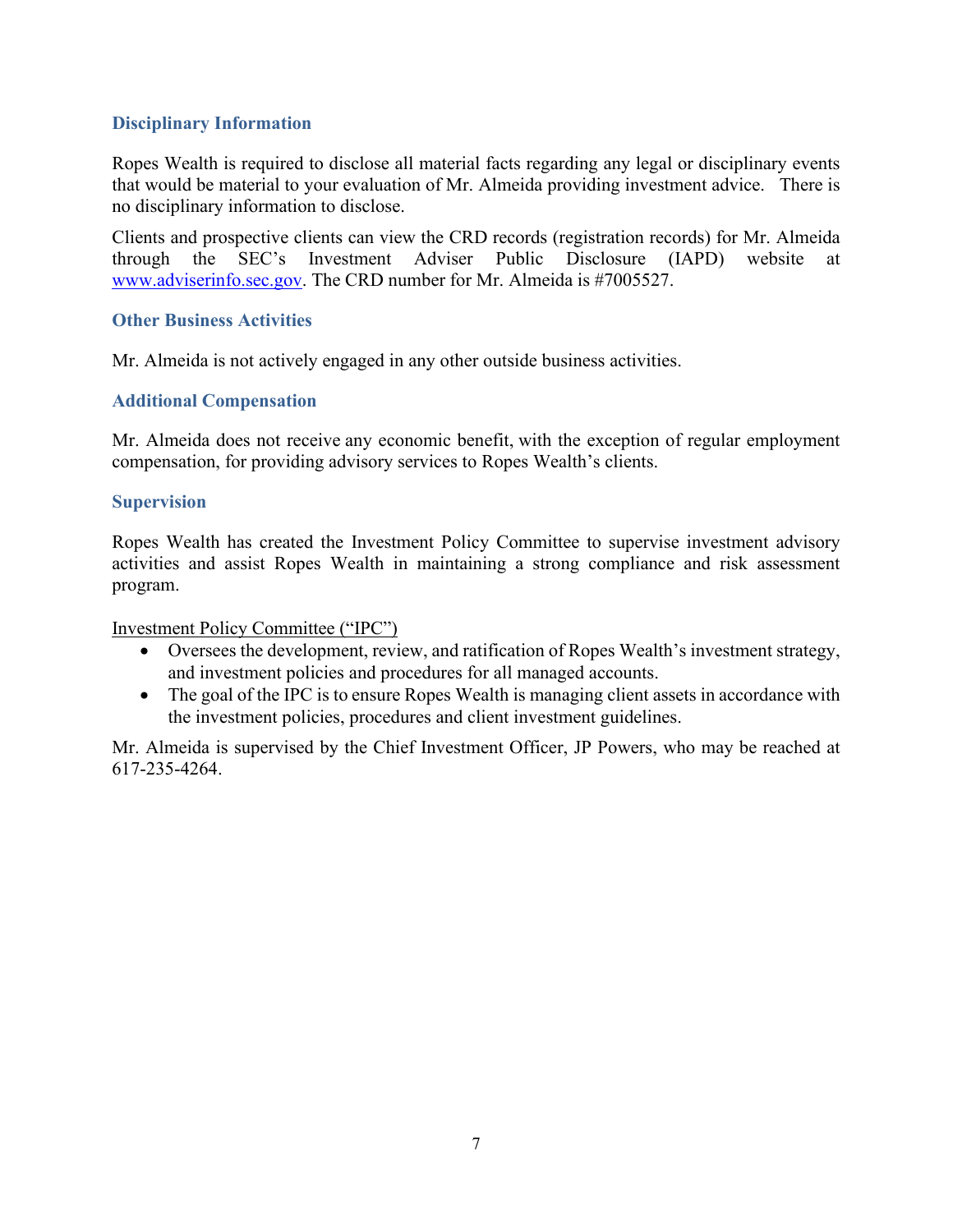#### **Shruti Bansal Portfolio Manager and Director** (617) 235-4262 [shruti.bansal@ropeswealth.com](mailto:shruti.bansal@ropeswealth.com)

#### **Educational Background and Business Experience**

*Year of Birth:* 1979

*Formal Education:* Bachelor of Science, Montclair State University

#### *Recent Employment History:*

Portfolio Manager and Director, Ropes Wealth Advisors LLC, 1/2022-Present Director of Investments and Portfolio Manager, Obson Capital Management, 1/2020-1/2022 Director of Investments and Portfolio Manager, Agate Fund Management (f/k/a Moreland Management), 9/2014-7/2019 Director, John Hancock, 1/2012-8/2014 Head of Hedge Fund Research, Bienville Capital Management, 6/2009-5/2011 Senior Analyst, SCS Financial, 4/2008-6/2009 Associate Vice President, Atlantic Trust Company, N.A., 7/2005-4/2008 Senior Analyst, Muirfield Capital Management, 6/2004-7/2005 Senior Analyst, Neuberger Berman, LLC, 3/2002-6/2004

#### *Biographical Information:*

Shruti Bansal serves as a Portfolio Manager and Director at Ropes Wealth and is a member of the firm's Investment Team. In her role, she meets with current and potential clients to discuss Ropes Wealth's investment philosophy and process. For each client, she helps establish and implement an appropriate investment objective, typically customized within the broader wealth management architecture of the client. Shruti is actively involved in equity security analysis on behalf of clients and manager due diligence across all asset classes. She plays an integral role in Ropes Wealth's asset allocation and manager search and selection effort, and is a member of the Investment Policy Committee.

Shruti brings over 23 years of experience to the investment process and portfolio management. Shruti has spent her career working closely with high net-worth clients providing proactive and unbiased investment advice grounded in intensive and independent research. Her research background covers all asset classes, especially hedge funds, private equity, venture capital, private real estate, and other alternative strategies. Her experience includes working high networth individuals at multi-family registered investment advisers, single family offices, pensions, foundations, and insurance companies and has been responsible for thought leadership as well as investment policy and capital allocation decisions.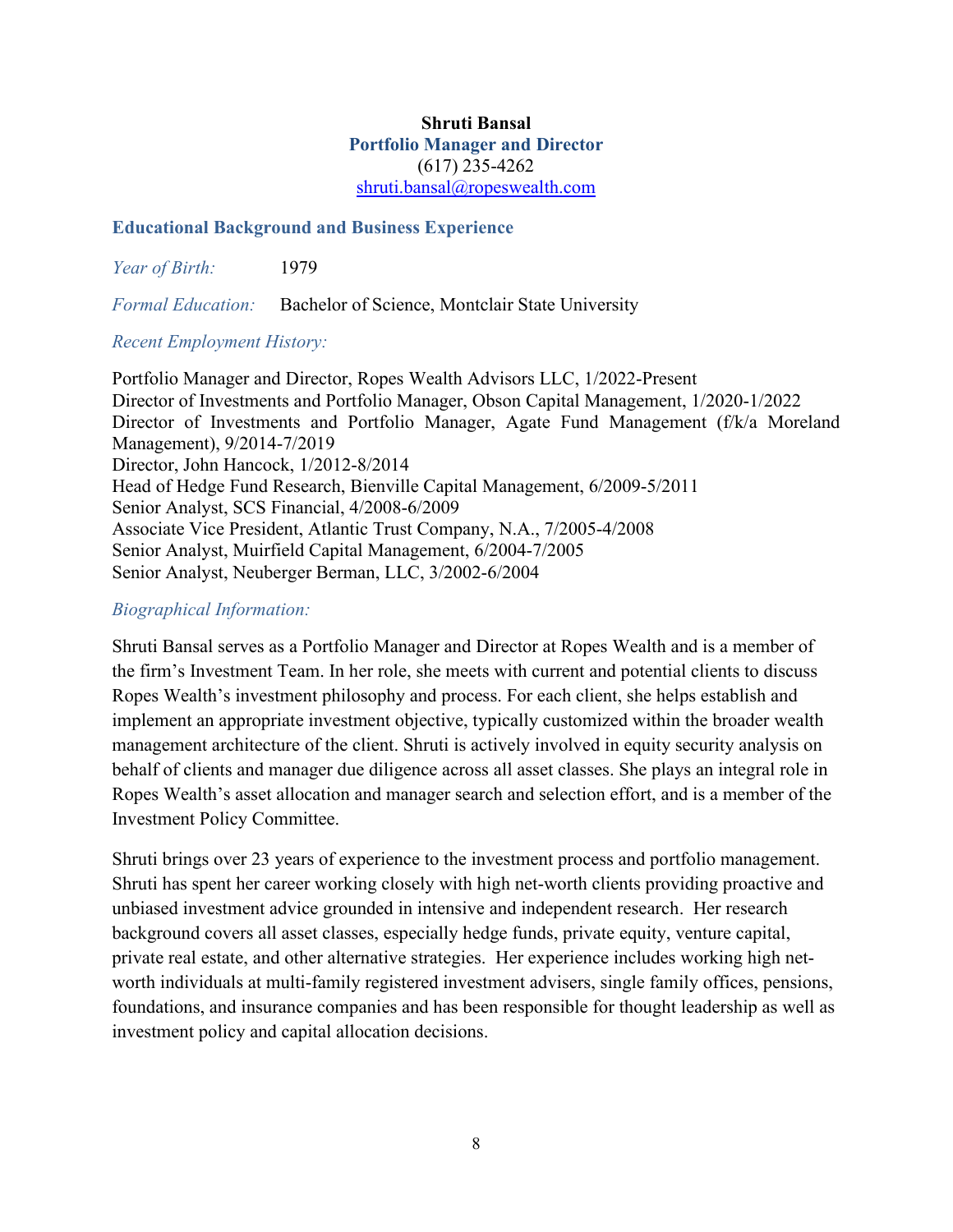Shruti earned her BS in Economics from Montclair State University. She is a CFA®[1](#page-32-0) charterholder and a member of the CFA Institute and CFA Society Boston.

#### **Disciplinary Information**

Ropes Wealth is required to disclose all material facts regarding any legal or disciplinary events that would be material to your evaluation of Ms. Bansal providing investment advice. There is no disciplinary information to disclose.

Clients and prospective clients can view the CRD records (registration records) for Ms. Bansal through the SEC's Investment Adviser Public Disclosure (IAPD) website at [www.adviserinfo.sec.gov.](http://www.adviserinfo.sec.gov/) The CRD number for Ms. Bansal is #4515898.

#### **Other Business Activities**

Ms. Bansal is not actively engaged in any other outside business activities.

#### **Additional Compensation**

Ms. Bansal does not receive any economic benefit, with the exception of regular employment compensation, for providing advisory services to Ropes Wealth's clients.

#### **Supervision**

Ropes Wealth has created the Investment Policy Committee to supervise investment advisory activities and assist Ropes Wealth in maintaining a strong compliance and risk assessment program.

#### Investment Policy Committee ("IPC")

- Oversees the development, review, and ratification of Ropes Wealth's investment strategy, and investment policies and procedures for all managed accounts.
- The goal of the IPC is to ensure Ropes Wealth is managing client assets in accordance with the investment policies, procedures and client investment guidelines.

Ms. Bansal is supervised by the Chief Investment Officer, JP Powers, who may be reached at 617- 235-4264.

<span id="page-32-0"></span><sup>&</sup>lt;sup>1</sup> Chartered Financial Analyst<sup>®</sup> or CFA<sup>®</sup> designation is a professional certification offered by the CFA Institute. To earn the CFA<sup>®</sup> designation, candidates must complete a series of three exams, possess a bachelor's degree from an accredited institution or have equivalent education or work experience as well as 4 years of qualified, professional work experience. CFA® charterholders are also obligated to adhere to a strict Code of Ethics and Standards governing their professional conduct. More information about the CFA® designation is available at [CFA Program \(cfainstitute.org\)](https://www.cfainstitute.org/en/programs/cfa)[.](http://www.cfp.net/)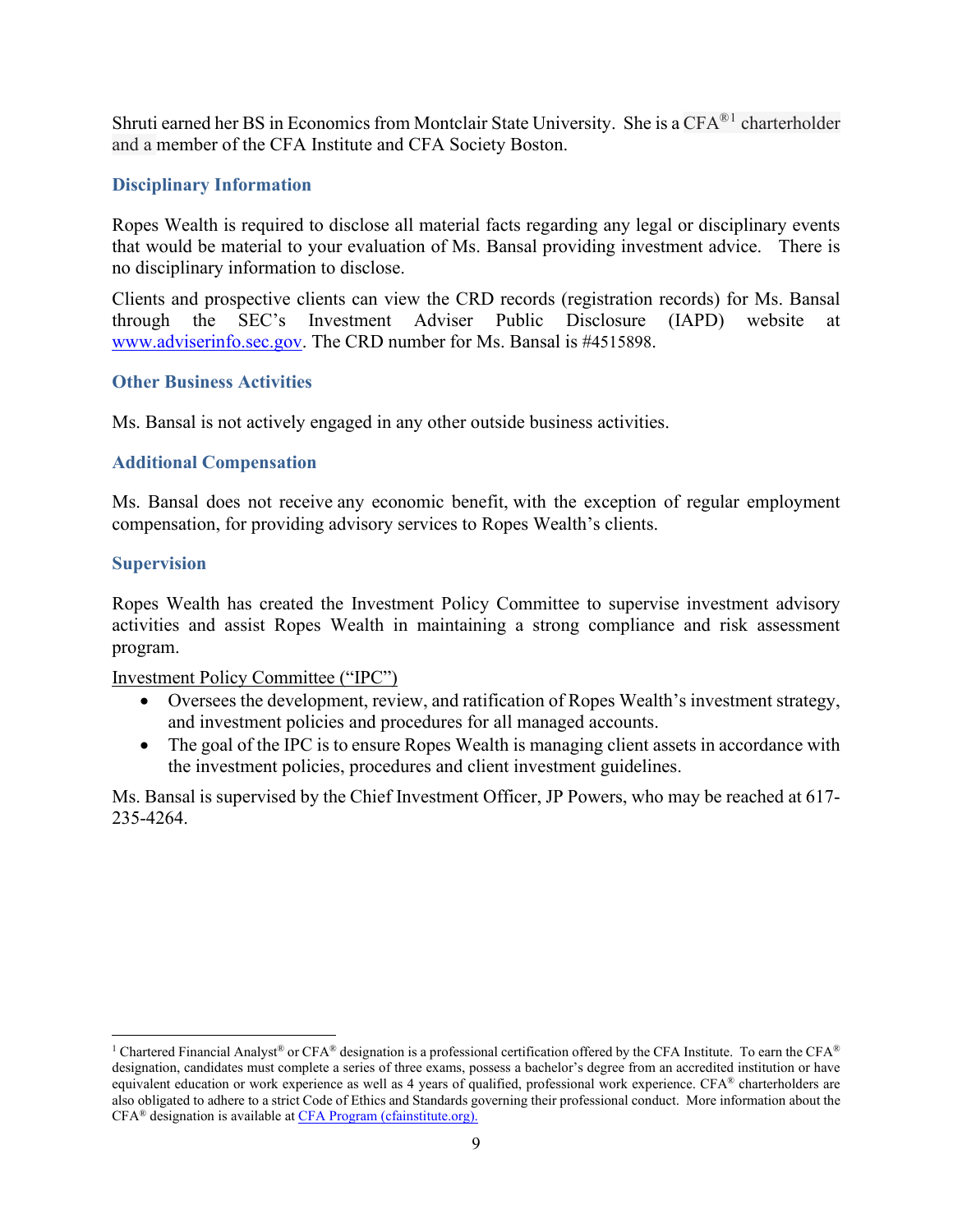#### **Winfield C. Grimm Financial Planning Associate Director** (617) 235-4268 winfield.grimm@ropeswealth.com

#### **Educational Background and Business Experience**

| Year of Birth:           | 1992.                                                                                                |
|--------------------------|------------------------------------------------------------------------------------------------------|
| <i>Formal Education:</i> | Bachelor of Science, Northeastern University<br>Master of Business Administration, Boston University |

#### *Recent Employment History:*

Financial Planning Associate Director, Ropes Wealth Advisors LLC, 3/2021-Present Financial Planning Analyst, Ropes Wealth Advisors LLC, 6/2015-2/2021 Assistant Financial Analyst, AIG, 1/2014-6/2014 Cooperative Education Program Participant, L-3 Communications, 1/2013-6/2013

#### *Biographical Information:*

Winfield ("Win") Grimm serves as a Financial Planning Associate Director for Ropes Wealth. In his role, Win works closely with the Senior Financial Planning Director to design and implement financial plans for our individual and family clients. Win is a key firm resource on our chosen financial planning software, eMoney, and uses this technology to maximize our clients' connectivity to their wealth and retirement goals. Win also partners with Ropes Wealth investment and client service professionals, Ropes & Gray trustees, and clients' external advisors to ensure that various aspects of their wealth management plans are implemented.

Prior to joining Ropes Wealth, Win served as an Assistant Financial Analyst at AIG and as a participant in a Cooperative Education Program through Northeastern University at L-3 Communications. At AIG, Win researched and analyzed small insurance companies for AIG to reinsure, as well as reviewed process records using statistical analysis to locate errors. At L-3, Win worked in accounts payable, maintained airfare, tax and freight spreadsheets and performed inventory matching on a daily basis.

Win earned his MBA from Boston University's Questrom School of Business and a BS in Business Administration from Northeastern University.

#### **Disciplinary Information**

Ropes Wealth is required to disclose all material facts regarding any legal or disciplinary events that would be material to your evaluation of Mr. Grimm providing investment advice. There is no disciplinary information to disclose.

Clients and prospective clients can view the CRD records (registration records) for Mr. Grimm through the SEC's Investment Adviser Public Disclosure (IAPD) website at [www.adviserinfo.sec.gov.](http://www.adviserinfo.sec.gov/) The CRD number for Mr. Grimm is #6599478.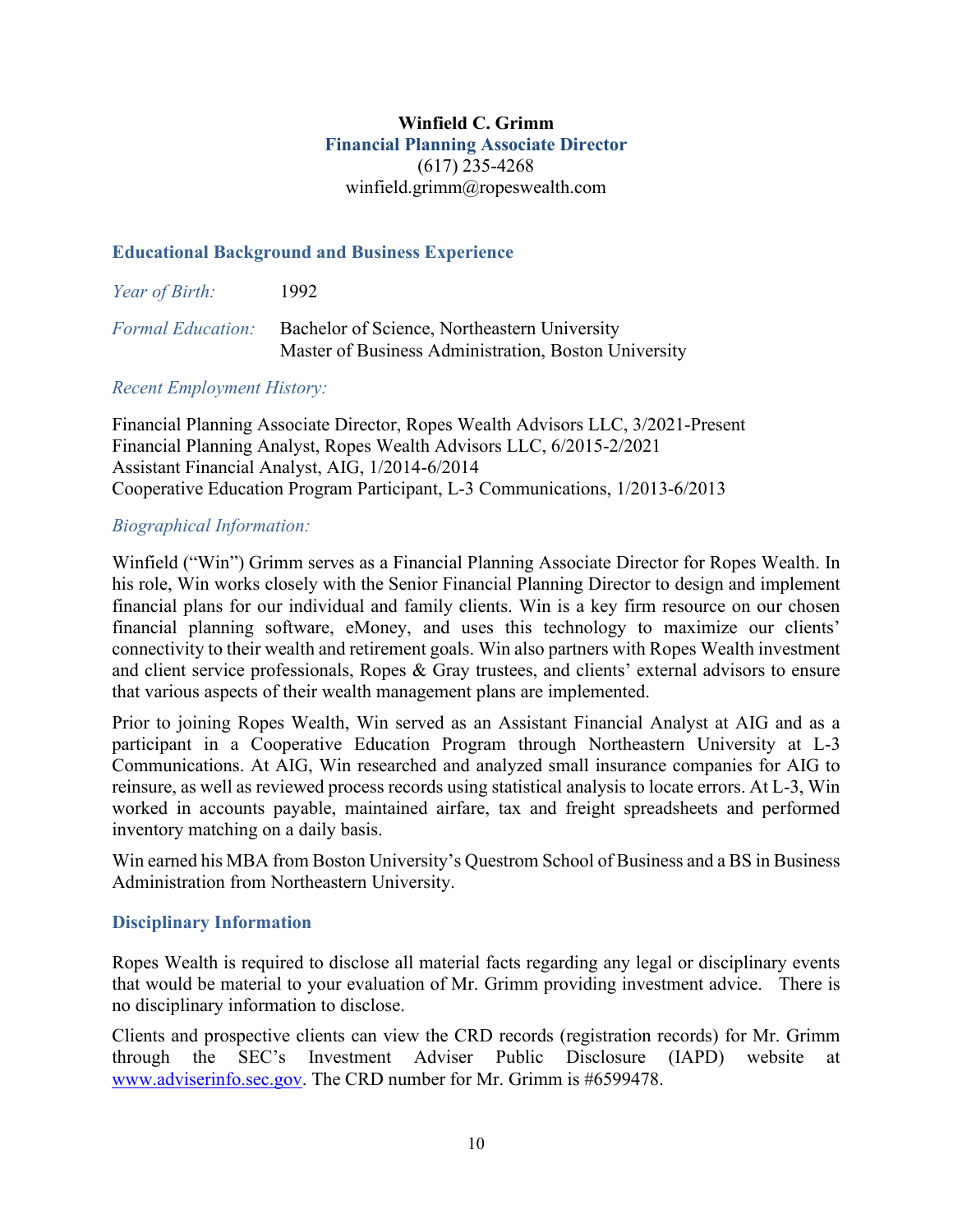#### **Other Business Activities**

Mr. Grimm is not actively engaged in any other outside business activities.

#### **Additional Compensation**

Mr. Grimm does not receive any economic benefit, with the exception of regular employment compensation, for providing advisory services to Ropes Wealth's clients.

#### **Supervision**

Ropes Wealth has created an Investment Policy Committee to supervise investment advisory activities and assist Ropes Wealth in maintaining a strong compliance and risk assessment program.

#### Investment Policy Committee ("IPC")

- Oversees the development, review, and ratification of Ropes Wealth's investment strategy, and investment policies and procedures for all managed accounts.
- The goal of the IPC is to ensure Ropes Wealth is managing client assets in accordance with the investment policies, procedures and client investment guidelines.

Mr. Grimm is supervised by Francis J. Sennott, Senior Financial Planning Director, who may be reached at 617-951-7265.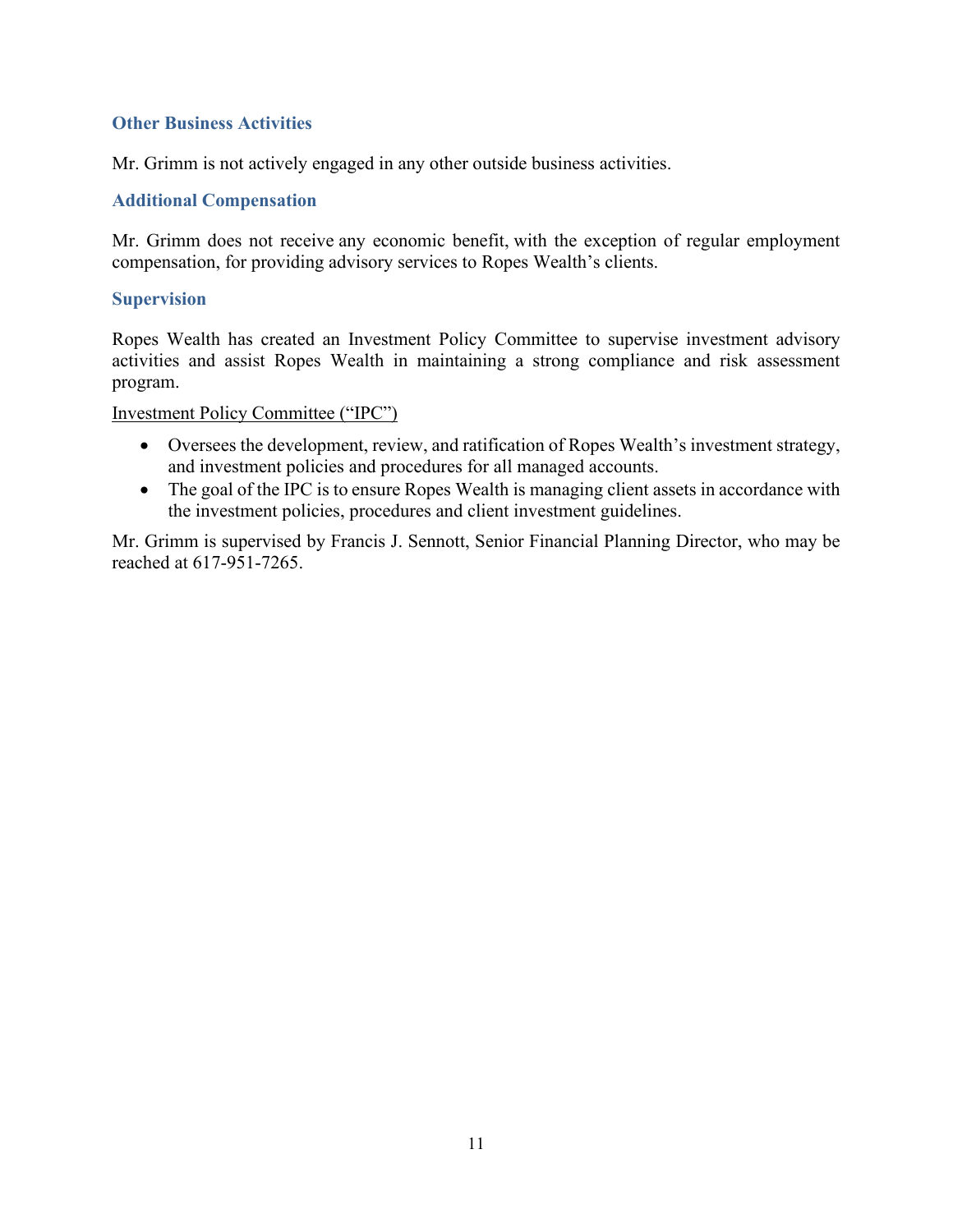#### **Jennifer K. Loveless Portfolio Manager and Director** (617) 235-4259 [jennifer.loveless@ropeswealth.com](mailto:jennifer.loveless@ropeswealth.com)

#### **Educational Background and Business Experience**

*Year of Birth:* 1983

*Formal Education:* Bachelor of Science, Boston University

#### *Recent Employment History:*

Portfolio Manager and Director, Ropes Wealth Advisors LLC, 3/2021-Present Portfolio Manager Associate Director, Ropes Wealth Advisors LLC, 12/2019-2/2021 Director and Wealth Advisor, Boston Private Wealth Management LLC, 10/2014-11/2019 Client Advisor, Banyan Partners LLC, 8/2013-9/2014 Client Advisor, Silver Bridge Advisors LLC, 7/2008-7/2013 Operations Analyst, Brown Brothers Harriman, 6/2005-6/2008

#### *Biographical Information:*

Jennifer Loveless serves as a Portfolio Manager and Director at Ropes Wealth and is a member of the firm's Investment Team with a specialty in Environmental, Social, and Governance (ESG) investing. In her role, Jennifer meets with current and potential clients to establish and implement investment and financial planning strategies based on their unique goals. Using her expertise to analyze each client's financial picture through a holistic framework, Jennifer can better assess their specific needs and successfully plan for their near- and long-term time horizon. Jennifer is also a member of the Investment Policy Committee and contributes to Ropes Wealth's asset allocation and manager search and selection process.

As an ESG specialist, Jennifer coordinates directly with the CIO to conduct research and due diligence on third party managers for Ropes Wealth's ESG platform. She also is a key contributor to Ropes Wealth's ESG thought leadership and education pieces.

Prior to joining Ropes Wealth, Jennifer was a Wealth Advisor for Boston Private Wealth and its predecessors, Banyan Partners and Silver Bridge Advisors. In this role, she was responsible for investment management and ongoing financial planning for her clients. Jennifer began her career as an Operations Analyst at Brown Brothers Harriman.

Jennifer graduated with a BS in Business Administration from Boston University, is a CERTIFIED FINANCIAL PLANNER<sup>TM [1](#page-35-0)</sup> professional, and has earned the Chartered SRI Counselor<sup>SM [2](#page-35-1)</sup>

<span id="page-35-0"></span><sup>1</sup> CERTIFIED FINANCIAL PLANNER™ or CFP® certification is granted by the Certified Financial Planner Board of Standards, Inc. ("CFP Board"). Candidates must have a bachelor's degree (or higher) from an accredited college or university and three years of full-time personal financial planning experience. To receive CFP® certification, candidates must complete a CFP Board Registered Program or hold an accepted designation, degree or license; pass the CFP® Certification Examination; and agree to be bound by CFP Board's Standards of Professional Conduct. In addition, a CFP® professional must complete 30 hours of continuing education every two years. More information about CFP® certification is available a[t https://www.cfp.net](https://www.cfp.net/)[.](http://www.cfp.net/)

<span id="page-35-1"></span><sup>2</sup> CHARTERED SRI COUNSELORSM or CSRIC® designation is granted by the College for Financial Planning®, a Kaplan Company. Candidates must successfully complete the CSRIC® program and pass an examination; abide by standards of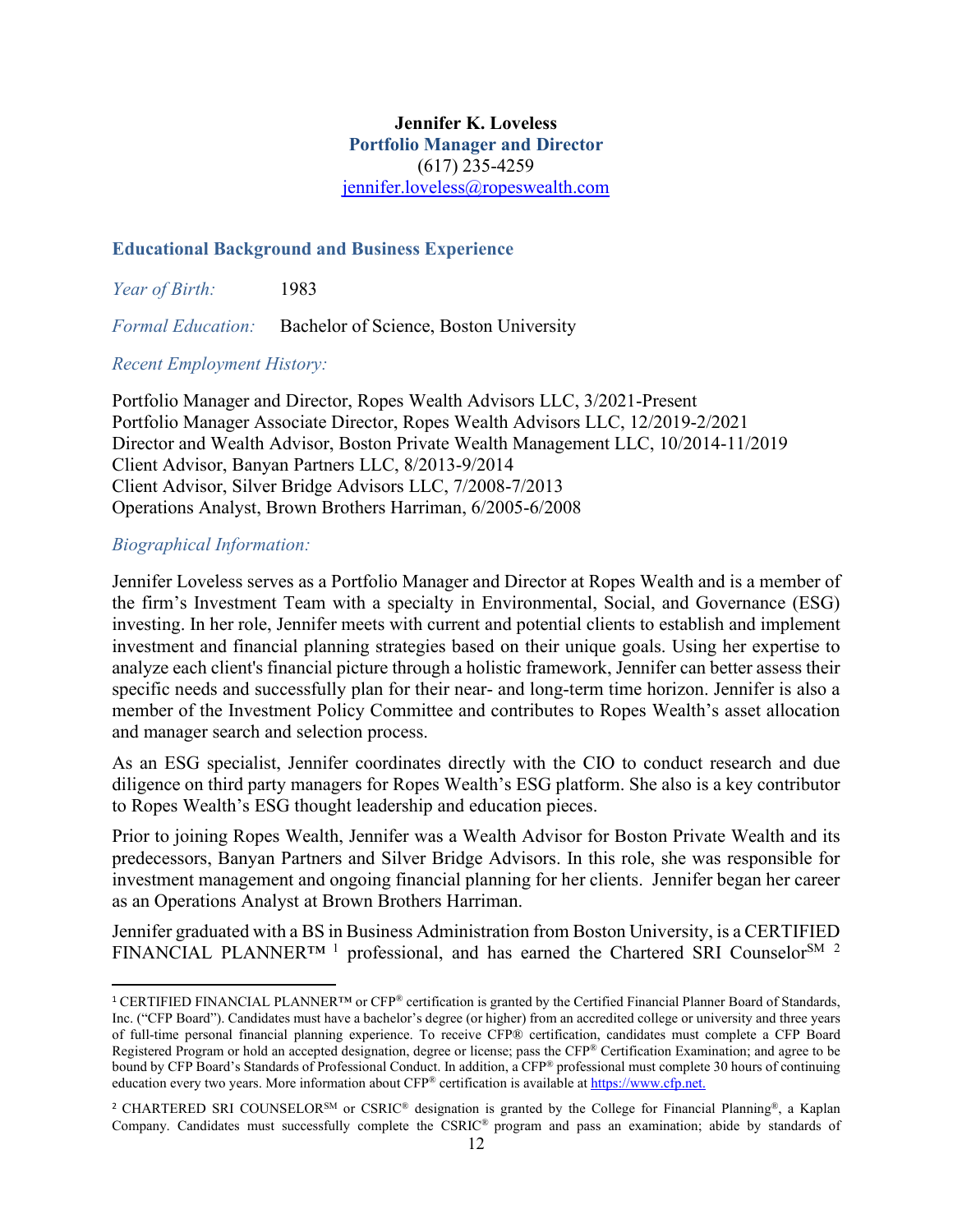designation. In her free time, Jennifer is a dedicated volunteer with Year Up, Inc., Junior Achievement, and the MSPCA.

#### **Disciplinary Information**

Ropes Wealth is required to disclose all material facts regarding any legal or disciplinary events that would be material to your evaluation of Ms. Loveless providing investment advice. There is no disciplinary information to disclose.

Clients and prospective clients can view the CRD records (registration records) for Ms. Loveless through the SEC's Investment Adviser Public Disclosure (IAPD) website at [www.adviserinfo.sec.gov.](http://www.adviserinfo.sec.gov/) The CRD number for Ms. Loveless is #4980349.

#### **Other Business Activities**

Ms. Loveless is not actively engaged in any other outside business activities.

#### **Additional Compensation**

Ms. Loveless does not receive any economic benefit, with the exception of regular employment compensation, for providing advisory services to Ropes Wealth's clients.

#### **Supervision**

Ropes Wealth has created the Investment Policy Committee to supervise investment advisory activities and assist Ropes Wealth in maintaining a strong compliance and risk assessment program.

Investment Policy Committee ("IPC")

- Oversees the development, review, and ratification of Ropes Wealth's investment strategy, and investment policies and procedures for all managed accounts.
- The goal of the IPC is to ensure Ropes Wealth is managing client assets in accordance with the investment policies, procedures and client investment guidelines.

Ms. Loveless is supervised by the Chief Investment Officer, JP Powers, who may be reached at 617-235-4264.

professional conduct; and complete 16 continuing education credits every two years. The CSRIC® program provides investment professionals with information about the history, definitions, trends, portfolio construction principles, fiduciary responsibilities, and best practices for sustainable investments. More information is available at [https://kaplanfinancial.com/wealth](https://kaplanfinancial.com/wealth-management/csric)[management/csric.](https://kaplanfinancial.com/wealth-management/csric)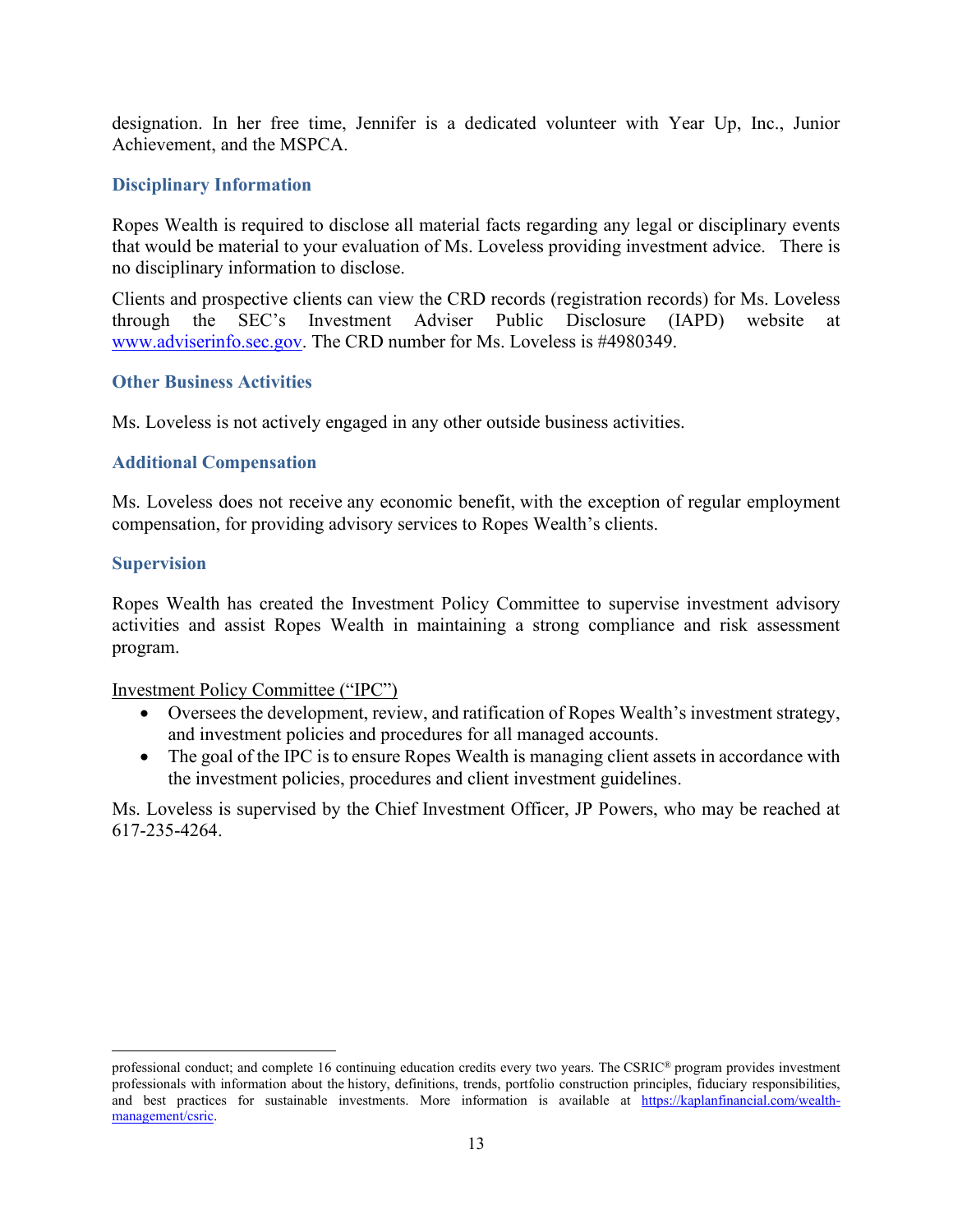#### **Francis J. Sennott Senior Financial Planning Director** (617) 951-7265 francis.sennott@ropeswealth.com

#### **Educational Background and Business Experience**

| <i>Year of Birth:</i>    | 1955                                                                                                                                                       |
|--------------------------|------------------------------------------------------------------------------------------------------------------------------------------------------------|
| <b>Formal Education:</b> | Bachelor of Science, Boston College<br>Master of Business Administration, Boston College<br>Juris Doctor, George Washington University National Law Center |

#### *Recent Employment History:*

Senior Financial Planning Director, Ropes Wealth Advisors LLC, 1/2015-Present Financial Planner, Ropes & Gray LLP, 09/2001–12/2014 Adjunct Faculty Member Graduate Tax Program, Northeastern University, 04/2000-Present

#### *Biographical Information:*

Francis ("Frank") Sennott serves as Senior Financial Planning Director for Ropes Wealth, where he counsels wealthy families, corporate executives, professionals, and closely held business owners on personal financial matters. In his role, Frank designs and implements financial plans, coordinates relationships with clients' advisors, including attorneys, accountants, lenders, and insurance brokers, develops investment objectives for clients' qualified and nonqualified investment portfolios, and develops and presents financial planning seminars to corporate clients.

Frank served as a Financial Planner for Ropes & Gray LLP for over thirteen years. Prior to his many years of service with Ropes & Gray LLP, Frank accumulated over 15 years of experience in areas including financial planning, estate and insurance planning, personal income tax, and the design and implementation of executive benefits. Frank provided these and other services to a wide variety of clients through service in senior positions with Westport Worldwide, The Brown Company, KPMG Peat Marwick, George Beram & Company, and the Weston Financial Group, among other organizations.

Frank earned his MBA and BS from Boston College, and a JD from George Washington University. Frank is a Certified Trust and Financial Advisor<sup>[1](#page-37-0)</sup> (CTFA). He is a member of the Shaw Society at Boston College and serves on its Legacy Giving Committee. Frank is an adjunct faculty member at Northeastern University where he teaches a course on financial planning in the graduate tax program. He is a past contributor to *Benefits Quarterly* magazine, *Benefits and Compensation International* magazine, and the American Society of CLU and ChFC's *Business and Compensation News and Views* newsletter. Frank is on the program committee for the Ropes & Gray Private Client Group's Leading By Example conference series on charitable giving.

<span id="page-37-0"></span><sup>1</sup> Certified Trust and Fiduciary Advisor certification is conferred by The American Bankers Association. To receive CFTA certification, candidates must have three years of wealth management experience and completion of an approved training program, or five years of personal trust experience and a bachelor's degree, or ten years of personal trust experience; pass the CFTA examination; and agree to be bound by the ABA Professional Certifications' Code of Ethics. A CFTA professional complete 45 continuing education credits every three years to maintain the CFTA designation. More information about CFTA certification is available a[t www.aba.com/cfta.](http://www.aba.com/cfta)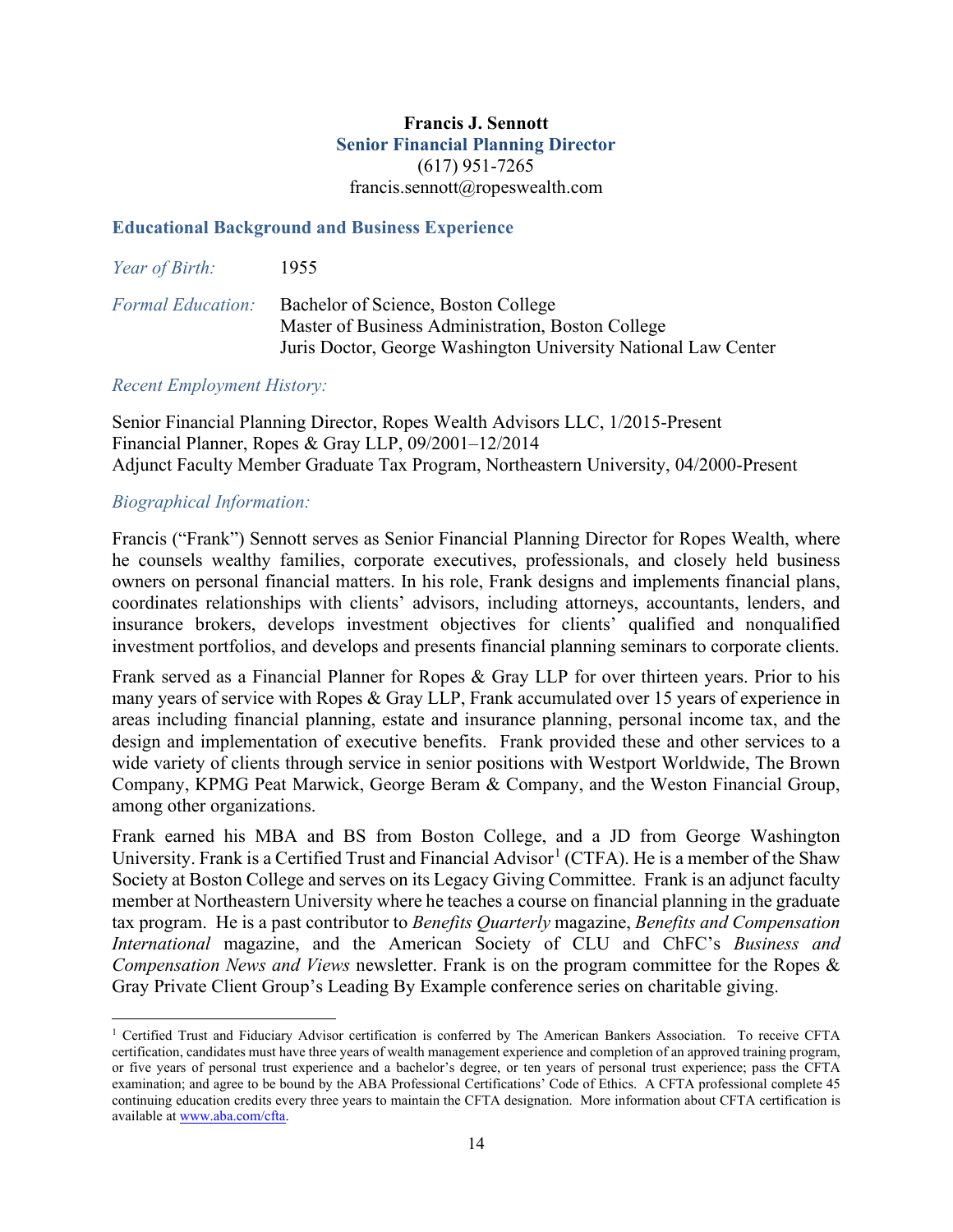#### **Disciplinary Information**

Ropes Wealth is required to disclose all material facts regarding any legal or disciplinary events that would be material to your evaluation of Mr. Sennott providing investment advice. There is no disciplinary information to disclose.

Clients and prospective clients can view the CRD records (registration records) for Mr. Sennott through the SEC's Investment Adviser Public Disclosure (IAPD) website at [www.adviserinfo.sec.gov.](http://www.adviserinfo.sec.gov/) The CRD number for Mr. Sennott is #1527341.

#### **Other Business Activities**

Mr. Sennott is not actively engaged in any other outside business activities.

#### **Additional Compensation**

Mr. Sennott does not receive any economic benefit, with the exception of regular employment compensation, for providing advisory services to Ropes Wealth's clients.

#### **Supervision**

Ropes Wealth has created an Investment Policy Committee to supervise investment advisory activities and assist Ropes Wealth in maintaining a strong compliance and risk assessment program.

#### Investment Policy Committee ("IPC")

- Oversees the development, review, and ratification of Ropes Wealth's investment strategy, and investment policies and procedures for all managed accounts.
- The goal of the IPC is to ensure Ropes Wealth is managing client assets in accordance with the investment policies, procedures and client investment guidelines.

Mr. Sennott is supervised by Michelle Knight, the Chief Executive Officer, who may be reached at 617-951-7531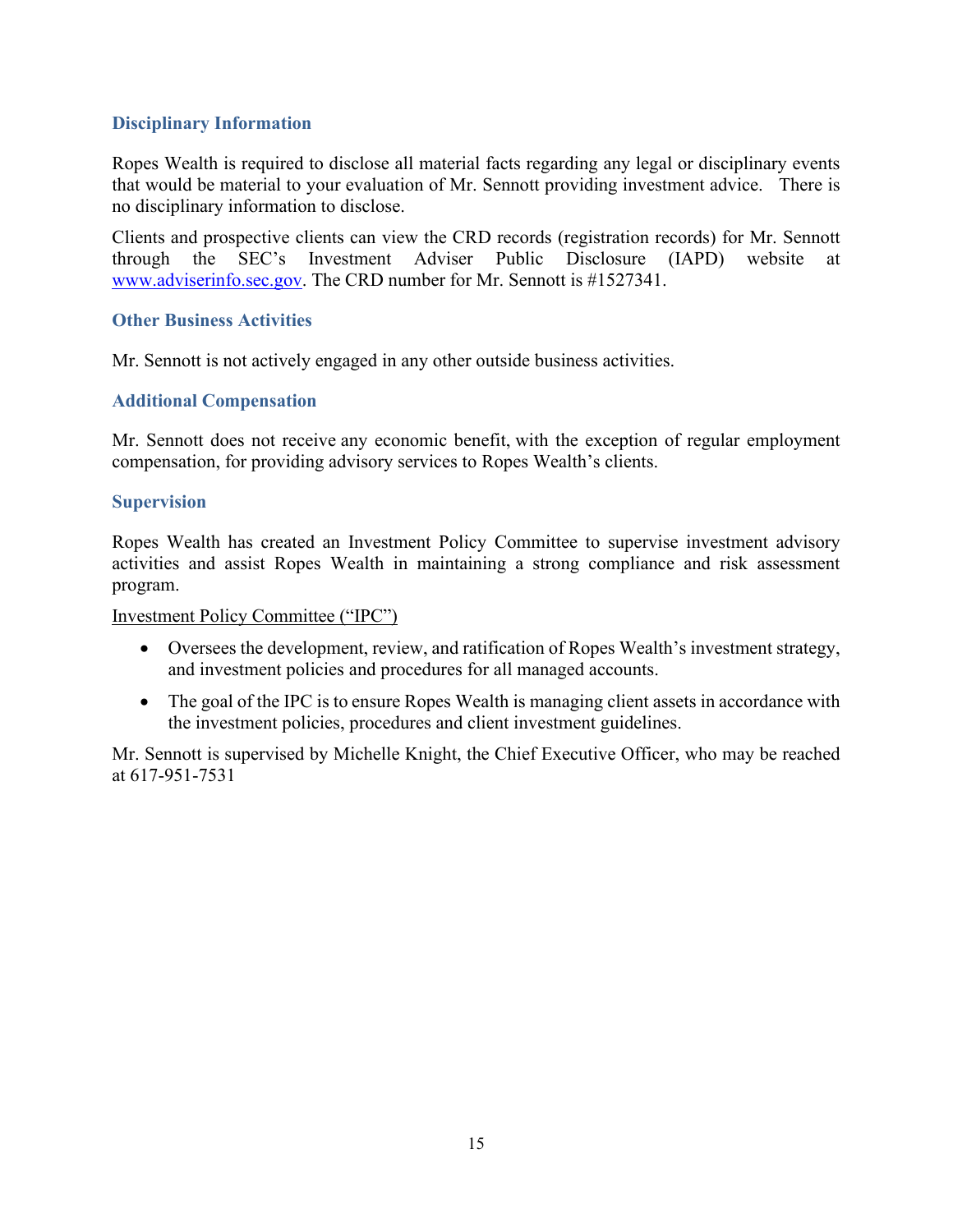#### **Michael J. Stevens Portfolio Manager and Director** (617) 235-4271 [michael.stevens@ropeswealth.com](mailto:michael.stevens@ropeswealth.com)

#### **Educational Background and Business Experience**

*Year of Birth:* 1981

*Formal Education:* Bachelor of Science, University of Syracuse

#### *Recent Employment History:*

Portfolio Manager and Director, Ropes Wealth Advisors LLC, 1/2016-Present Investment Analyst and Head Trader, Foster Dykema Cabot & Co., Inc., 1/2015-12/2015 Director of Equity Trading, Boston Private Bank & Trust Company, 10/2014-12/2014 Director of Equity Trading, Banyan Partners LP, 8/2013-12/2014 Head Equity Trader, Silver Bridge Capital Management LLC, 8/2009-9/2013 Team Manager in Fidelity Pricing and Cash Management Services, Fidelity Investments, 05/2004- 12/2008

#### *Biographical Information:*

Michael J. Stevens serves as a Portfolio Manager and Director at Ropes Wealth and is a member of the firm's Investment Team. In his role, he meets with current and potential clients to discuss investment philosophy and process; develops and implements each of his clients' investment objectives; and establishes ongoing portfolio recommendations based on market environment, tax considerations, and individual client objectives. Michael performs equity security analysis on behalf of clients and is a key contributor to the trading and analysis of individual equity securities and options, especially as it relates to concentrated client positions. Michael plays an integral role in Ropes Wealth's asset allocation and manager search and selection effort and is a member of the Investment Policy Committee.

Michael oversees all aspects of trading and implementation for Ropes Wealth and manages the firm's counterparty brokerage relationships to ensure best execution for our clients.

Michael was an investment analyst at Foster Dykema Cabot & Co., Inc., a high-net-worth registered investment adviser and multi-family office in Boston. He was responsible for all trading and supported the firm's research efforts in equity, fixed income, and liquid alternatives. Prior to that, Michael was employed by Silver Bridge Capital Management LLC (which was acquired by Banyan Partners LP in 2013 and Boston Private Bank & Trust Company in 2014) as Head Trader and a key contributor to the firm's investment team, with focus on U.S. Large Cap equity and liquid alternative investment strategies. Michael also served on the Asset Allocation Committee at Silver Bridge Capital Management. Michael began his career at Fidelity Investments, within the Pricing and Cash Management Services group, providing operational support and accounting to institutional investment advisers.

Michael earned a BS in Finance from Syracuse University. He is a member of the Inner-City Scholarship Fund Professional's Team.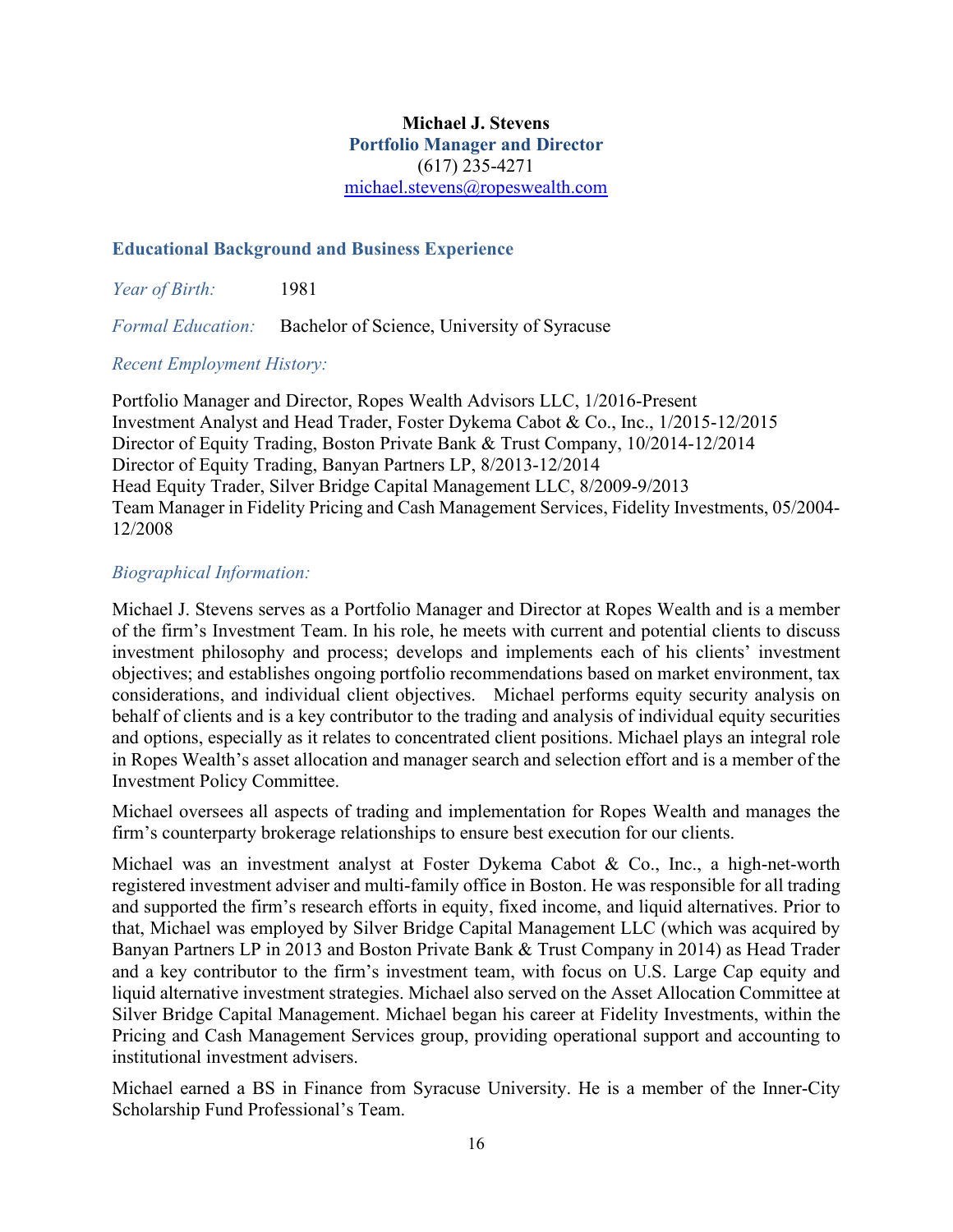#### **Disciplinary Information**

Ropes Wealth is required to disclose all material facts regarding any legal or disciplinary events that would be material to your evaluation of Mr. Stevens providing investment advice. There is no disciplinary information to disclose.

Clients and prospective clients can view the CRD records (registration records) for Mr. Stevens through the SEC's Investment Adviser Public Disclosure (IAPD) website at [www.adviserinfo.sec.gov.](http://www.adviserinfo.sec.gov/) The CRD number for Mr. Stevens is #6602569.

#### **Other Business Activities**

Mr. Stevens is not actively engaged in any other outside business activities.

#### **Additional Compensation**

Mr. Stevens does not receive any economic benefit, with the exception of regular employment compensation, for providing advisory services to Ropes Wealth's clients.

#### **Supervision**

Ropes Wealth has created an Investment Policy Committee to supervise investment advisory activities and assist Ropes Wealth in maintaining a strong compliance and risk assessment program.

#### Investment Policy Committee ("IPC")

- Oversees the development, review, and ratification of Ropes Wealth's investment strategy, and investment policies and procedures for all managed accounts.
- The goal of the IPC is to ensure Ropes Wealth is managing client assets in accordance with the investment policies, procedures and client investment guidelines.

Mr. Stevens is supervised by the Chief Investment Officer, JP Powers, who may be reached at 617-235-4264.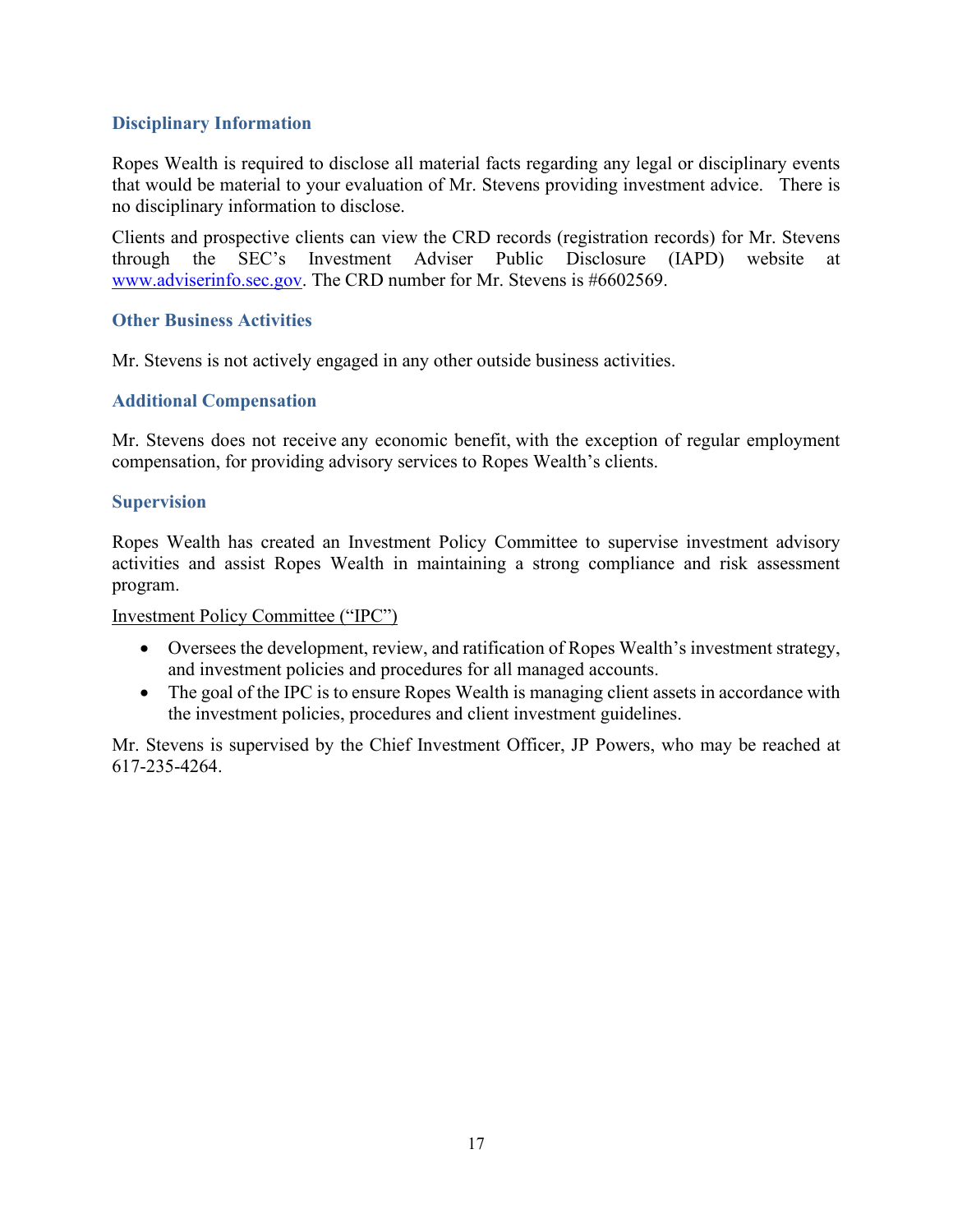#### **Terrence C. Tedeschi Portfolio Manager and Director** (617) 235-4263 [terrence.tedeschi@ropeswealth.com](mailto:terrence.tedeschi@ropeswealth.com)

#### **Educational Background and Business Experience**

*Year of Birth:* 1988

*Formal Education:* Bachelor of Science, Bentley University

#### *Recent Employment History:*

Portfolio Manager and Director, Ropes Wealth Advisors LLC, 2/2018-Present Associate Portfolio Manager, Ropes Wealth Advisors LLC, 9/2016- 1/2018 Equity Trader, Boston Private Wealth LLC, 10/2014-8/2016 Equity Trader, Banyan Partners, 8/2013-10/2014 Equity Trader, Silver Bridge Advisors, 3/2012-8/2013 Portfolio Administrator, US Bank, 9/2011-3/2012

#### *Biographical Information:*

Terrence C. Tedeschi serves as a Portfolio Manager and Director at Ropes Wealth and is a member of the firm's Investment Team. In his role, he meets with current and potential clients to discuss investment philosophy and process; develops and implements each of his clients' investment objectives; and establishes ongoing portfolio recommendations based on market environment, tax considerations, and individual client objectives. Terrence performs equity security analysis on behalf of clients and is a key contributor to the trading and analysis of individual equity securities, especially as it relates to concentrated client positions. Terrence plays an integral role in Ropes Wealth's asset allocation and manager search and selection effort and is a member of the Investment Policy Committee.

Terrence manages all aspects of performance attribution and analysis for Ropes Wealth's key investment strategies and provides integral quantitative and qualitative analysis over our selected and prospective investment selections as well as individual client holdings.

Prior to joining Ropes Wealth, Terrence was an equity trader and member of the Asset Allocation Committee for Boston Private Wealth, a subsidiary of Boston Private Bank & Trust. In his role, he was responsible for the trading of all client accounts invested within the firm's proprietary equity strategies with the responsibility to minimize portfolio drift and ensure adherence with any specific client restrictions or requests. Terrence began his career at US Bank as a portfolio administrator within the Corporate Trust Services division.

Terrence earned a BS in Finance from Bentley University.

#### **Disciplinary Information**

Ropes Wealth is required to disclose all material facts regarding any legal or disciplinary events that would be material to your evaluation of Mr. Tedeschi providing investment advice. There is no disciplinary information to disclose.